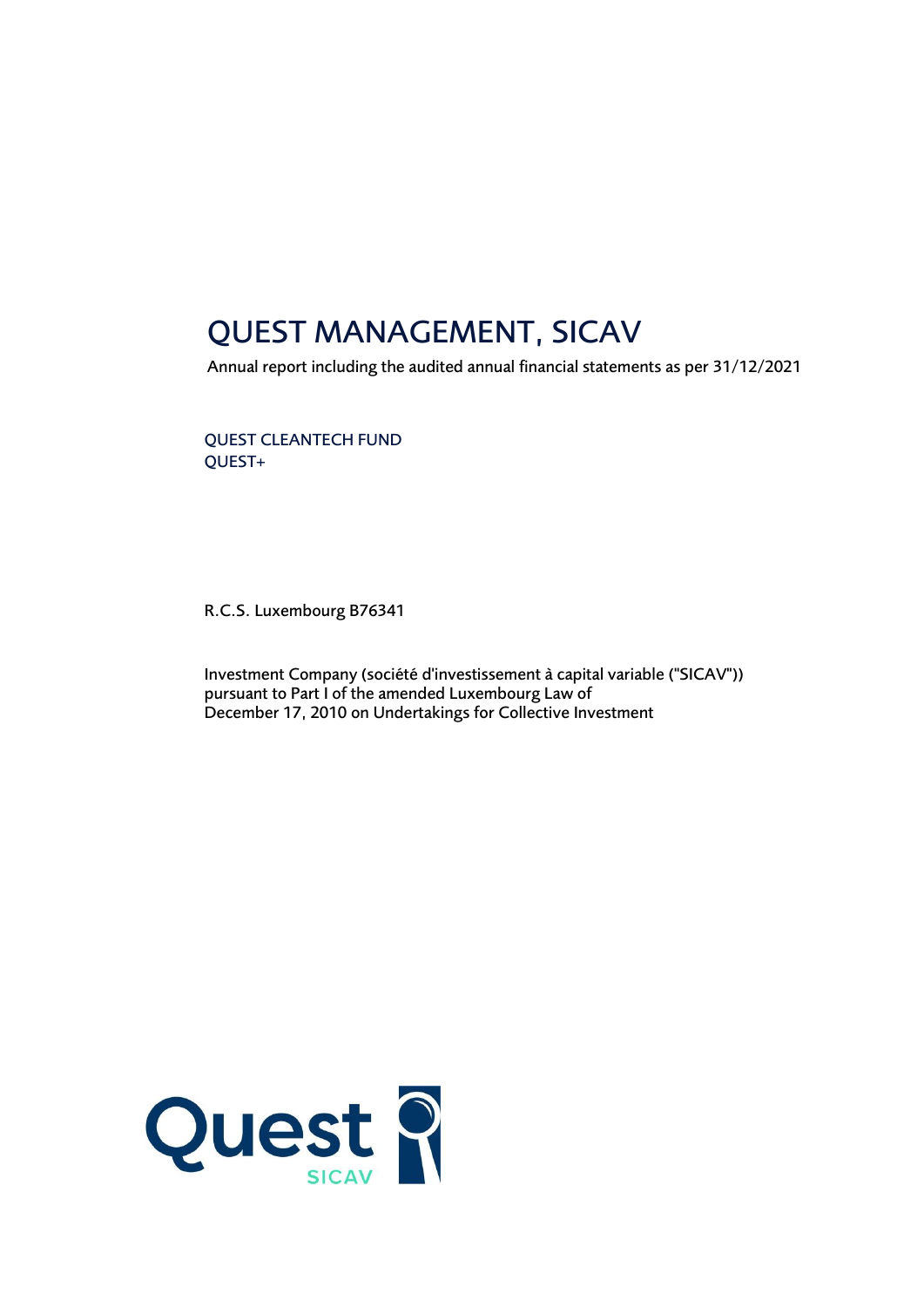### **Contents**

| OUEST+ |  |
|--------|--|
|        |  |
|        |  |
|        |  |
|        |  |
|        |  |

Subscriptions can be accepted only on the basis of the valid Sales Prospectus (with annexes) and the Key Investor Information Document together with the most recent Annual Report and, if the latter was published more than eight months ago, the most recent Semi-Annual Report.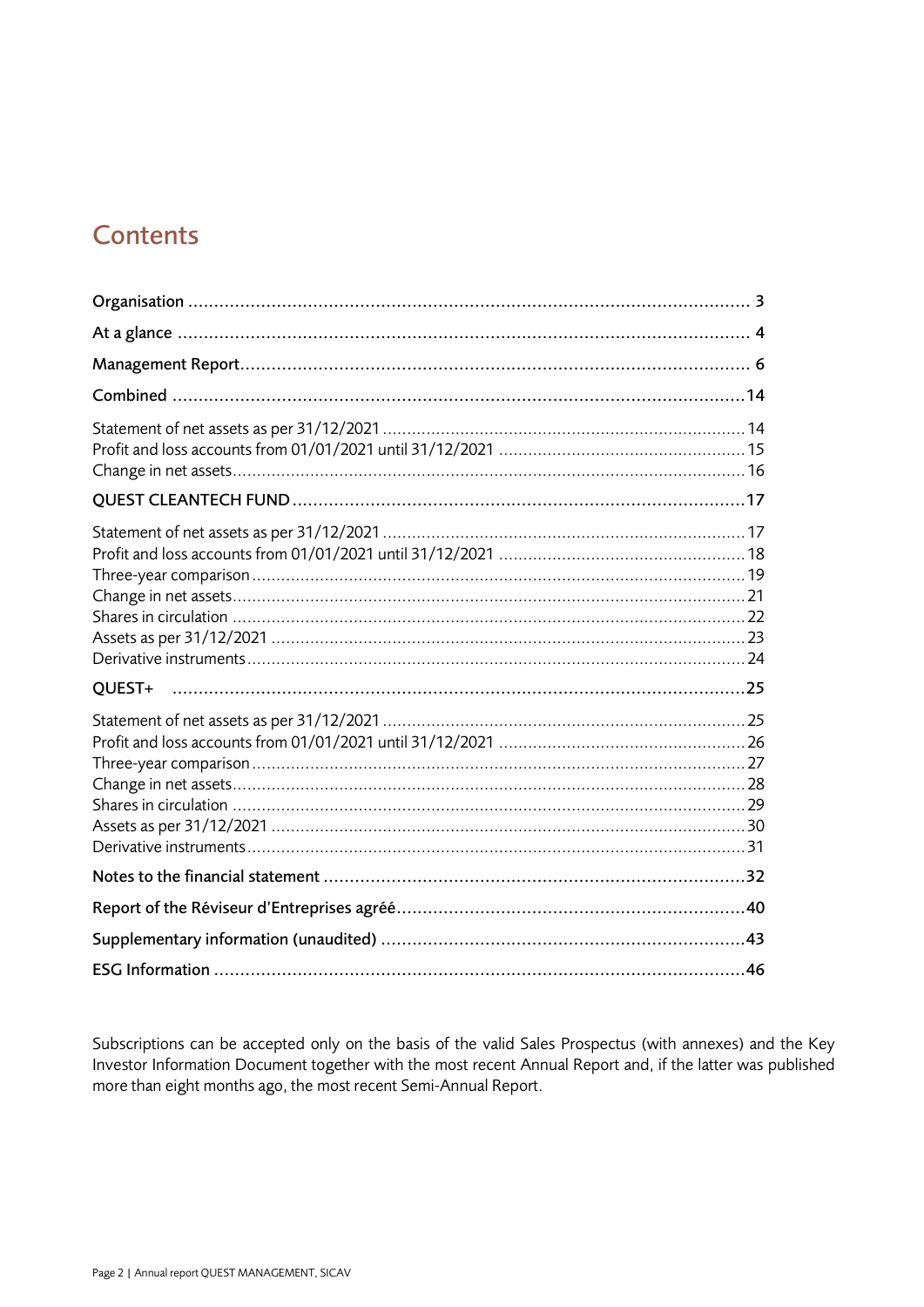### <span id="page-2-0"></span>**Organisation**

### **Company**

QUEST MANAGEMENT, SICAV 2, rue Edward Steichen LU-2540 Luxembourg

### Board of Directors

Patrick de Bellefroid (Chairman), Grez-Doiceau (BE) Dr. Jos B. Peeters (Member), Leuven (BE) Romain Moebus (Member), Luxembourg (LU) Yves Vaneerdewegh (Member), Leuven (BE)

### Management Company

VP Fund Solutions (Luxembourg) SA 2, rue Edward Steichen LU-2540 Luxembourg

### Board of Directors of the Management **Company**

Dr. Felix Brill (Chairman), Vaduz (LI) Jean-Paul Gennari (Member), Bergem (LU) Until 31 January 2022: Ralf Konrad (Member), Vaduz (LI)

### Day-to-day Managers of the Management **Company**

Torsten Ries (CEO) Ralf Funk (Member) Dr. Uwe Stein (Member)

### Investment Manager and Marketing Agent

Capricorn Partners Lei 19/1 BE-3000 Leuven

### Administrator, Domiciliary, Registrar and Transfer Agent

VP Fund Solutions (Luxembourg) SA 2, rue Edward Steichen LU-2540 Luxembourg

### Depositary and Principal Paying Agent

VP Bank (Luxembourg) SA 2, rue Edward Steichen LU-2540 Luxembourg

### Auditor

KPMG Luxembourg, Société anonyme Cabinet de révision agréé 39, Avenue John F. Kennedy LU-1855 Luxembourg

### Legal Advisor

Elvinger Hoss Prussen, Société anonyme 2, place Winston Churchill LU-1340 Luxembourg

### Financial Agent for Belgium

CACEIS Bank, Belgium Branch Avenue du Port 86c, B320 BE-1000 Brussels

### Centralising Correspondant France

CACEIS Bank France 1-3 Place Valhubert FR-75013 Paris

### Information Agent Germany

CACEIS Bank S.A., Germany Branch Lilienthalallee 34-36 DE-80939 Munich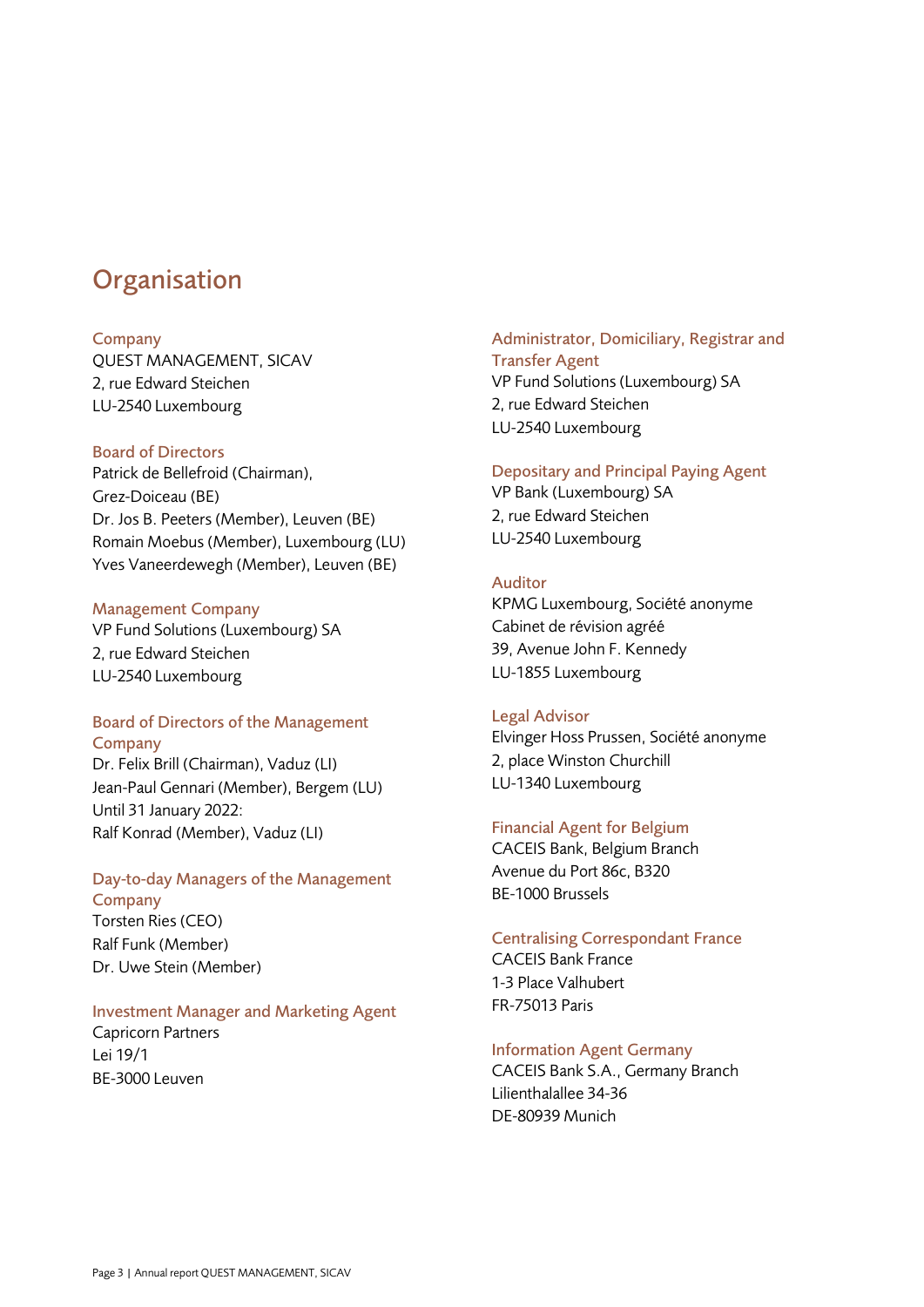### <span id="page-3-0"></span>At a glance

| Net asset value as at 31/12/2021           | EUR 247.5 millions |
|--------------------------------------------|--------------------|
| Net asset value per share as at 31/12/2021 |                    |
| <b>QUEST CLEANTECH FUND (B)</b>            | EUR 421.88         |
| <b>QUEST CLEANTECH FUND (C)</b>            | <b>EUR 462.10</b>  |
| <b>QUEST CLEANTECH FUND (I)</b>            | <b>EUR 206.70</b>  |
| <b>QUEST CLEANTECH FUND (R)</b>            | EUR 199.19         |
| $QUEST+(C)$                                | EUR 128.56         |
| Performance <sup>1</sup>                   | 1 year             |
| <b>QUEST CLEANTECH FUND (A)</b>            | 20.43%             |
| <b>QUEST CLEANTECH FUND (B)</b>            | 27.65%             |
| <b>QUEST CLEANTECH FUND (C)</b>            | 28.30%             |
| QUEST CLEANTECH FUND (I)                   | 28.30 %            |
| <b>QUEST CLEANTECH FUND (R)</b>            | 27.73%             |
| $QUEST+(C)$                                | 21.64%             |
| Inception                                  | per                |
| QUEST CLEANTECH FUND (A) *                 | 31/03/2008         |
| <b>QUEST CLEANTECH FUND (B)</b>            | 31/03/2008         |

QUEST CLEANTECH FUND (C) 31/03/2008 QUEST CLEANTECH FUND (I) 31/03/2015 QUEST CLEANTECH FUND (R) 31/03/2015 QUEST+ (C) 15/12/2017

| Total expense ratio (TER) <sup>2</sup> | Incl. Performance fee | Excl. Performance fee |
|----------------------------------------|-----------------------|-----------------------|
| QUEST CLEANTECH FUND (A) *             | 4.25 %                | 0.30%                 |
| <b>QUEST CLEANTECH FUND (B)</b>        | n/a                   | 1.60%                 |
| QUEST CLEANTECH FUND (C)               | n/a                   | 1.09%                 |
| <b>QUEST CLEANTECH FUND (I)</b>        | n/a                   | 1.09%                 |
| <b>QUEST CLEANTECH FUND (R)</b>        | n/a                   | 1.59%                 |
| QUEST+(C)                              | n/a                   | 1.18%                 |
|                                        |                       |                       |

### Profit utilisation

QUEST CLEANTECH FUND (A) \* The state of profits and the profits of profits and the profits of profits of profits QUEST CLEANTECH FUND (B) THE RESERVE TO A REFORM THE PROFITS REINVESTIME OF PROFITS OUEST CLEANTECH FUND (C) **Reference 10** and 20 and 20 and 20 and 20 and 20 and 20 and 20 and 20 and 20 and 20 and 20 and 20 and 20 and 20 and 20 and 20 and 20 and 20 and 20 and 20 and 20 and 20 and 20 and 20 and 20 and 20 QUEST CLEANTECH FUND (I) CUEST CLEANTECH FUND (I) QUEST CLEANTECH FUND (R) THE RESERVE TO A REPORT OF PROFITS THE PROFITS OF PROFITS AND REINVESTIGATION OF PROFITS QUEST+ (C) reinvestment of profits

 $1$  Past performance is not necessarily a guide to the future performance of the fund. The performance information above does not reflect the commissions charged upon issuance and redemption of fund Shares.

 $^2$  Indicates the sum of all commissions and costs charged to the fund during the last 12 months as a percentage of net asset value. \* Merged into Class C of Quest+ on 15/10/2021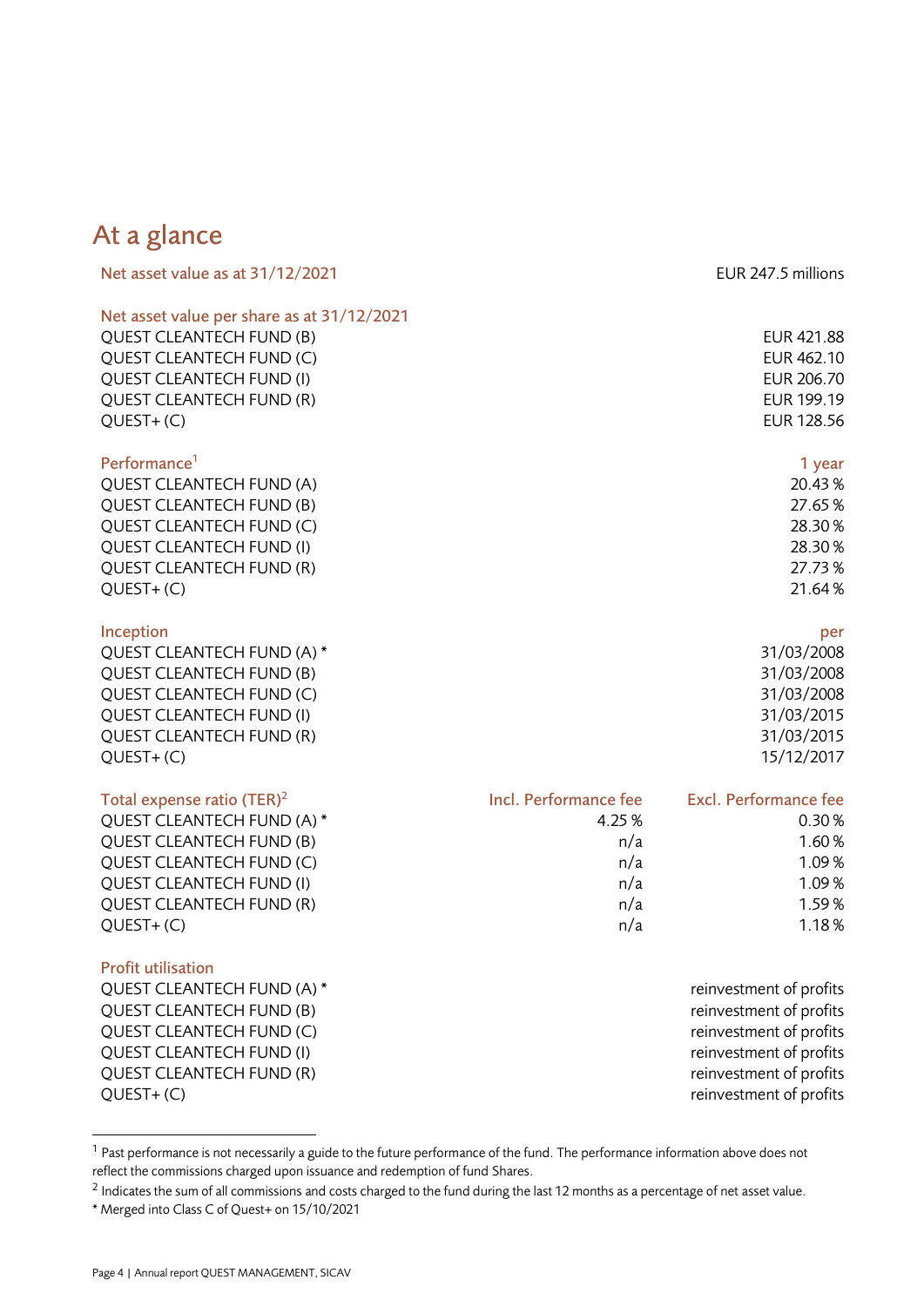|                                              | <b>Subscription fee</b> | <b>Redemption fee</b>    |
|----------------------------------------------|-------------------------|--------------------------|
|                                              | (max.)                  | (max.)                   |
| QUEST CLEANTECH FUND (A)*                    | 2.00%                   | n/a                      |
| <b>QUEST CLEANTECH FUND (B)</b>              | 2.00%                   | n/a                      |
| QUEST CLEANTECH FUND (C)                     | 2.00%                   | n/a                      |
| <b>QUEST CLEANTECH FUND (I)</b>              | 2.00%                   | n/a                      |
| <b>QUEST CLEANTECH FUND (R)</b>              | 2.00%                   | n/a                      |
| $QUEST+(C)$                                  | 2.00%                   | n/a                      |
|                                              | <b>Conversion fee</b>   | <b>Conversion fee</b>    |
|                                              | (max.)                  | in favour of fund (max.) |
| QUEST CLEANTECH FUND (A)*                    | 1.00%                   | n/a                      |
| <b>QUEST CLEANTECH FUND (B)</b>              | 1.00%                   | n/a                      |
| QUEST CLEANTECH FUND (C)                     | 1.00%                   | n/a                      |
| <b>QUEST CLEANTECH FUND (I)</b>              | 1.00%                   | n/a                      |
| QUEST CLEANTECH FUND (R)                     | 1.00%                   | n/a                      |
| $QUEST+(C)$                                  | 1.00%                   | n/a                      |
|                                              | <b>Fund domicile</b>    | <b>ISIN</b>              |
| QUEST CLEANTECH FUND (A)*                    | Luxembourg              | LU0346060212             |
| <b>QUEST CLEANTECH FUND (B)</b>              | Luxembourg              | LU0346062424             |
| QUEST CLEANTECH FUND (C)                     | Luxembourg              | LU0346063406             |
| <b>QUEST CLEANTECH FUND (I)</b>              | Luxembourg              | LU1171478941             |
| <b>QUEST CLEANTECH FUND (R)</b>              | Luxembourg              | LU1171478784             |
| $QUEST+(C)$                                  | Luxembourg              | LU1699953201             |
| * Merged into Class C of QUEST+ on15/10/2021 |                         |                          |

Page 5 | Annual report QUEST MANAGEMENT, SICAV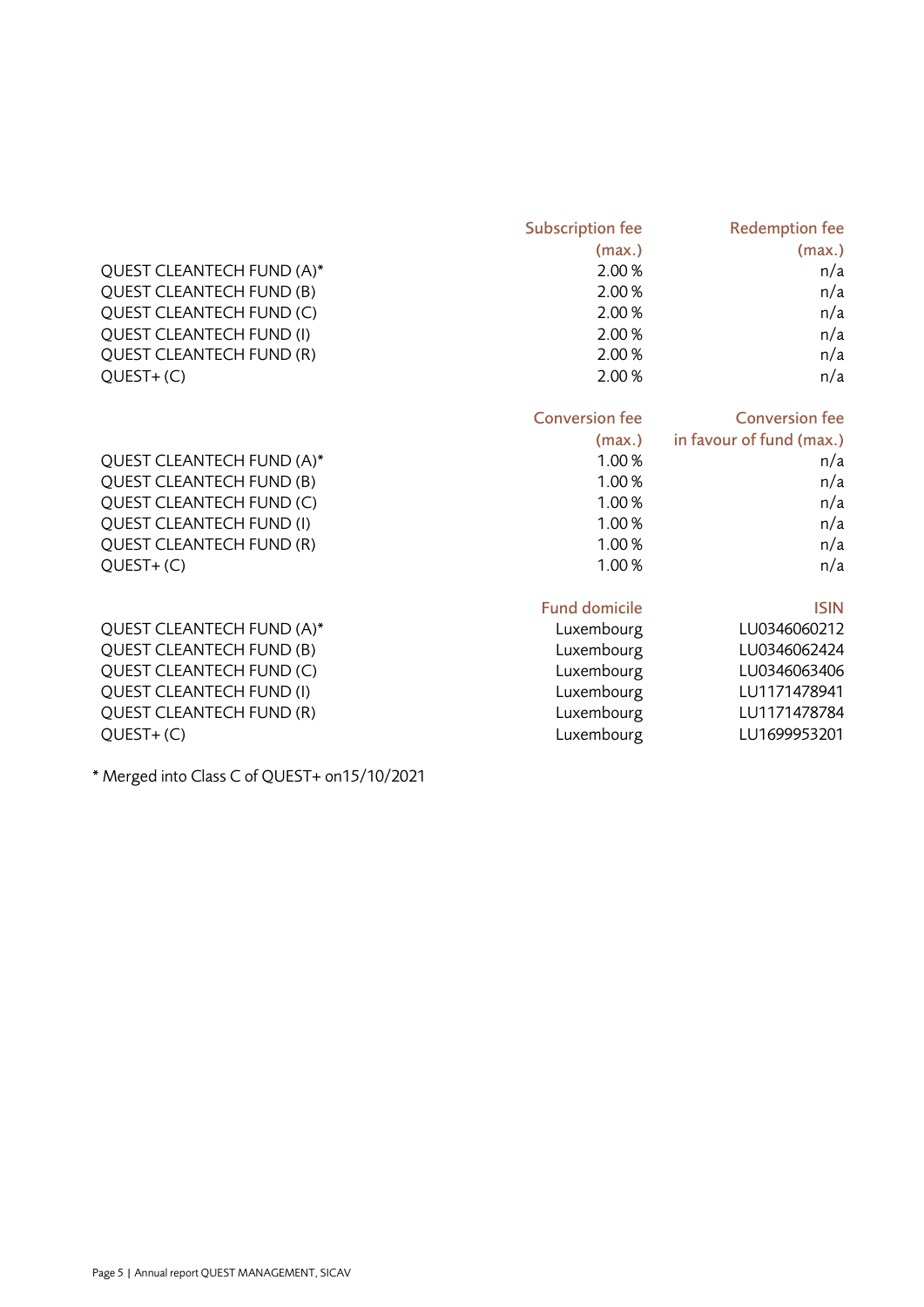### <span id="page-5-0"></span>Management Report

### MARKET ENVIRONMENT

In 2021, global stock exchanges continued their positive momentum of the second half of 2020. The European stock market index STOXX Europe 600 Net Return gained 25 % in 2021. The STOXX Europe Small 200 Net Return index gained 23 %. Finally, the US S&P 500 index rose by more than 27 %. Thanks to a more expensive US dollar, it made a gain of 38 % in euros.

With a return of almost 35 %, the US technology sector performed strongly in 2021. Only the energy sector (+48 %) and the real estate sector (+42 %) performed better. It is no coincidence that these two sectors were the strongest decliners over 2020. The S&P 500 owed this performance largely to the 10 largest stocks in the index, the Financial Times calculated in the chart below. As these 10 companies accounted for 30 % of the S&P 500 at the end of 2021, they will also have an important share in the 2022 performance. Also in Europe, the technology sector performed strongly in 2021. Only the banking sector performed better. No sector recorded a loss in a strong year for European stock markets.



### QUEST CLEANTECH FUND

### Objectives and Investment Policy

Quest Cleantech Fund is exclusively investing in cleantech companies, mainly stocks listed in developed markets. Cleantech can be defined as products and services that provide cleaner or more efficient use of the earth's natural resources, such as energy, water, air and raw materials. The sub-fund focuses on cleantech companies in areas such as renewable energy, energy efficiency, water treatment, waste management, pollution control and advanced materials.

### **Performance**

2021 was a very good year for Quest Cleantech Fund, helped by a strong market environment. With a performance of 27.6 % for the B-shares, 27.7 % for the R-shares and 28.3 % for the C- and I-shares, 2021 delivered the third-best year in its history in term of absolute performance (only 2009 and 2013 were better).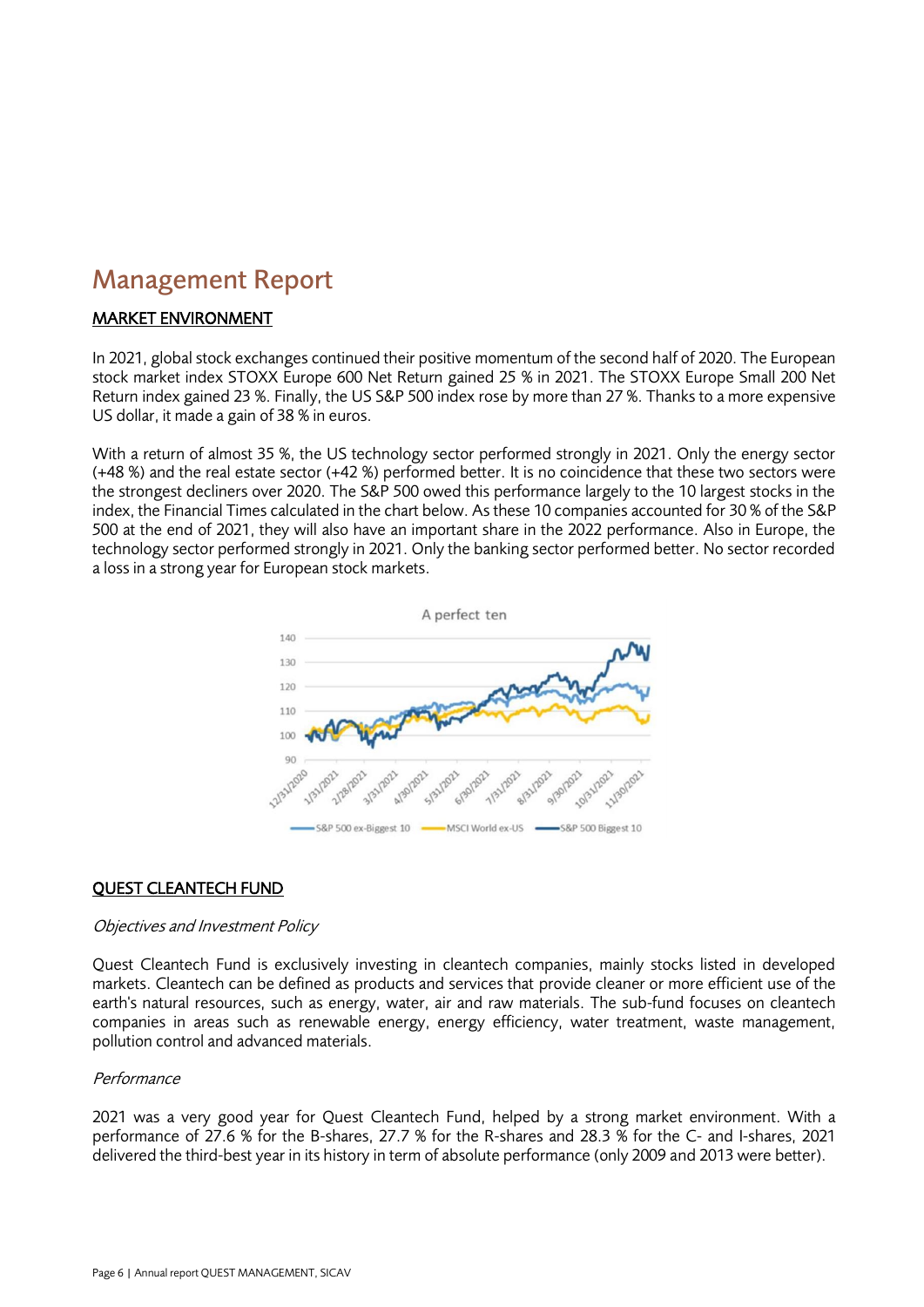The fund's long term performances remain strong, as illustrated in the table below with annualised performances of the different share classes. Please note that inception (launch) is 31 March 2008 for the B and C share classes and 31 March 2015 for the I and R shares.

|                               | 3 year | 5 year | 10 year | since inception |
|-------------------------------|--------|--------|---------|-----------------|
| 31-Dec-21                     | p.a.   | p.a.   | p.a.    | p.a.            |
| <b>Quest Cleantech Fund B</b> | 24.4%  | 14.0%  | 15.0%   | 11.0%           |
| <b>Quest Cleantech Fund C</b> | 25.1%  | 14.6%  | 15.7%   | 11.8%           |
| <b>Quest Cleantech Fund R</b> | 24.5%  | 14.0%  | n.a.    | 10.7%           |
| <b>Quest Cleantech Fund I</b> | 25.1%  | 14.6%  | n.a.    | 11.3%           |

Over the year 2021, Steico (+90 %) contributed most to the performance, followed by Waste Management and Accell. Gurit and Neste delivered the largest negative contributions.

### Portfolio

During 2021, four stocks entered the portfolio: Legrand, Knorr-Bremse, LKQ and Lindab. These replaced LPKF, Hexcel, Vestas and Nibe, which were fully sold. The fund consisted of 24 holdings at year-end.

In January, laser technology company LPKF was sold with a profit of more than 40 % since purchase in May 2020. Hexcel recovered strongly in March and this was used to fully sell the remaining position. The supplier to the aerospace industry will have earnings in 2024 around a quarter below the 2019 level, according to analyst estimates. Despite the huge crisis in the sector due to the corona lockdowns, the stock had an annual performance of almost 7 % since the introduction in the portfolio at the end of 2013. Selling both stocks, which were rather volatile and had stretched valuations, helped to somewhat improve the risk profile of the portfolio.

In contrast, the two stocks introduced in the first half of the year were larger and established companies with a more defensive profile: The French group Legrand is a specialist in electrical and digital building infrastructures, offering energy efficient products and solutions for buildings. Knorr-Bremse is the world leader in safety critical braking systems for rail and commercial vehicles.

Nibe was removed from the portfolio in September. During the more than 10 years in the portfolio, the company's earnings grew four-fold and the P/E increased from less than 15 to almost 70 times. This resulted in a total return over this period of close to 2000 %, which is a quite extraordinary achievement. Lindab, another Swedish stock, entered the portfolio a bit later. It is the global leader in ventilation ducts and air diffusion products. Its high-quality products are contributing to improved energy efficiency and healthy indoor climate within buildings. With a forward P/E slightly above 20, the stock was much cheaper than Nibe.

Vestas was also fully sold in September. The valuation is lofty and the short-term prospects are not brilliant. The Danish wind turbine maker was (re-)introduced in the portfolio in April 2020 and the stock price more than doubled over that period (vs less than 50 % increase for the STOXX Europe 600 index over the same period).

US provider of recycled auto parts LKQ was added to the portfolio in October. The company has a good growth profile and traded on an attractive P/E of 14. With the addition of this second US stock, the weighting of non-European stocks increased to back around 9 %.

The biggest positions in the fund at the end of 2021 were Waste Management (5.8 % of the net asset value), Mayr-Melnhof (5.2 %) and Steico (5.1 %).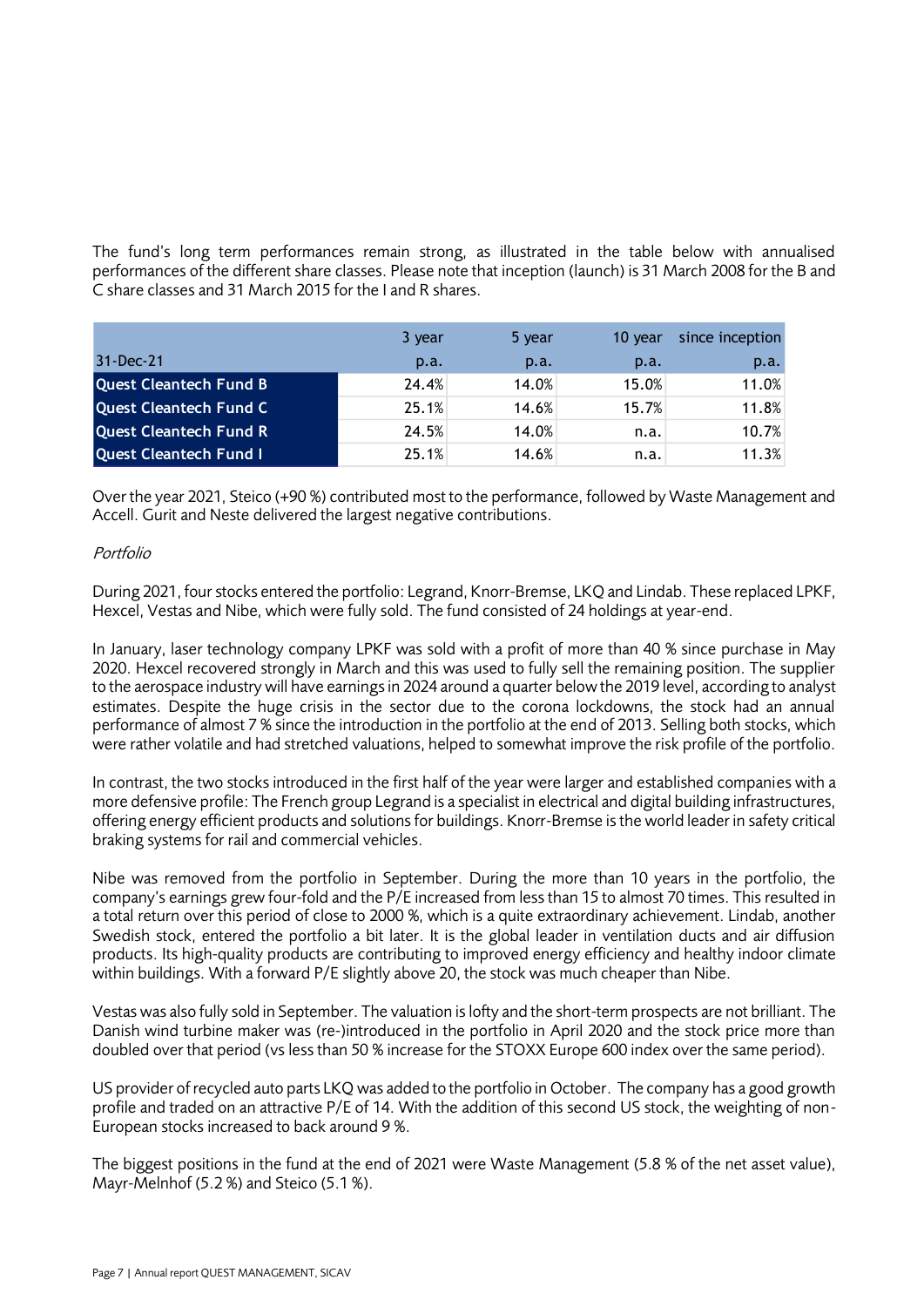After reaching the maximum capacity of the sub-fund, estimated at that time by the Board of Directors at  $\epsilon$  275 million, Quest Cleantech Fund stopped accepting new subscriptions as from 28 May 2021. After the redemption of a large investor, which re-invested in another fund with Capricorn Partners as investment manager, the total assets declined to a level below 275 million euro. As a consequence, Quest Cleantech Fund (share classes B, C & I) re-opened for new subscriptions in September. Total assets of Quest Cleantech Fund were approximately 234 million euro at the end of 2021.

### QUEST+

### Objectives and Investment Policy

The sub-fund is investing in growth companies, mainly stocks listed in Europe. The sub-fund focuses on investments in future oriented themes with a positive contribution to people and the planet. Investment areas include healthcare, healthy living, well-being, human development, smart industries, digitalisation, clean energy and resource efficiency.

### Performance

Quest+ obtained a good result in 2021, with a performance of +21.6 %. The performance since launch (at 15 December 2017) amounts to 28.6 % which corresponds to an annualised performance of 6.3 %.

Over the year 2021, Steico (+90 %) contributed most to the performance, followed by CEWE and Accell. Umicore and Pharmagest delivered the largest negative contributions.

### Portfolio

During 2021, six stocks entered the portfolio: De'Longhi, Melexis, Umicore, Thermador, Knorr-Bremse and Waste Management. These replaced LPKF, ABO Wind, Andritz and Adidas, which were fully sold. The fund consisted of 25 holdings at year-end.

LPKF was fully sold with a profit of more than 40 % since purchase in May 2020. Selling this very volatile stock with stretched valuation helped to somewhat improve the risk profile of the portfolio.

De'Longhi, first bought in July, is an Italian family-owned company manufacturing small domestic appliances, dedicated to the world of coffee, cooking and food preparation, air conditioning, heating and home care. Its brands include De'Longhi, Kenwood, Braun, Nutribullet and Ariete.

On 15 October, the chare class C of Quest+ merged with the A share class of Quest Cleantech Fund. As a result of the merger, five additional cleantech stocks joined the portfolio of Quest+: automotive semiconductor maker Melexis, materials technology company Umicore, fluid circulation equipment distributor Thermador, rail safety equipment producer Knorr-Bremse and waste management services company Waste Management. Andritz was removed from the portfolio. With an annualised performance of just below 5 %, the stock did less well than the markets since it was bought in June 2018. ABO Wind was also fully sold. The stock had a remarkable performance of approximately 170 % since it was bought over somewhat more than a year earlier.

The remaining position in Adidas was sold in December. The performance since the initial purchase in May 2018 amount to almost 30 % and some shares were sold earlier at higher levels. The company is suffering from competitive pressure in China and supply chain issues.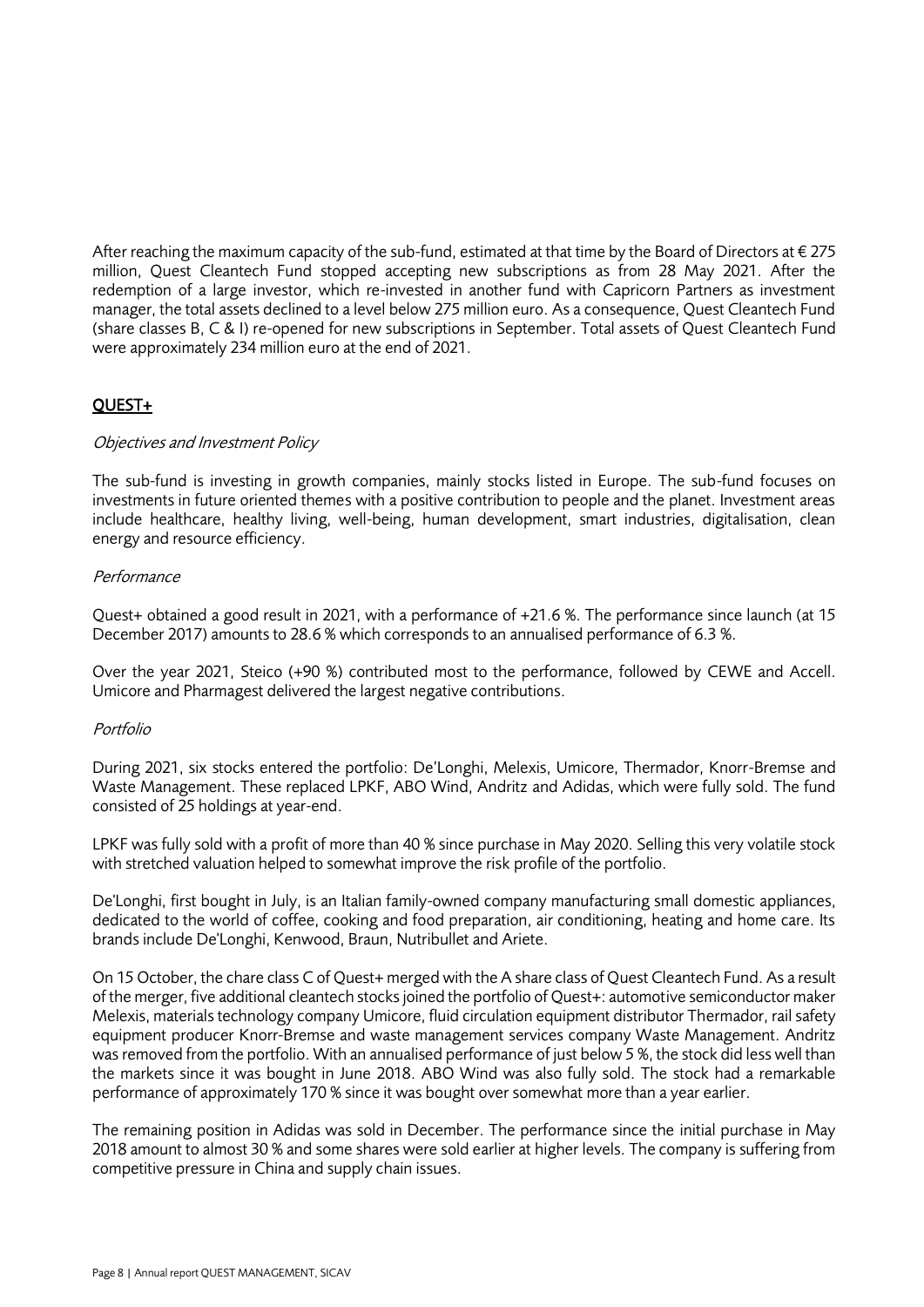The biggest positions in the fund at the end of 2021 were CEWE (6.1 % of the net asset value), Mayr-Melnhof (5.7 %) and Roche (5.2 %).

Total assets of Quest+ amount to approx. 13.6 million euro at the end of the year, compared to approx. 6.2 million euro at the end of 2020.

### ENVIRONMENTAL, SOCIAL AND GOVERNANCE ASPECTS (ESG REPORT)

### ESG in the investment approach

Both Quest Cleantech Fund and Quest+ are sub-funds with environmental and/or social characteristics (Art. 8 Regulation (EU) 2019/2088, Disclosure Regulation). The sub-funds integrate environmental, social and governance (ESG) considerations in the investment strategy of the sub-funds.

ESG is primarily implemented in the investment strategy through the thematic approach. Quest Cleantech Fund invests in companies that deliver products or services for a cleaner or more efficient use of the earth's natural resources. Quest+ invests in companies active in future oriented themes with a positive contribution to people and the planet.

Additionally, ESG sustainability factors are integrated in the portfolio construction and stock selection process and exclusion factors are applied to sectors and activities with major ESG sustainability risks.

Based on this approach, both sub-funds, Quest Cleantech Fund and Quest+, were awarded the "Towards Sustainability" label in February 2020 and the award of the label was renewed in February 2021. This label was developed on the initiative of the Belgian financial sector federation Febelfin. It is awarded and administered by the Central Labelling Agency (CLA) of Belgian SRI label. The label aims to instil trust and reassure potential investors that the financial product is managed with sustainability in mind and is not exposed to very unsustainable practices, without requiring of investors to do a detailed analysis themselves.



### Thematic approach in Quest Cleantech Fund

In Quest Cleantech Fund all holdings have at least one third of their activities, measured by revenues, profits or sum-of-the-parts, that correspond to the investment areas of the fund (cleantech investment areas, as described in the prospectus). Calculating the average weighted exposure of the fund holdings to the cleantech investment areas, we arrive at a total of 82 %. In other words, the thematic purity of the fund's portfolio is more than 80 %. The chart below illustrates these estimated exposures for each company: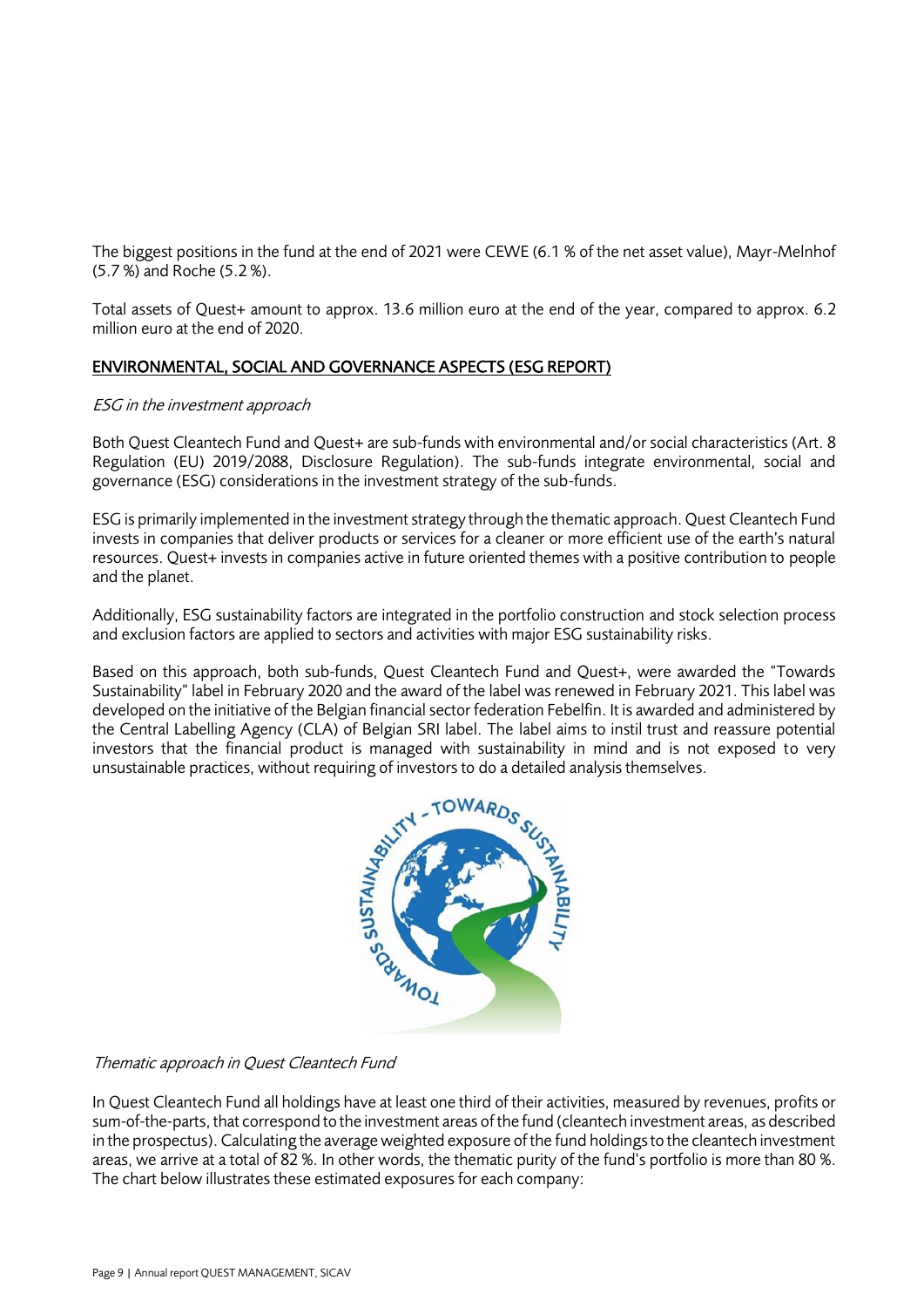

Thematic approach in Quest+

Quest+ invests in companies with at least 50 % of the company's activities, measured by revenues, profits or sum-of-the-parts, corresponding to the investment areas of the fund (themes with positive impact on people and planet, as described in the prospectus). The average weighted exposure of the fund holdings or the thematic purity of the fund's portfolio is estimated at more than 90 %.

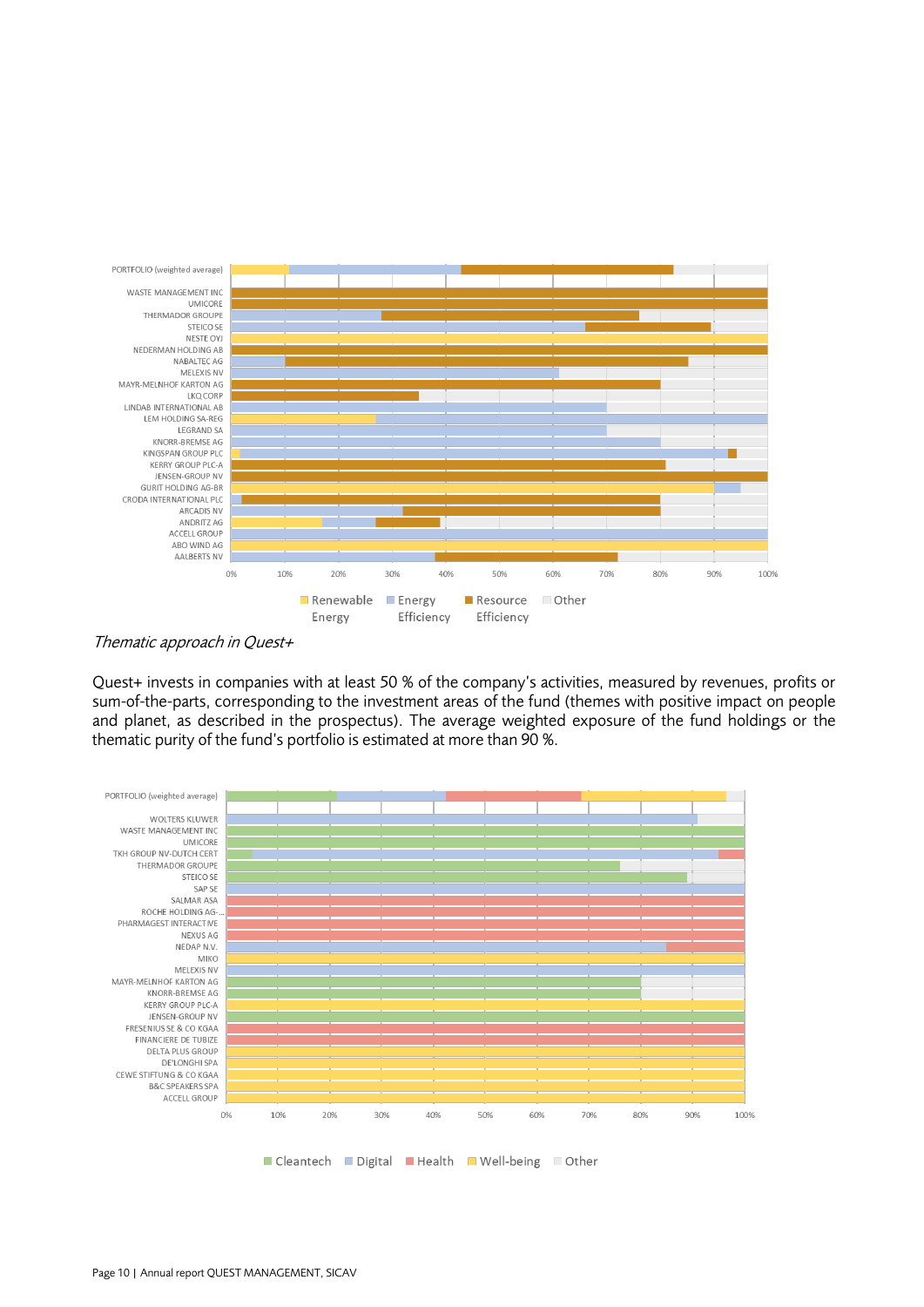### Exclusion factors

Regarding exclusion factors, no holdings in the portfolio have direct exposures to the excluded activities beyond the tolerance thresholds set. A few companies are indirectly involved in sectors and activities with ESG risks, but the activities of the companies qualifying for positive screening substantially outweigh the indirect exposure to activities with ESG risk. Mayr-Melnhof has an indirect exposure as a supplier to the tobacco industry. The positive impact of its main recycling activities largely outweighs this indirect exposure to activities with ESG risks, which is also expected to decline as a percentage of sales.

### ESG integration

In the integration of ESG factors in the portfolio construction and stock selection process, most of the companies in the portfolio score well. During 2021 the process of ESG integration was fine-tuned and the criteria were reassessed. In its ESG analysis the investment manager scores companies on 15 ESG criteria: 5 for Environmental, 5 for Social and 5 for Governance.

We continue to agree with the opinion of many specialists that (external) sustainability scores are "completely arbitrary" (Sony Kapoor, CEO of NIFTYS, The Nordic Institute for Finance, Technology and Sustainability in De Tijd of 9 July 2021) and highly inconsistent. Therefore, it is important to note that the investment manager continues to conduct ESG analysis in-house, based on sources such as company reports & contacts, analyst reports and Bloomberg data, and fully tailored to its own needs.

### **Examples**

Steico is an excellent example of the positive impact that the portfolio companies have on the planet. Steico's insulation products do not only lead to improved energy efficiency in houses. Additionally, they are based on renewable sources, being sustainable wood, and the natural products help to have a healthy indoor climate. As such, the company's products strongly contribute to the following four UN Sustainable Development Goals ("UN SDGs"):



Thermador scores well on the factor 'Environment', but also on 'Social' and 'Governance' in our ESG analysis. The French company is one of the major distributors of building materials in its home market. More specifically, Thermador has a leading market position in components for central heating, water pipes, fittings and pumps for both buildings and industry. With these products that provide more efficient use of energy and water, it fits within the Cleantech theme and scores strongly on the Environment factor in our ESG analysis. Following annual tradition, the management communicates the wages of each staff member to all employees. On a monthly basis the management shares the performance of each of the 17 Thermador subsidiaries. That strategy pays off. The nearly 700 Thermador employees, together with their retired former colleagues, jointly hold 9 % of the outstanding shares. In terms of "Governance" the composition of the executive committee is positively striking. Each of the 17 companies within the group delegates its CEO to the executive committee and top positions are allocated by means of a conclave. At the same time, each subsidiary retains a high degree of independence to develop its own strategy. These elements all show the strong positioning of Thermador on the 'S' and 'G' factors.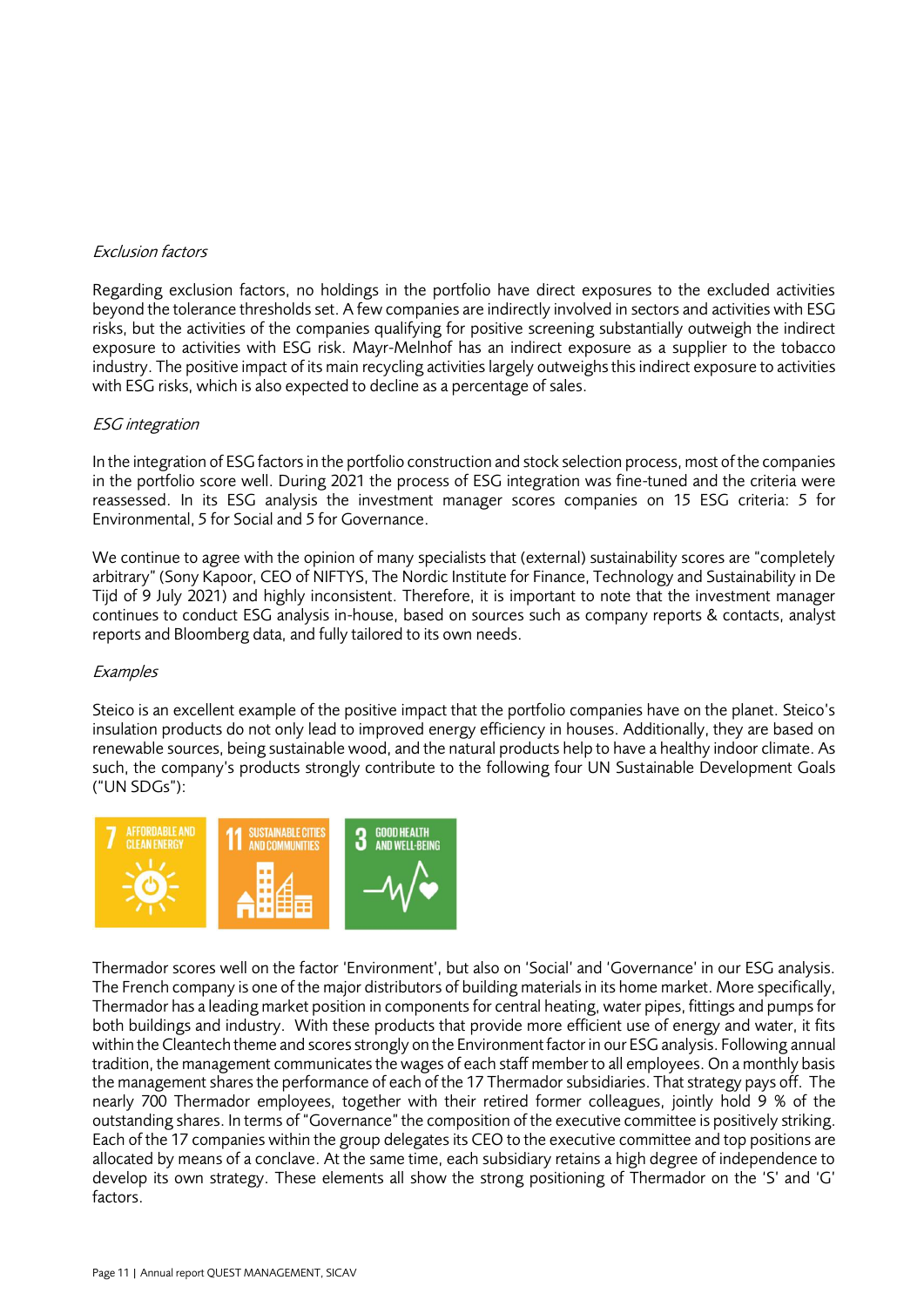

As a final example, we highlight Accell, introduced in the sub-funds at the end of 2020. Like Thermador, the company scores strongly on the three elements of the ESG analysis. The Dutch group is one of the largest producers of bicycles and e-bikes in Europe. Thanks to technological developments, the range of the e-bike has been increasing for years, also at a higher maximum speed. For some years now, a growing number of commuters have been switching to electric bikes. Research indicates that commuting by e-bike reduces CO2 emissions by almost 95 % compared to driving a car. In terms of social aspects, cycling contributes to a healthier lifestyle. In terms of governance, we highlight the management remuneration policy. The wage ratio, which calculates the relationship between the total annual salary of the CEO and the average total salary of the personnel, is significantly lower at Accell than in the benchmark of European listed companies. The management voluntarily decided not to include its variable remuneration for 2020. However, the management achieved all its predefined targets, entitling them to a maximum pay-out. Three of the six parameters for determining the long-term variable remuneration relate to ESG factors.



### Active Ownership

The portfolios of sub-funds are actively managed. A major part of its assets under management are invested in small to medium-sized growth companies in Europe. As such, the investment manager engages with portfolio companies during personal contacts with the management to discuss and promote ESG-related issues. In 2021 voting rights of the portfolio companies of the sub-funds were exercised at the following 16 annual general meetings (compared to voting at 8 AGMs in 2020), as shown in the table below. Particular attention was paid to changes in board compositions, especially with regard to diversity. At the Swiss company Gurit, it was considered that a proposed appointment of the former CEO as director, although understandable in the context of continuity, did not contribute to diversity on the board. This led to an abstention on this item in the voting at this general meeting. At Andritz, the fund voted against the appointed of two new board members. Prior to the annual general meeting, in engaging with the company, we did not get a satisfactory answer regarding possible plans to improve gender diversity in Austrian company's board of directors.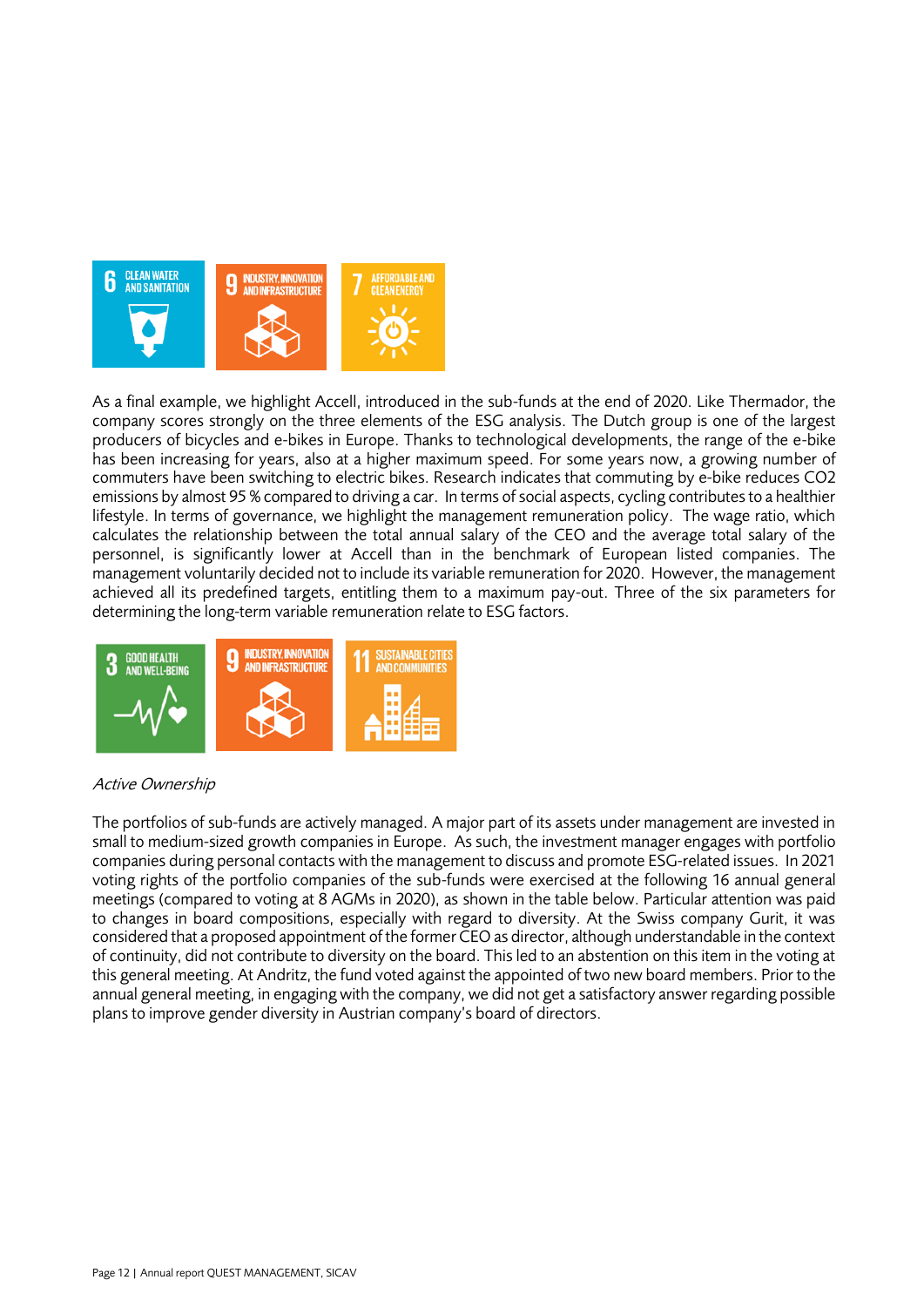| <b>COMPANY</b>             | <b>COUNTRY</b> | meeting | date       | <b>shares</b> | <b>VOTING INFO</b>  |
|----------------------------|----------------|---------|------------|---------------|---------------------|
|                            |                |         |            |               |                     |
| <b>ANDRITZ AG</b>          | Austria        | AGM     | 24/03/2021 | 247,959       | 2 votes against     |
| <b>NESTE</b>               | Finland        | AGM     | 30/03/2021 | 160,000       | all in favour       |
| <b>VESTAS WIND SYSTEMS</b> | Denmark        | AGM     | 08/04/2021 | 61,000        | all in favour       |
| <b>GURIT</b>               | Switzerland    | AGM     | 14/04/2021 | 4.507         | one vote abstention |
| <b>ACCELL GROUP</b>        | Netherlands    | AGM     | 21/04/2021 | 245,000       | all in favour       |
| NEDERMAN HOLDING           | Sweden         | AGM     | 26/04/2021 | 413,465       | all in favour       |
| <b>MAYR-MELNHOF</b>        | Austria        | AGM     | 28/04/2021 | 90.775        | all in favour       |
| <b>UMICORE</b>             | Belgium        | AGM     | 29/04/2021 | 171,708       | all in favour       |
| <b>ARCADIS</b>             | Netherlands    | AGM     | 29/04/2021 | 370,505       | all in favour       |
| <b>MELEXIS</b>             | Belgium        | AGM     | 11/05/2021 | 87,000        | all in favour       |
| <b>NIBE INDUSTRIER AB</b>  | Sweden         | AGM     | 11/05/2021 | 190,000       | all in favour       |
| <b>JENSEN</b>              | Belgium        | AGM-EGM | 18/05/2021 | 214,772       | all in favour       |
| <b>CRODA INTERNATIONAL</b> | United Kingdom | AGM     | 21/05/2021 | 111,500       | all in favour       |
| LEGRAND                    | France         | AGM     | 26/05/2021 | 115,000       | all in favour       |
| <b>AALBERTS INDUSTRIES</b> | Netherlands    | AGM     | 27/05/2021 | 275,766       | all in favour       |
| <b>NABALTEC</b>            | Germany        | AGM     | 16/06/2021 | 250,000       | all in favour       |

### PROSPECTS

Valuations in some segments of the stock market, such as certain (clean) technology stocks, account for growth well into the future. As an illustration, in the slipstream of Tesla, various producers of electric cars went public, sometimes through a Special Purpose Acquisition Company (SPAC). This often happened at sky-high valuations based on new and ever-increasing concepts such as SOM (Serviceable Obtainable Market), SAM (Serviceable Available Market), TAM (Total Addressable Market) and PAM (Potential Available Market). A "necessary" evolution since several newcomers cannot report profits, some even virtually no turnover. In European small caps, a main focus of the portfolios, reasonably valued stocks are still somewhat easier to find. Moreover, equities remain attractive compared to fixed-income investments.

Risk factors such as rising inflation, global supply chain disruptions and abrupt changes in central bank interest rate policies are expected to remain prominent for some time. Rising input prices make it even more important to focus on quality companies with good pricing power and the portfolios seem well positioned in this respect.

The sub-funds of Quest Management SICAV are ideally aligned with the accelerating trend towards more sustainable investing. Long before sustainability and ESG were becoming mainstream in the investment world, Quest Cleantech Fund chose "cleaner or more efficient use of the earth's natural resources" as its investment theme. Quest+ continues this path with the addition of investments in themes which contribute positively to people's lives.

Finally, we like to thank all the shareholders of the fund, that remained committed to support the long term investment strategy of the fund.

Luxembourg, January 2022

The Board of Directors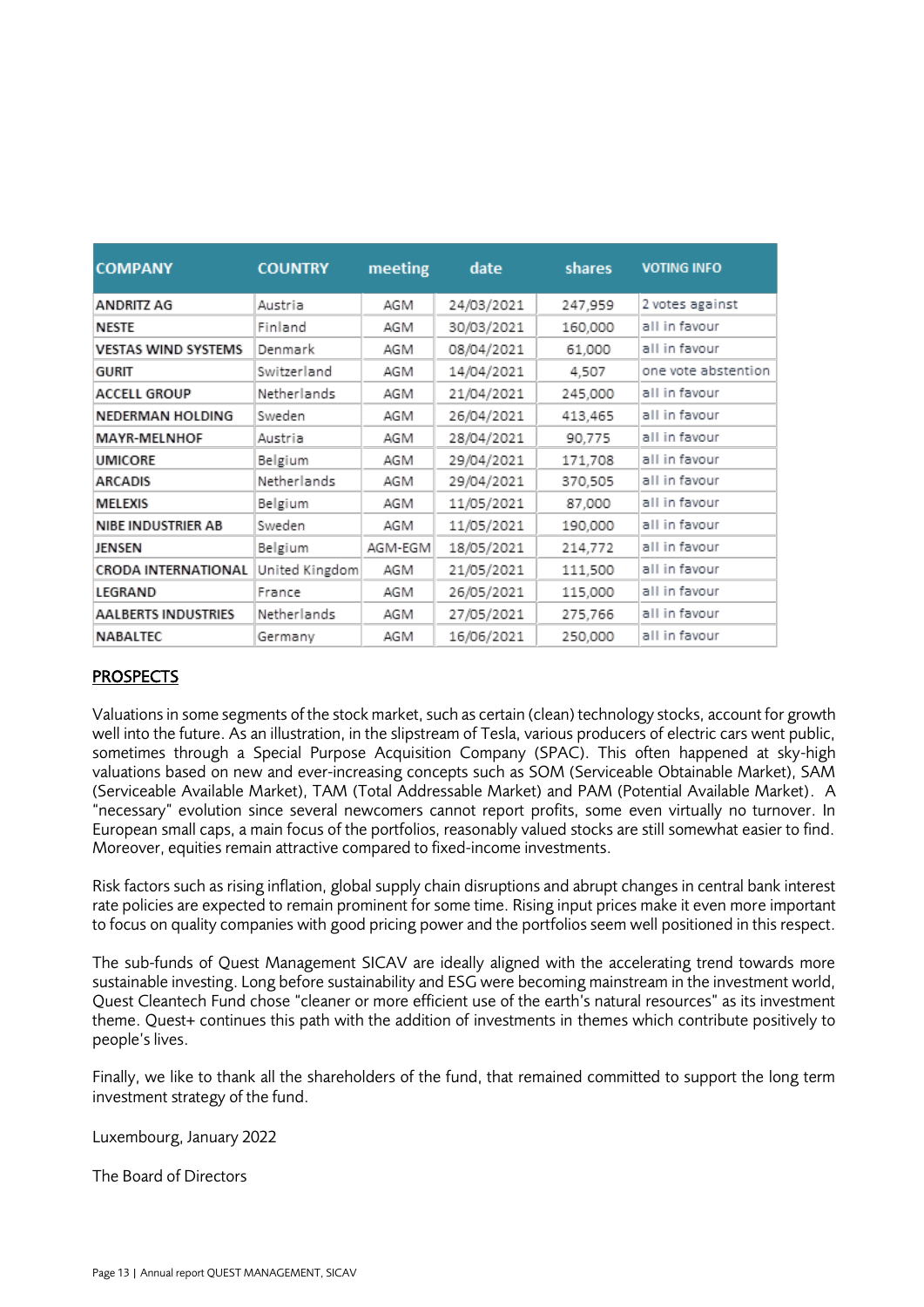### <span id="page-13-0"></span>Combined

## <span id="page-13-1"></span>Statement of net assets as per 31/12/2021

| Combined                                          | (in EUR)                     |
|---------------------------------------------------|------------------------------|
| Bank deposits<br>Bank deposits, at sight          | 19,059,883.98                |
| Transferable securities<br><b>Shares</b>          | 227,979,979.24               |
| Participation certificates<br><b>Total assets</b> | 713,419.22<br>247,753,282.44 |
| Liabilities                                       | $-252,958.01$                |
| <b>Total liabilities</b>                          | $-252,958.01$                |
| Net asset value                                   | 247,500,324.43               |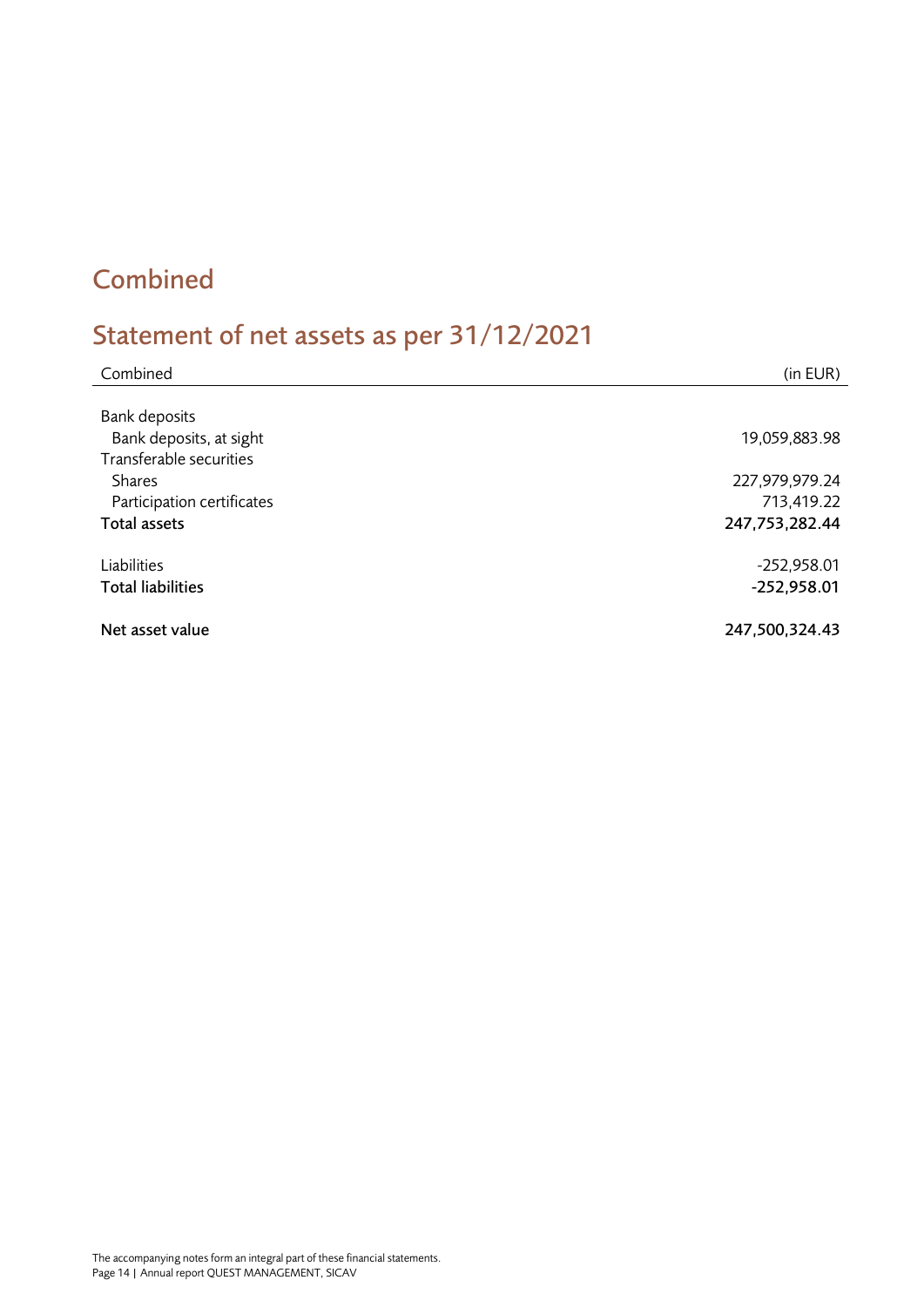### <span id="page-14-0"></span>Profit and loss accounts from 01/01/2021 until 31/12/2021

| Combined                                            | (in EUR)                |
|-----------------------------------------------------|-------------------------|
| Income from bank deposits<br>Income from securities | 2.27                    |
| <b>Shares</b>                                       | 2,356,840.40            |
| Other income                                        | 49,789.18               |
| Total income                                        | 2,406,631.85            |
| Interest paid on bank overdraft / negative interest | 96,504.77               |
| Management company fees                             | 312,660.21              |
| Performance fees                                    | 220,160.87              |
| Investment management fees                          | 2,233,437.26            |
| Depositary bank fees                                | 191,507.02              |
| Taxe d'abonnement                                   | 125,490.14              |
| Audit fees<br>Other charges                         | 19,164.60<br>128,556.37 |
| <b>Total expenses</b>                               | 3,327,481.24            |
| Net investment loss                                 | -920,849.39             |
| Realised capital gains (losses)                     | 54,116,420.91           |
| <b>Realised income</b>                              | 53, 195, 571.52         |
| Net change in unrealised capital gains (losses)     | 11,820,562.92           |
| Net income                                          | 65,016,134.44           |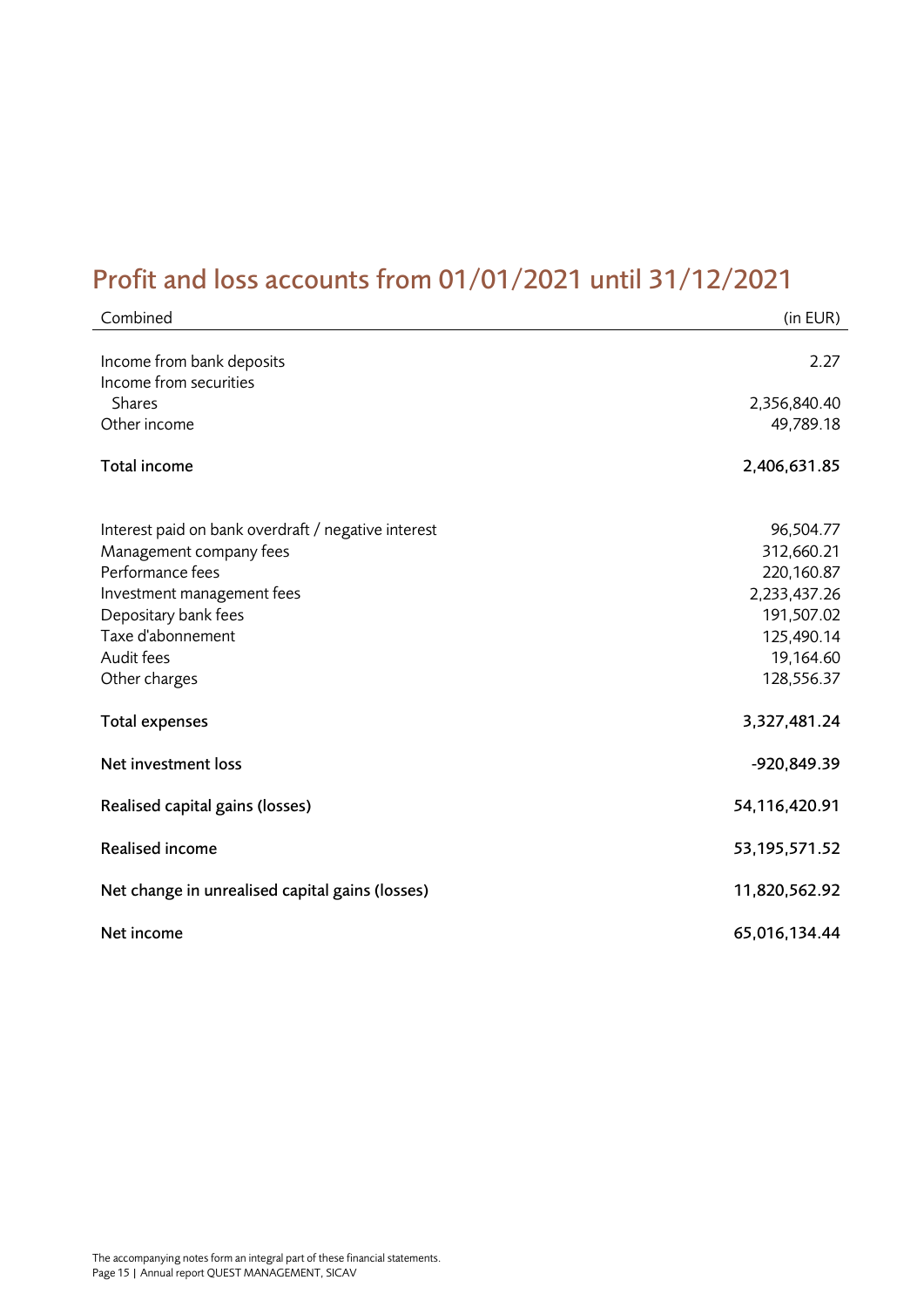## <span id="page-15-0"></span>Change in net assets

| Combined                        | (in EUR)        |
|---------------------------------|-----------------|
| Net assets, beginning of period | 224,550,055.87  |
| Subscriptions                   | 74,702,797.39   |
| Redemptions                     | -116,768,663.27 |
| Net income                      | 65,016,134.44   |
| Net assets, end of period       | 247,500,324.43  |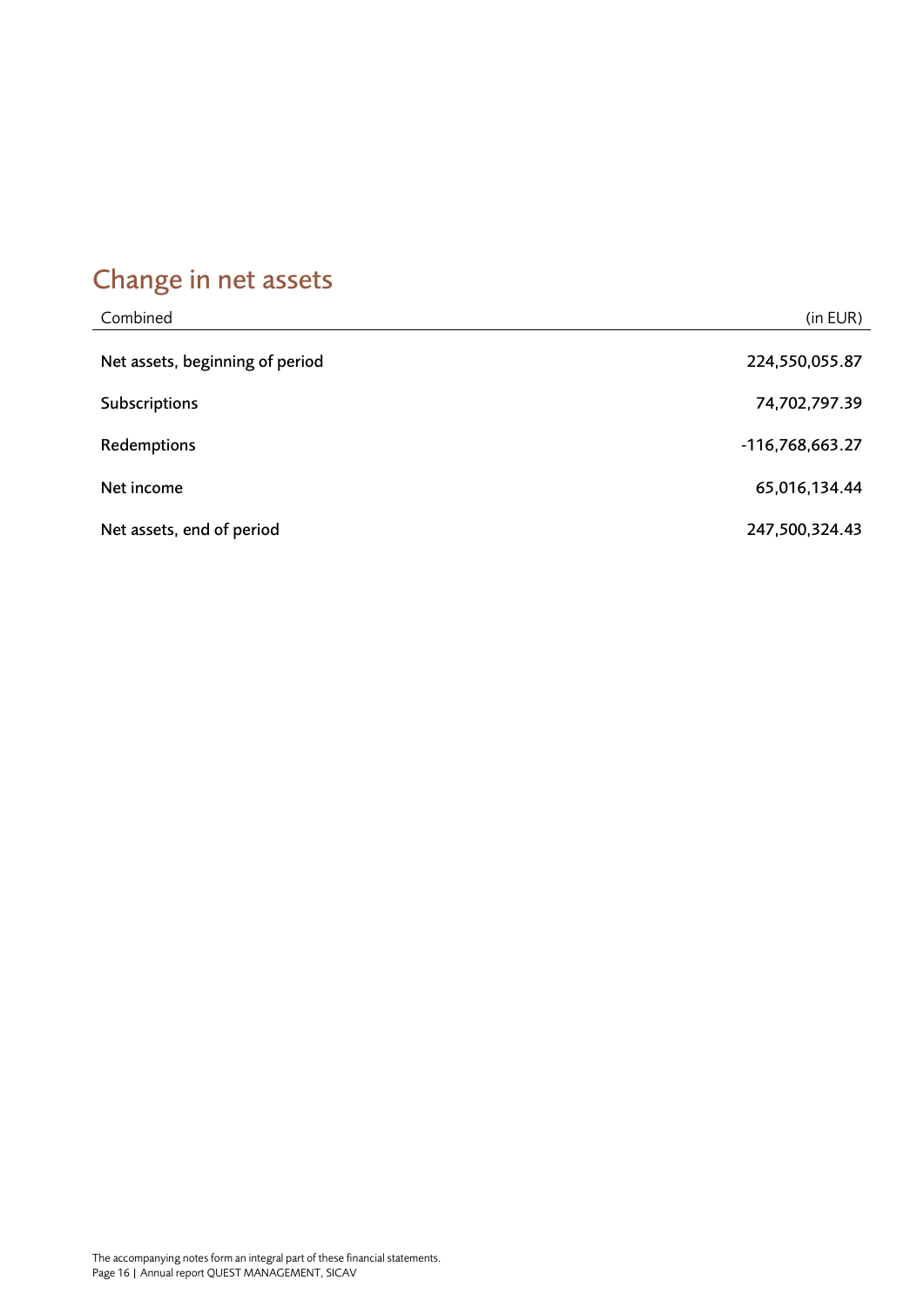### <span id="page-16-0"></span>QUEST CLEANTECH FUND

### <span id="page-16-1"></span>Statement of net assets as per 31/12/2021

| <b>QUEST CLEANTECH FUND</b>                        | (in EUR)       |
|----------------------------------------------------|----------------|
|                                                    |                |
| <b>Bank deposits</b>                               | 18,396,482.72  |
| Bank deposits, at sight<br>Transferable securities |                |
| <b>Shares</b>                                      | 215,714,323.05 |
| <b>Total assets</b>                                | 234,110,805.77 |
|                                                    |                |
| Liabilities                                        | $-239,402.98$  |
| <b>Total liabilities</b>                           | $-239,402.98$  |
|                                                    |                |
| Net asset value                                    | 233,871,402.79 |
| - thereof share class B                            | 16,698,658.01  |
| - thereof share class C                            | 96,505,854.76  |
| - thereof share class I                            | 106,538,111.70 |
| - thereof share class R                            | 14,128,778.32  |
| Shares in circulation                              |                |
| Share class B                                      | 39,581.4455    |
| Share class C                                      | 208,842.5790   |
| Share class I                                      | 515,425.1269   |
| Share class R                                      | 70,932.3334    |
|                                                    |                |
| Net asset value per share                          |                |
| Share class B                                      | EUR 421.88     |
| Share class C                                      | EUR 462.10     |
| Share class I                                      | EUR 206.70     |
| Share class R                                      | EUR 199.19     |

On 15 October 2021, Class A of QUEST CLEANTECH FUND has contributed its assets and liabilities to Class C of QUEST+ at an exchange rate of 1:2.484979.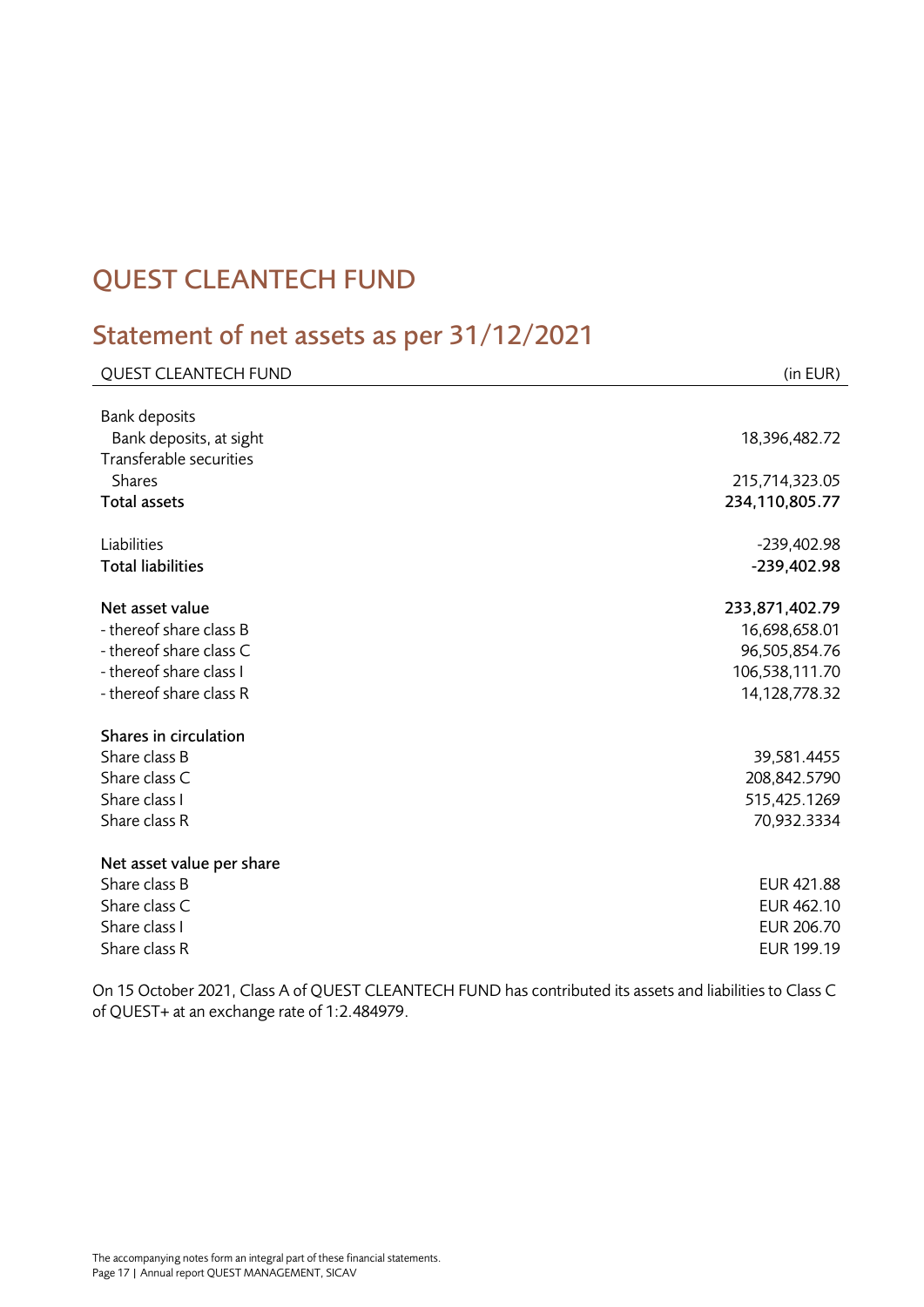### <span id="page-17-0"></span>Profit and loss accounts from 01/01/2021 until 31/12/2021

| <b>QUEST CLEANTECH FUND</b>                                                                                                                                                  | (in EUR)                                                                          |
|------------------------------------------------------------------------------------------------------------------------------------------------------------------------------|-----------------------------------------------------------------------------------|
| Income from securities<br><b>Shares</b><br>Other income                                                                                                                      | 2,270,266.12<br>49,349.18                                                         |
| Total income                                                                                                                                                                 | 2,319,615.30                                                                      |
| Interest paid on bank overdraft / negative interest<br>Management company fees<br>Performance fee<br>Investment management fees<br>Depositary bank fees<br>Taxe d'abonnement | 96,282.50<br>302,171.50<br>220,160.87<br>2,169,920.57<br>182,295.97<br>121,069.39 |
| Audit fees                                                                                                                                                                   | 18,112.63                                                                         |
| Other charges<br><b>Total expenses</b>                                                                                                                                       | 118,118.44<br>3,228,131.87                                                        |
| Net investment loss                                                                                                                                                          | $-908,516.57$                                                                     |
| Realised capital gains (losses)                                                                                                                                              | 53,390,244.42                                                                     |
| <b>Realised income</b>                                                                                                                                                       | 52,481,727.85                                                                     |
| Net change in unrealised capital gains (losses)                                                                                                                              | 11,120,058.84                                                                     |
| Net income                                                                                                                                                                   | 63,601,786.69                                                                     |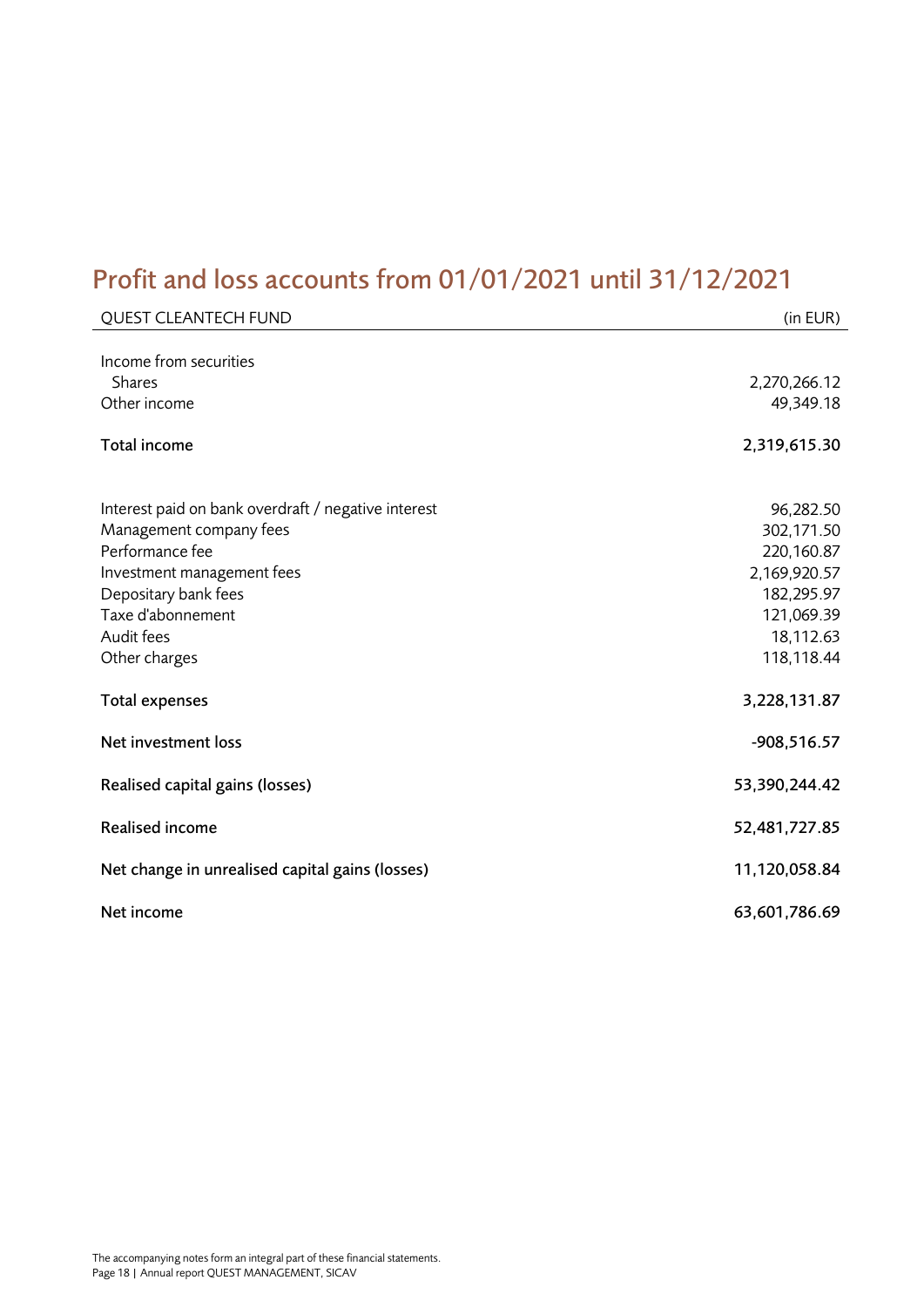### <span id="page-18-0"></span>Three - year comparison

### QUEST CLEANTECH FUND (in EUR)

Net assets 31/12/2019 182,129,547.08 - Share class A 4,898,819.79 - Share class B 17,455,122.76 - Share class C 65,039,930.86 - Share class I 46,640,182.07 - Share class R 48,095,491.60 31/12/2020 218,299,028.73 - Share class A 5,075,755.64 - Share class B 18,948,384.33 - Share class C 69,008,838.44 - Share class I 64,102,659.71 - Share class R 61,163,390.61 31/12/2021 233,871,402.79 - Share class A\* 0.00 - Share class B 16,698,658.01 - Share class C 96,505,854.76 - Share class I 106,538,111.70 - Share class R 14,128,778.32 Shares in circulation 31/12/2019 - Share class A 20,981.9263 - Share class B 63,717.9456 - Share class C 219,005.0892 - Share class I 351,107.1472 - Share class R 372,174.4519 31/12/2020 - Share class A 19,379.4556 - Share class B 57,332.3581 - Share class C C 191,599.6926 - Share class I 397,890.6006 - Share class R 392,199.3521 31/12/2021 - Share class A  $*$  0.0000 - Share class B 39,581.4455 - Share class C 208,842.5790 - Share class I 515,425.1269 - Share class R 70,932.3334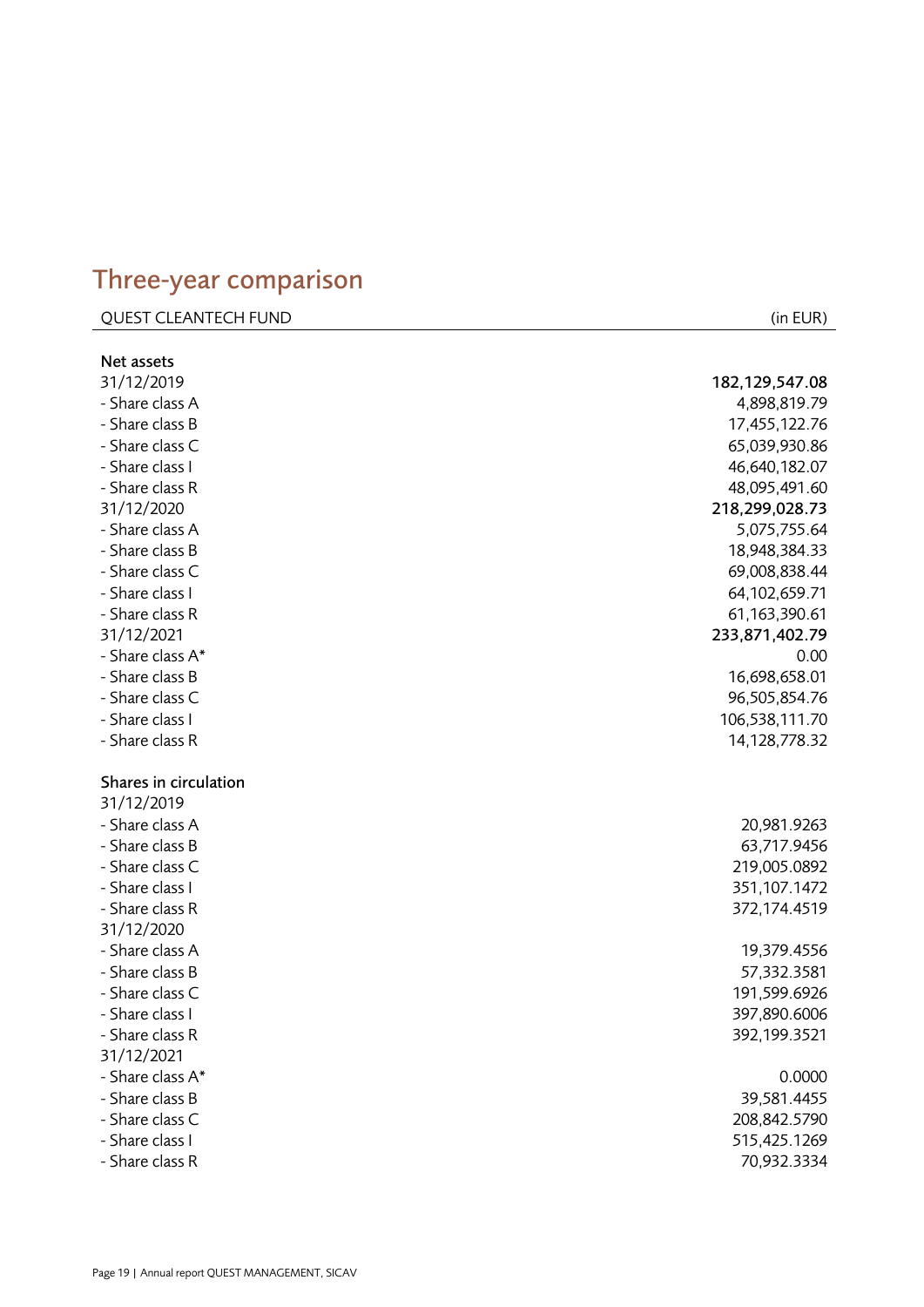### Net asset value per share

| 31/12/2019       |        |
|------------------|--------|
| - Share class A* | 233.48 |
| - Share class B  | 273.94 |
| - Share class C  | 296.98 |
| - Share class I  | 132.84 |
| - Share class R  | 129.23 |
| 31/12/2020       |        |
| - Share class A* | 261.91 |
| - Share class B  | 330.50 |
| - Share class C  | 360.17 |
| - Share class I  | 161.11 |
| - Share class R  | 155.95 |
| 31/12/2021       |        |
| - Share class A* | 0.00   |
| - Share class B  | 421.88 |
| - Share class C  | 462.10 |
| - Share class I  | 206.70 |
| - Share class R  | 199.19 |

\* On 15 October 2021, Class A of QUEST CLEANTECH FUND has contributed its assets and liabilities to Class C of QUEST+ at an exchange rate of 1:2.484979.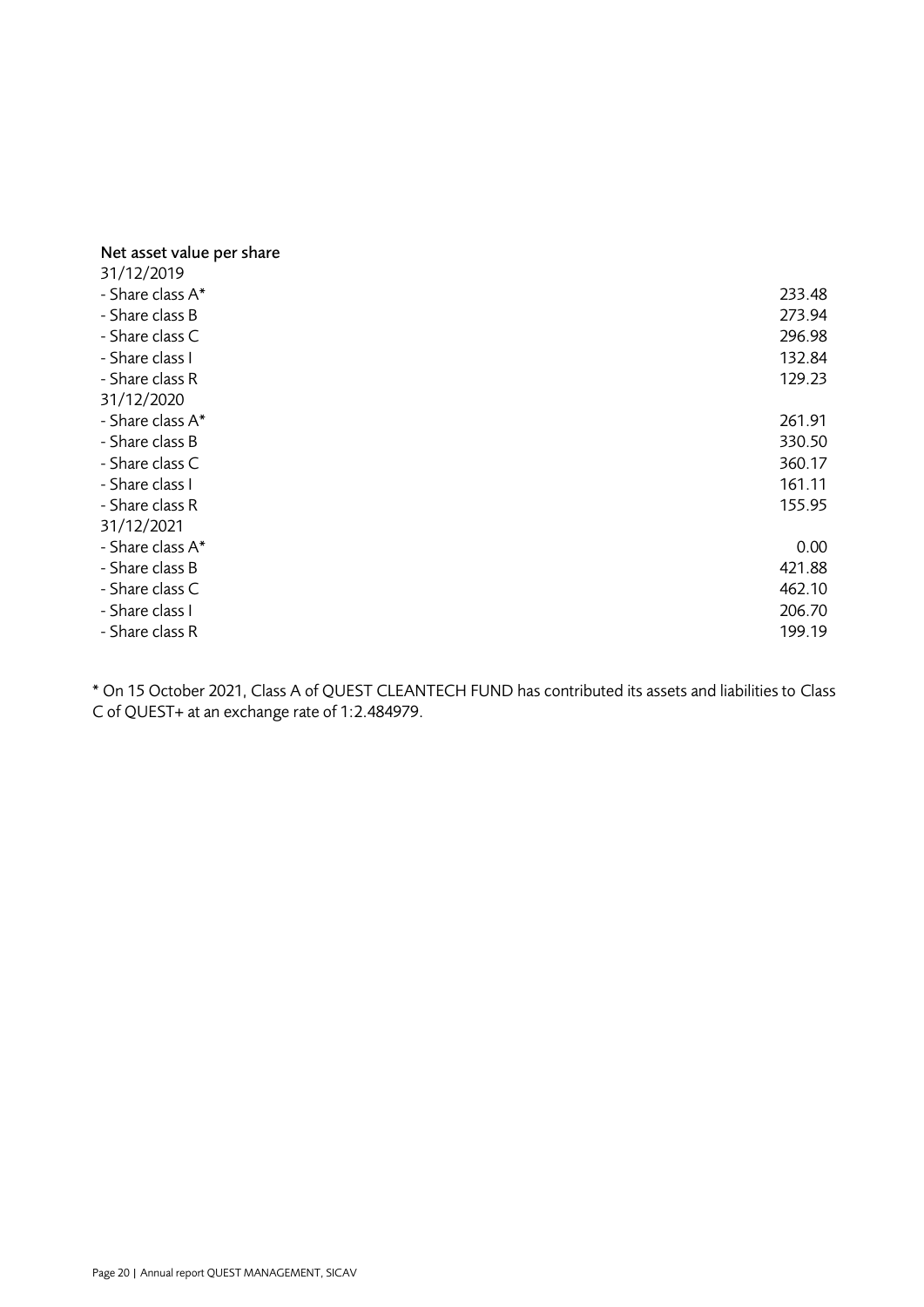# <span id="page-20-0"></span>Change in net assets

| <b>QUEST CLEANTECH FUND</b>                                                             | (in EUR)                                           |
|-----------------------------------------------------------------------------------------|----------------------------------------------------|
| Net assets, beginning of period                                                         | 218,299,028.73                                     |
| Subscriptions                                                                           | 68,291,181.38                                      |
| Redemptions<br>- thereof redemption in kind<br>- thereof class A merger into QUEST+ (C) | -116,320,594.01<br>-73,076,415.09<br>-5,939,576.28 |
| Net income                                                                              | 63,601,786.69                                      |
| Net assets, end of period                                                               | 233,871,402.79                                     |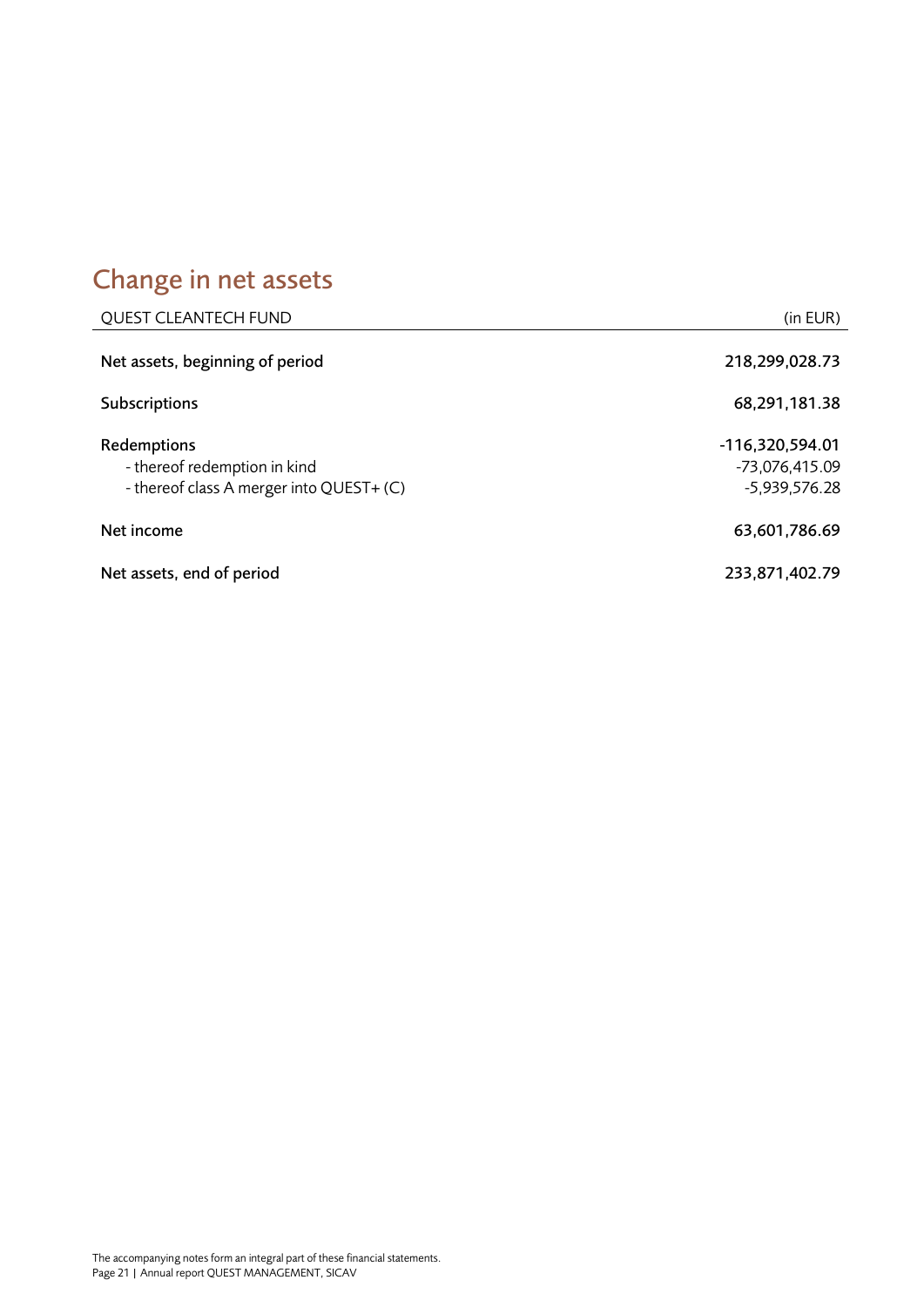### <span id="page-21-0"></span>Shares in circulation

### QUEST CLEANTECH FUND

| Balance, beginning of period             |                |
|------------------------------------------|----------------|
| - Share class A*                         | 19,379.4556    |
| - Share class B                          | 57,332.3581    |
| - Share class C                          | 191,599.6926   |
| - Share class I                          | 397,890.6006   |
| - Share class R                          | 392,199.3521   |
| <b>Issued Shares</b>                     |                |
| - Share class A*                         | 676.4118       |
| - Share class B                          | 6,334.7925     |
| - Share class C                          | 51,311.4659    |
| - Share class I                          | 166,726.5828   |
| - Share class R                          | 72,739.2032    |
| <b>Redeemed Shares</b>                   |                |
| - Share class A*                         | $-20,055.8674$ |
| - thereof class A merger into QUEST+ (C) | -18,830.7852   |
| - Share class B                          | $-24,085.7051$ |
| - Share class C                          | -34,068.5795   |
| - Share class I                          | -49,192.0565   |
| - Share class R                          | -394,006.2219  |
| - thereof redemption in kind             | -371,210.0736  |
| Balance, end of period                   |                |
| - Share class A*                         | 0.0000         |
| - Share class B                          | 39,581.4455    |
| - Share class C                          | 208,842.5790   |
| - Share class I                          | 515,425.1269   |

- Share class R 70,932.3334

\* On 15 October 2021, Class A of QUEST CLEANTECH FUND has contributed its assets and liabilities to Class C of QUEST+ Sub-Fund.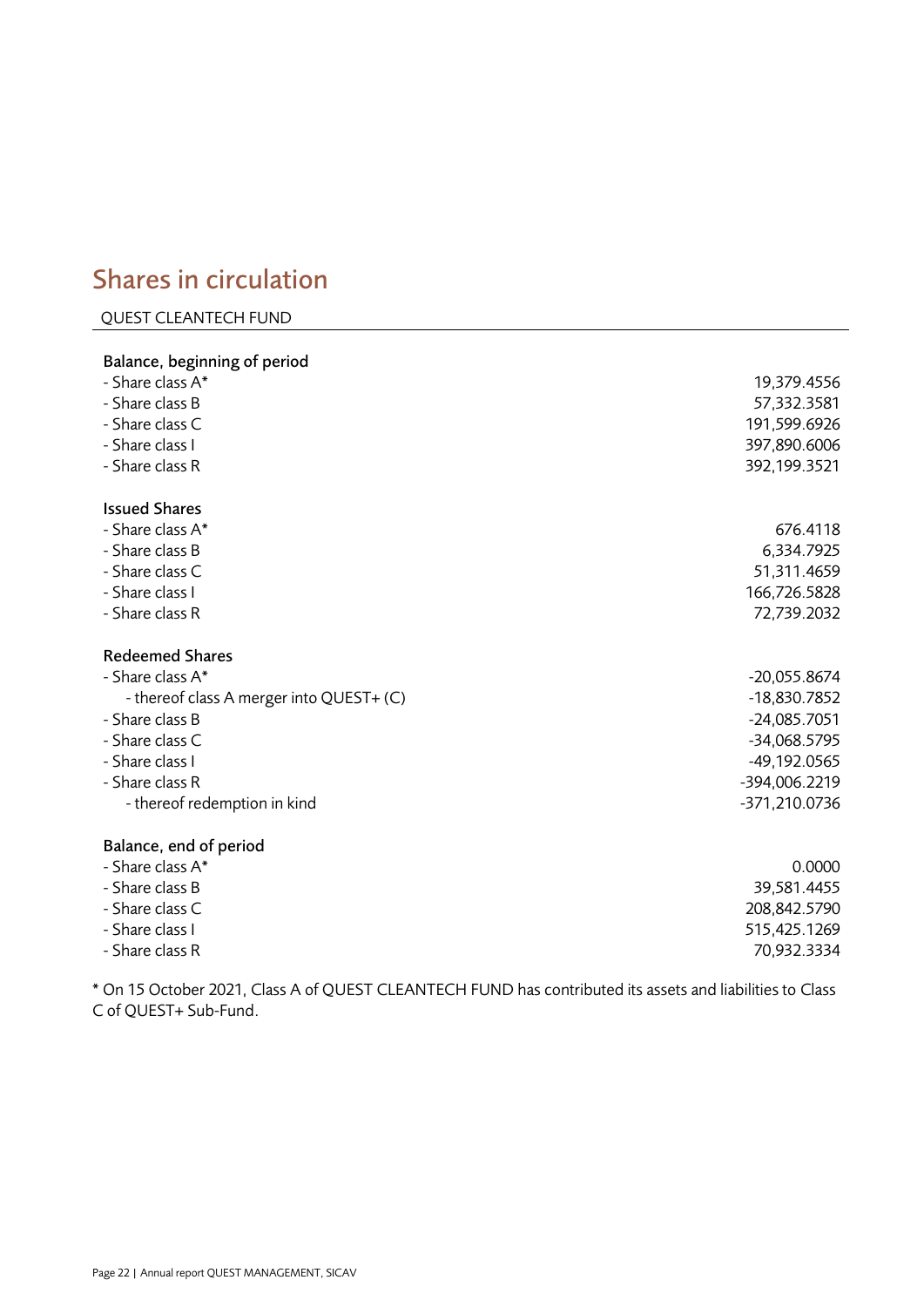## <span id="page-22-0"></span>Assets as per 31/12/2021

### QUEST CLEANTECH FUND

|                                                                                  |              |            |          |        |             | Value      | % of       |
|----------------------------------------------------------------------------------|--------------|------------|----------|--------|-------------|------------|------------|
| Description                                                                      | <b>ISIN</b>  | Ccy        | Quantity | Price  | Cost in EUR | in EUR     | <b>NAV</b> |
| Transferable securities, that are listed or traded on an official stock exchange |              |            |          |        |             |            |            |
| <b>Shares</b>                                                                    |              |            |          |        |             |            |            |
| Shares in Austria                                                                |              |            |          |        |             |            |            |
| Andritz I                                                                        | AT0000730007 | <b>EUR</b> | 191,372  | 45.38  | 8,214,388   | 8,684,461  | 3.71       |
| Mayr-Melnhof Kart I                                                              | AT0000938204 | <b>EUR</b> | 68,207   | 176.60 | 8,144,109   | 12,045,356 | 5.15       |
| Total Shares in Austria                                                          |              |            |          |        |             | 20,729,818 | 8.86       |
| Shares in Belgium                                                                |              |            |          |        |             |            |            |
| Jensen-Group                                                                     | BE0003858751 | <b>EUR</b> | 208,882  | 26.90  | 6,479,720   | 5,618,926  | 2.40       |
| Melexis                                                                          | BE0165385973 | <b>EUR</b> | 97,630   | 104.80 | 7,615,682   | 10,231,624 | 4.37       |
| Umicore                                                                          | BE0974320526 | <b>EUR</b> | 169,887  | 35.75  | 6,263,515   | 6,073,460  | 2.60       |
| Total Shares in Belgium                                                          |              |            |          |        |             | 21,924,010 | 9.37       |
| Shares in Finland                                                                |              |            |          |        |             |            |            |
| Neste                                                                            | FI0009013296 | <b>EUR</b> | 150,521  | 43.36  | 5,417,826   | 6,526,591  | 2.79       |
| <b>Total Shares in Finland</b>                                                   |              |            |          |        |             | 6,526,591  | 2.79       |
| <b>Shares in France</b>                                                          |              |            |          |        |             |            |            |
| LEGRAND                                                                          | FR0010307819 | <b>EUR</b> | 90,501   | 102.90 | 7,088,978   | 9,312,553  | 3.98       |
| Thermador                                                                        | FR0013333432 | <b>EUR</b> | 79,348   | 101.60 | 5,010,672   | 8,061,757  | 3.45       |
| <b>Total Shares in France</b>                                                    |              |            |          |        |             | 17,374,310 | 7.43       |
| <b>Shares in Germany</b>                                                         |              |            |          |        |             |            |            |
| ABO Wind I                                                                       | DE0005760029 | <b>EUR</b> | 147,023  | 55.80  | 3,721,181   | 8,203,883  | 3.51       |
| Knorr-Bremse I                                                                   | DE000KBX1006 | <b>EUR</b> | 93,862   | 86.90  | 9,324,342   | 8,156,608  | 3.49       |
| Nabaltec I                                                                       | DE000A0KPPR7 | <b>EUR</b> | 229,387  | 35.50  | 5,956,081   | 8,143,239  | 3.48       |
| Steico                                                                           | DE000A0LR936 | <b>EUR</b> | 105,153  | 112.40 | 2,324,078   | 11,819,197 | 5.05       |
| <b>Total Shares in Germany</b>                                                   |              |            |          |        |             | 36,322,927 | 15.53      |
| Shares in Ireland                                                                |              |            |          |        |             |            |            |
| Kerry Grp-A-                                                                     | IE0004906560 | <b>EUR</b> | 97,664   | 113.25 | 9,491,462   | 11,060,448 | 4.73       |
| Kingspan Grp                                                                     | IE0004927939 | <b>EUR</b> | 96,213   | 105.00 | 4,796,793   | 10,102,365 | 4.32       |
| Total Shares in Ireland                                                          |              |            |          |        |             | 21,162,813 | 9.05       |
| <b>Shares in Netherlands</b>                                                     |              |            |          |        |             |            |            |
| Aalberts Br                                                                      | NL0000852564 | <b>EUR</b> | 200,967  | 58.26  | 6,937,557   | 11,708,337 | 5.01       |
| Accell Group Br                                                                  | NL0009767532 | <b>EUR</b> | 219,011  | 48.00  | 6,313,553   | 10,512,528 | 4.50       |
| Arcadis Br                                                                       | NL0006237562 | <b>EUR</b> | 277,722  | 42.34  | 5,844,205   | 11,758,749 | 5.03       |
| Total Shares in Netherlands                                                      |              |            |          |        |             | 33,979,615 | 14.53      |
| <b>Shares in Sweden</b>                                                          |              |            |          |        |             |            |            |
| Lindab Internat.                                                                 | SE0001852419 | <b>SEK</b> | 215,000  | 321.40 | 6,298,764   | 6,711,239  | 2.87       |
| Nederman Holding                                                                 | SE0011204510 | <b>SEK</b> | 436,386  | 218.00 | 6,527,129   | 9,239,441  | 3.95       |
| Total Shares in Sweden                                                           |              |            |          |        |             | 15,950,680 | 6.82       |

Details of changes in investments for the period are available, free of charges, at the Company's head office as well as all Paying Agents. The accompanying notes form an integral part of these financial statements. Page 23 | Annual report QUEST MANAGEMENT, SICAV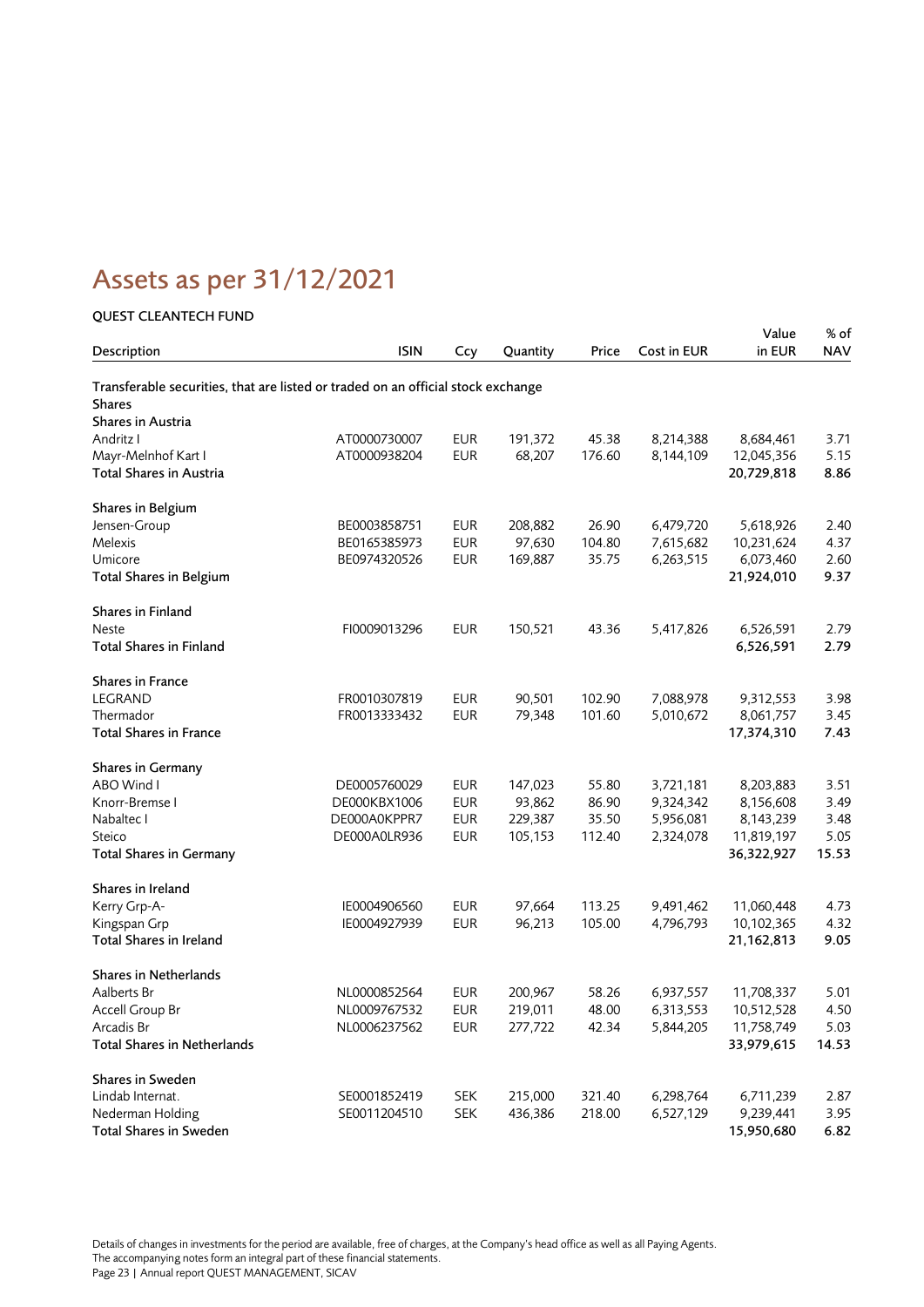| Description                                                                            | <b>ISIN</b>  | Ccy        | Quantity | Price    | Cost in EUR | Value<br>in EUR | % of<br><b>NAV</b> |
|----------------------------------------------------------------------------------------|--------------|------------|----------|----------|-------------|-----------------|--------------------|
| Shares in Switzerland                                                                  |              |            |          |          |             |                 |                    |
| Gurit Holding I                                                                        | CH0008012236 | <b>CHF</b> | 3,756    | 1,556.00 | 4,409,592   | 5,640,162       | 2.41               |
| Lem Holding                                                                            | CH0022427626 | <b>CHF</b> | 2,820    | 2,540.00 | 3,283,309   | 6,912,565       | 2.96               |
| Total Shares in Switzerland                                                            |              |            |          |          |             | 12,552,727      | 5.37               |
| Shares in United Kingdom                                                               |              |            |          |          |             |                 |                    |
| Croda Intl                                                                             | GB00BJFFLV09 | <b>GBP</b> | 65,863   | 101.20   | 3,914,599   | 7,939,611       | 3.39               |
| Total Shares in United Kingdom                                                         |              |            |          |          |             | 7,939,611       | 3.39               |
| <b>Shares in United States</b>                                                         |              |            |          |          |             |                 |                    |
| <b>LKO</b>                                                                             | US5018892084 | <b>USD</b> | 146,983  | 60.03    | 6,728,151   | 7,758,995       | 3.32               |
| Waste Management                                                                       | US94106L1098 | <b>USD</b> | 91,930   | 166.90   | 7,526,251   | 13,492,226      | 5.77               |
| <b>Total Shares in United States</b>                                                   |              |            |          |          |             | 21,251,221      | 9.09               |
| <b>Total Shares</b>                                                                    |              |            |          |          |             | 215,714,323     | 92.24              |
| Total Transferable securities, that are listed or traded on an official stock exchange |              |            |          |          |             | 215,714,323     | 92.24              |
| <b>Total Transferable securities</b>                                                   |              |            |          |          |             | 215,714,323     | 92.24              |
|                                                                                        |              |            |          |          |             |                 |                    |
| <b>Bank deposits</b>                                                                   |              |            |          |          |             | 18,396,483      | 7.87               |
| Total assets                                                                           |              |            |          |          |             | 234,110,806     | 100.10             |
| Liabilities                                                                            |              |            |          |          |             | $-239,403$      | $-0.10$            |
| Net assets                                                                             |              |            |          |          |             | 233,871,403     | 100.00             |
|                                                                                        |              |            |          |          |             |                 |                    |

### <span id="page-23-0"></span>Derivative instruments

As per 31/12/2021 no derivative instruments in portfolio.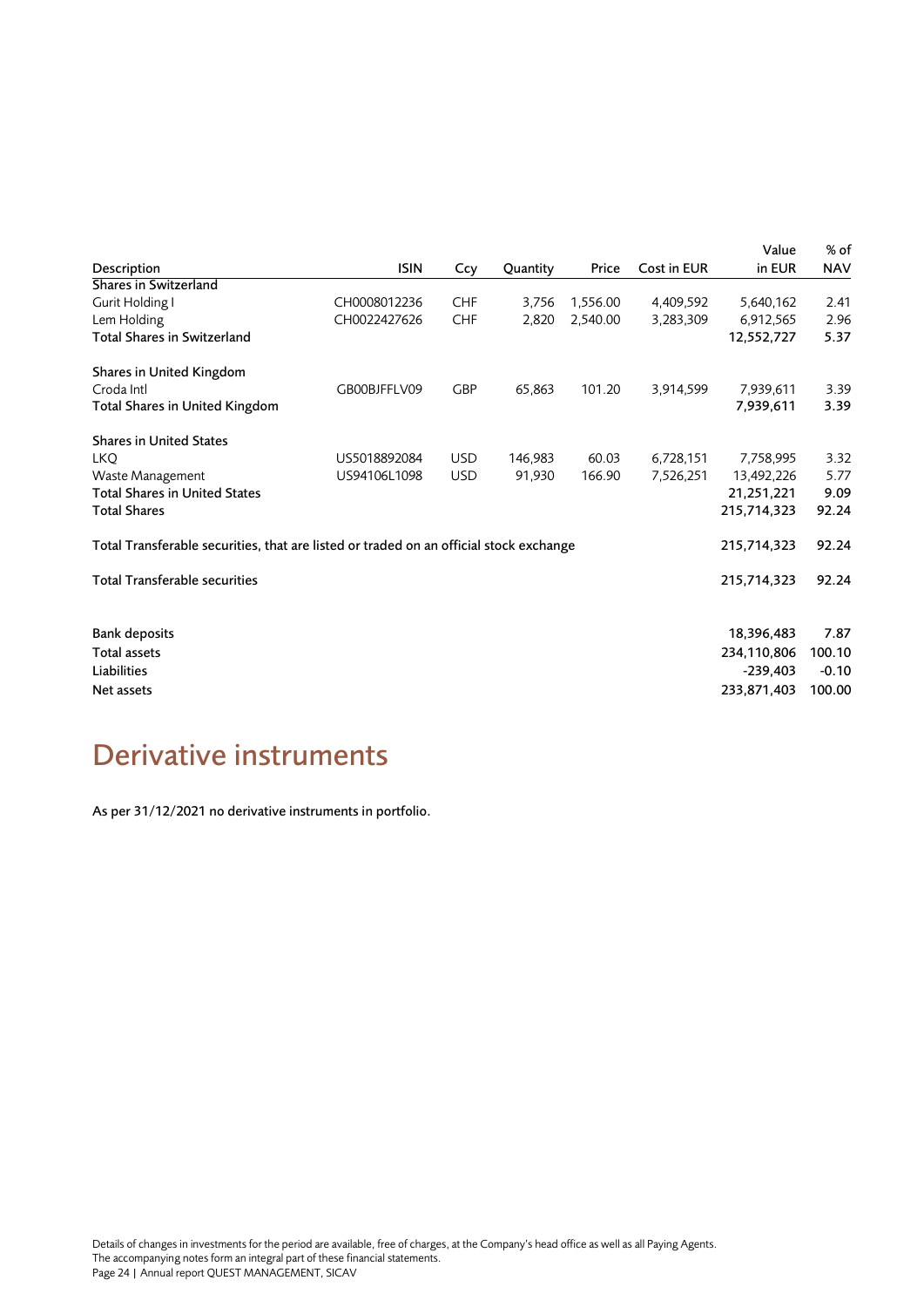### <span id="page-24-0"></span>QUEST+

## <span id="page-24-1"></span>Statement of net assets as per 31/12/2021

| QUEST+                     | (in EUR)      |
|----------------------------|---------------|
|                            |               |
| <b>Bank deposits</b>       |               |
| Bank deposits, at sight    | 663,401.26    |
| Transferable securities    |               |
| <b>Shares</b>              | 12,265,656.19 |
| Participation certificates | 713,419.22    |
| <b>Total assets</b>        | 13,642,476.67 |
|                            |               |
| Liabilities                | $-13,555.03$  |
| <b>Total liabilities</b>   | $-13,555.03$  |
| Net asset value            | 13,628,921.64 |
|                            |               |
| Shares in circulation      | 106,014.4821  |
| Net asset value per share  |               |
| Share class C              |               |
|                            | EUR 128.56    |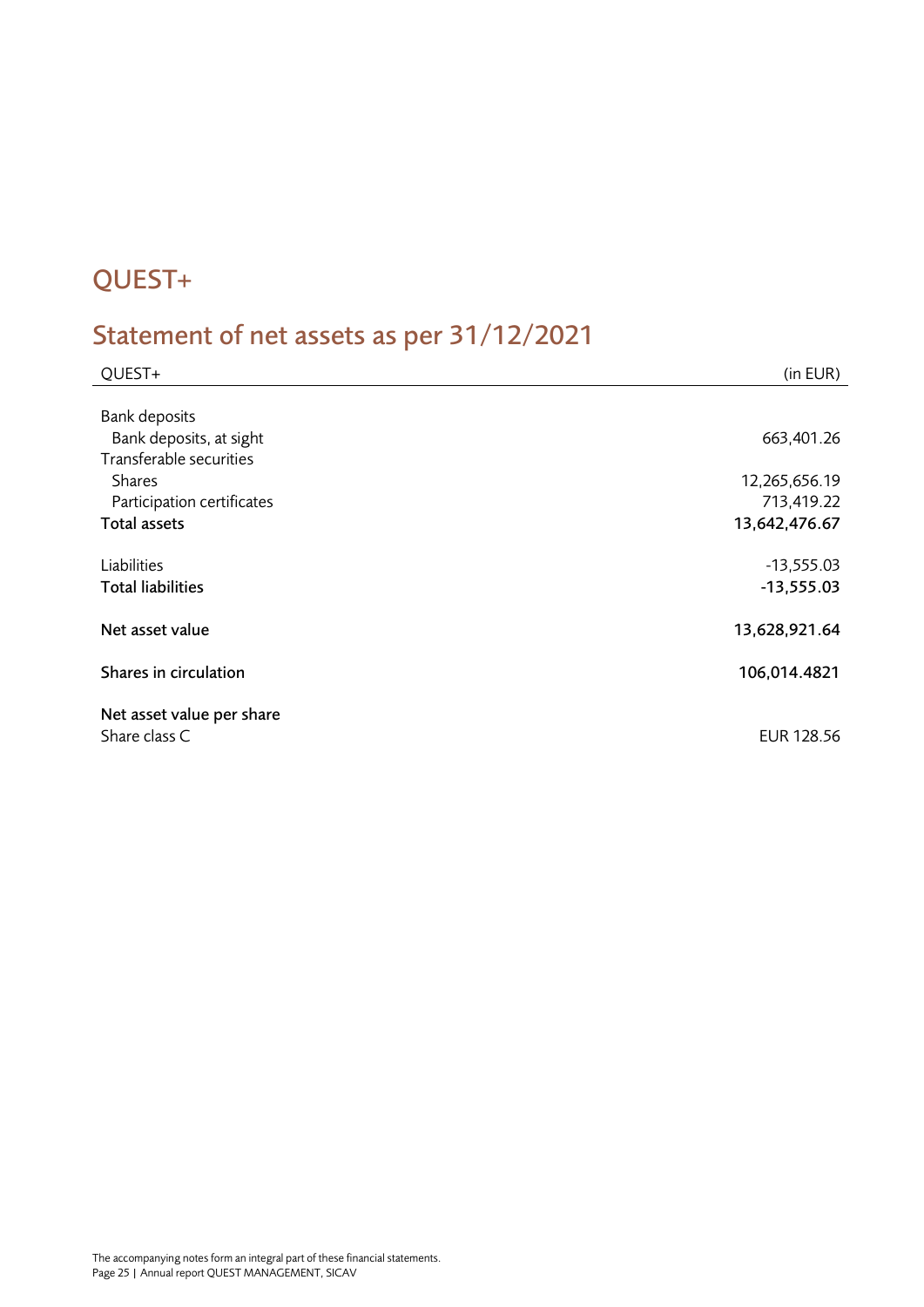### <span id="page-25-0"></span>Profit and loss accounts from 01/01/2021 until 31/12/2021

| QUEST+                                                                                                                                                                                   | (in EUR)                                                                          |
|------------------------------------------------------------------------------------------------------------------------------------------------------------------------------------------|-----------------------------------------------------------------------------------|
| Income from bank deposits<br>Income from securities<br>Shares                                                                                                                            | 2.27<br>86,574.28                                                                 |
| Other income                                                                                                                                                                             | 440.00                                                                            |
| Total income                                                                                                                                                                             | 87,016.55                                                                         |
| Interest paid on bank overdraft / negative interest<br>Management company fees<br>Investment management fees<br>Depositary bank fees<br>Taxe d'abonnement<br>Audit fees<br>Other charges | 222.27<br>10,488.71<br>63,516.69<br>9,211.05<br>4,420.75<br>1,051.97<br>10,437.93 |
| <b>Total expenses</b>                                                                                                                                                                    | 99,349.37                                                                         |
| Net investment income                                                                                                                                                                    | $-12,332.82$                                                                      |
| Realised capital gains (losses)                                                                                                                                                          | 726,176.49                                                                        |
| <b>Realised income</b>                                                                                                                                                                   | 713,843.67                                                                        |
| Net change in unrealised capital gains (losses)                                                                                                                                          | 700,504.08                                                                        |
| Net income                                                                                                                                                                               | 1,414,347.75                                                                      |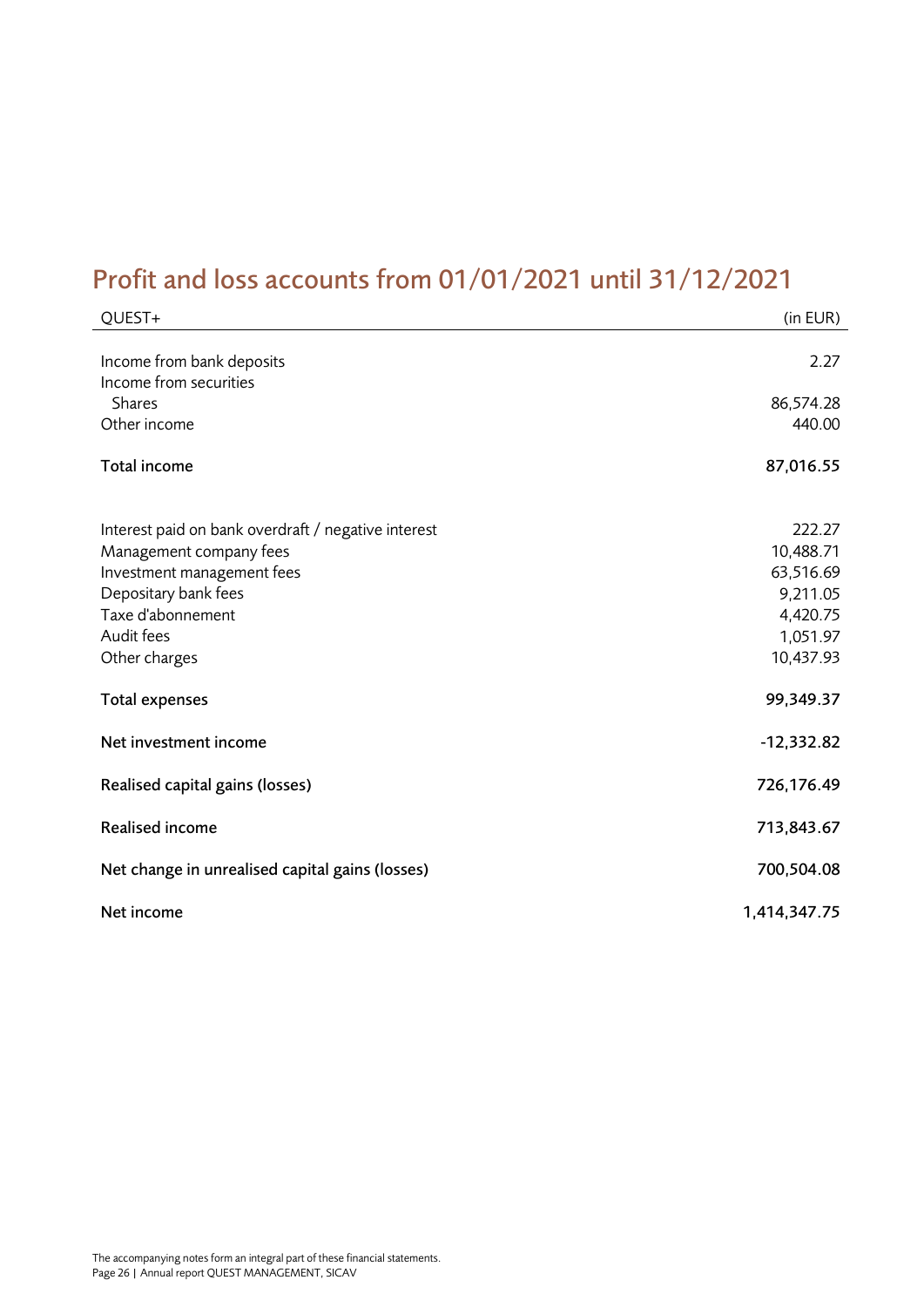# <span id="page-26-0"></span>Three-year comparison

| QUEST+                    | (in EUR)      |
|---------------------------|---------------|
|                           |               |
| Net assets                |               |
| 31/12/2019                | 6,218,893.73  |
| 31/12/2020                | 6,251,027.14  |
| 31/12/2021                | 13,628,921.64 |
| Shares in circulation     |               |
| 31/12/2019                | 63,225.2434   |
| 31/12/2020                | 59,146.0511   |
| 31/12/2021                | 106,014.4821  |
| Net asset value per share |               |
| 31/12/2019                | 98.36         |
| 31/12/2020                | 105.69        |
| 31/12/2021                | 128.56        |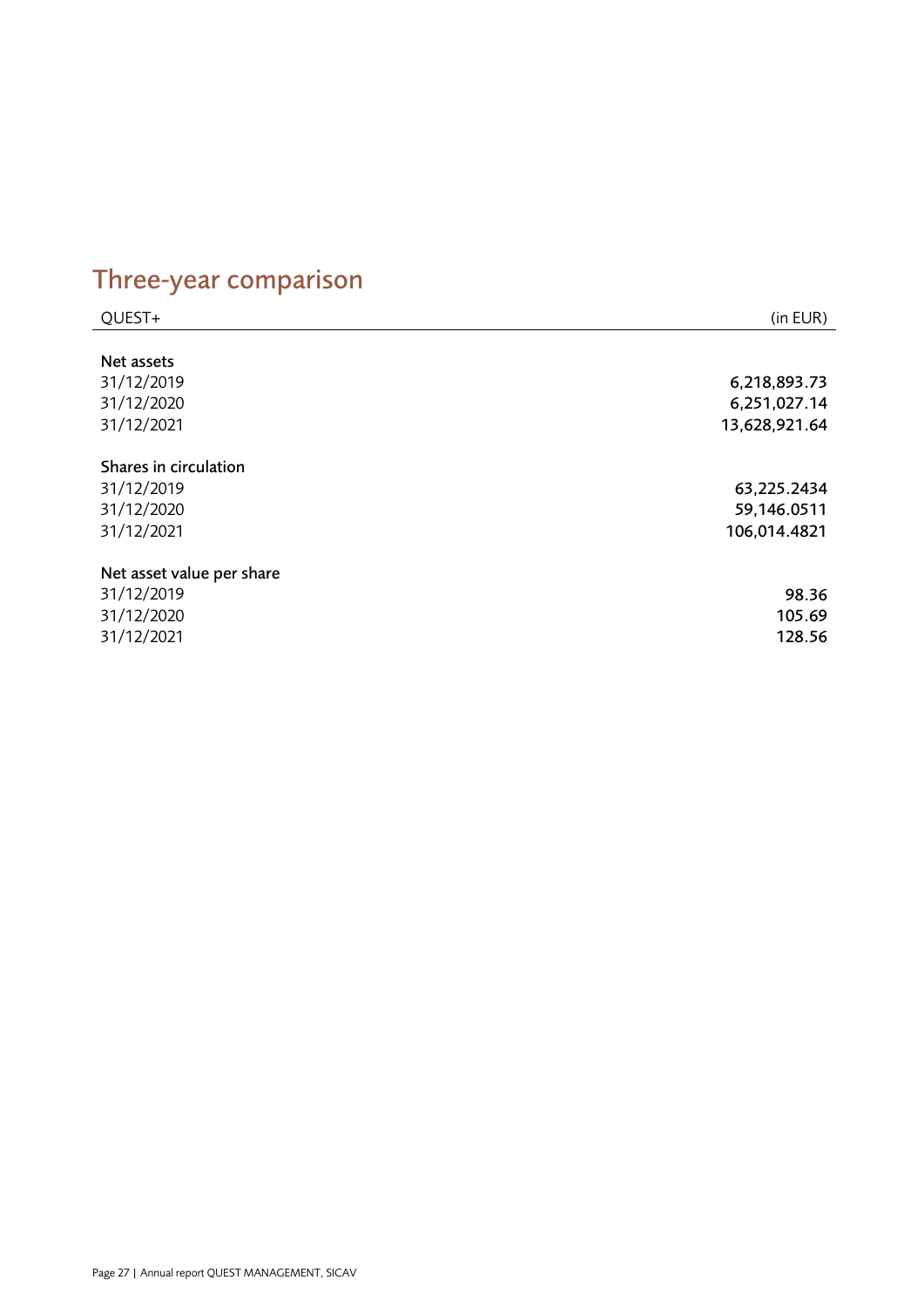### <span id="page-27-0"></span>Change in net assets

| QUEST+                                                                 | (in EUR)                     |
|------------------------------------------------------------------------|------------------------------|
| Net assets, beginning of period                                        | 6,251,027.14                 |
| Subscriptions<br>- thereof QUEST Cleantech (A) merger into QUEST+ (C)* | 6,411,616.01<br>5,939,576.28 |
| Redemptions                                                            | -448,069.26                  |
| Net income                                                             | 1,414,347.75                 |
| Net assets, end of period                                              | 13,628,921.64                |

\* On 15 October 2021, Class A of QUEST CLEANTECH FUND has contributed its assets and liabilities to Class C of QUEST+ at an exchange rate of 1:2.484979.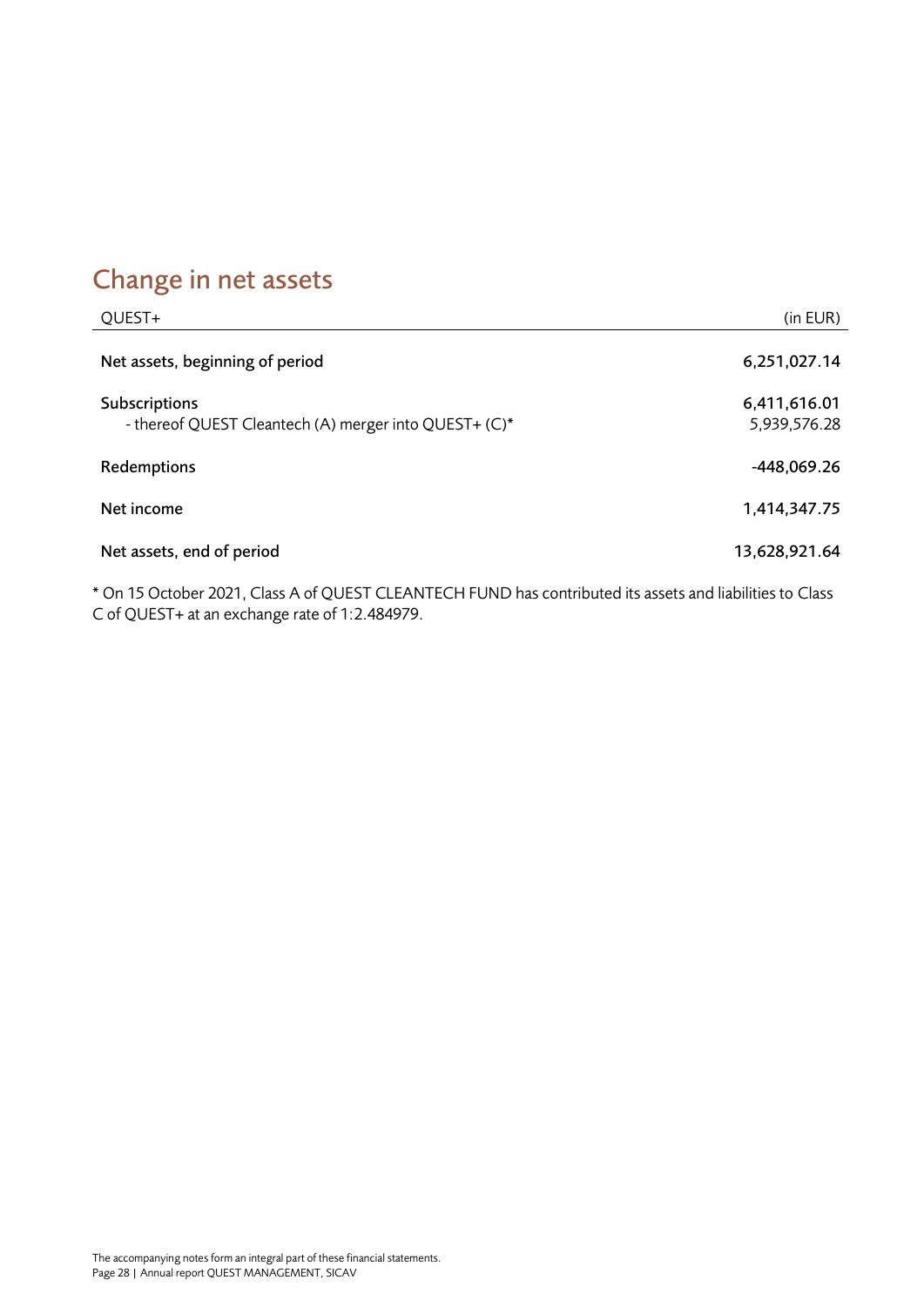### <span id="page-28-0"></span>Shares in circulation

| QUEST+                                                                        |                            |
|-------------------------------------------------------------------------------|----------------------------|
| Balance, beginning of period                                                  | 59,146.0511                |
| <b>Issued Shares</b><br>- thereof QUEST Cleantech (A) merger into QUEST+ (C)* | 50,529.3875<br>46,794.1083 |
| <b>Redeemed Shares</b>                                                        | -3,660.9565                |
| Balance, end of period                                                        | 106,014.4821               |

\* On 15 October 2021, Class A of QUEST CLEANTECH FUND has contributed its assets and liabilities to Class C of QUEST+ at an exchange rate of 1:2.484979.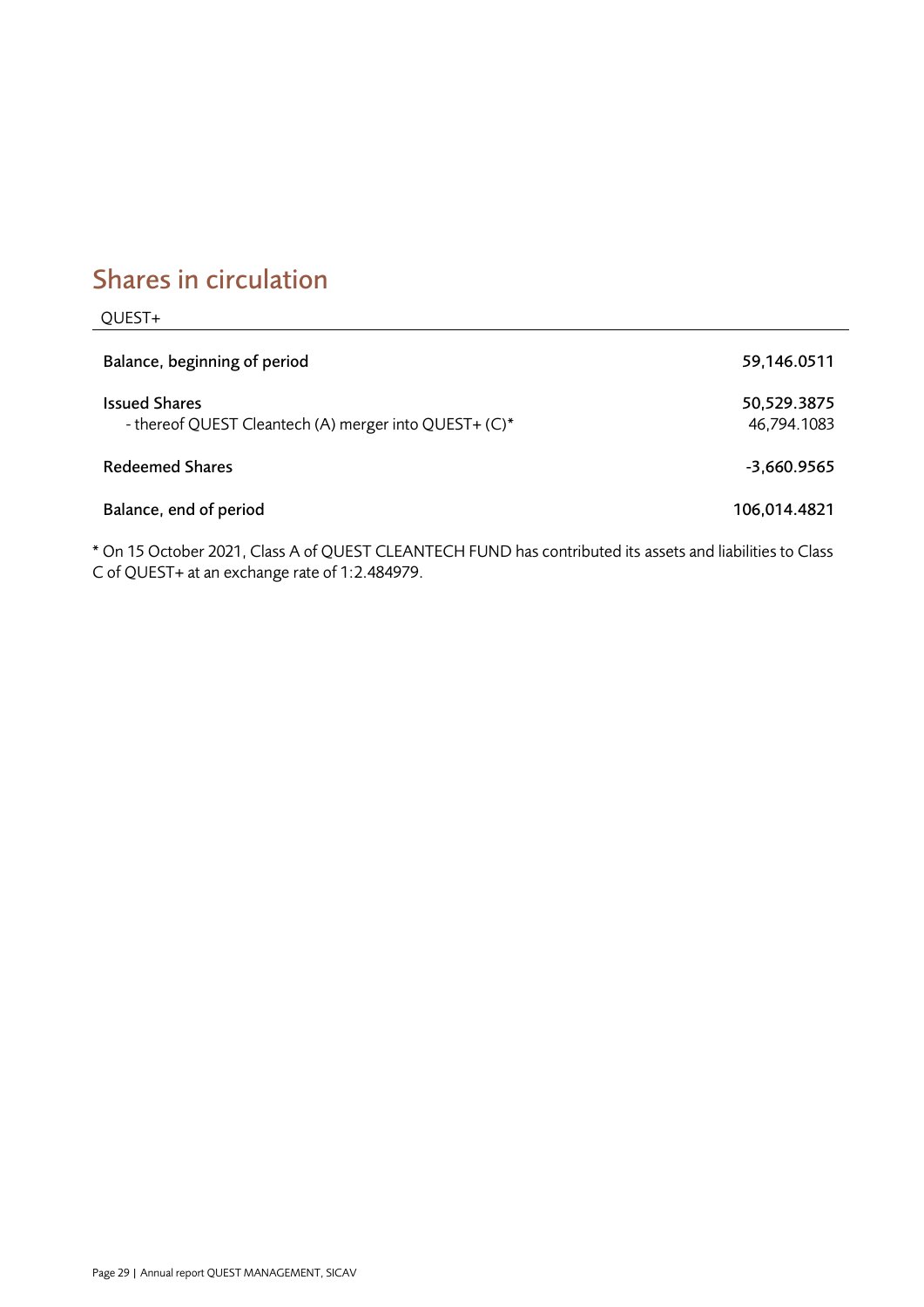## <span id="page-29-0"></span>Assets as per 31/12/2021

### QUEST+

| Description                                                                      | <b>ISIN</b>  | Ccy        | Quantity | Price  | Cost in EUR | Value<br>in EUR | % of<br><b>NAV</b> |
|----------------------------------------------------------------------------------|--------------|------------|----------|--------|-------------|-----------------|--------------------|
| Transferable securities, that are listed or traded on an official stock exchange |              |            |          |        |             |                 |                    |
| Participation certificates                                                       |              |            |          |        |             |                 |                    |
| Participation certificates in Switzerland                                        |              |            |          |        |             |                 |                    |
| Roche Holding G GS                                                               | CH0012032048 | <b>CHF</b> | 1,950    | 379.10 | 612,442     | 713,419         | 5.23               |
| Total Participation certificates in Switzerland                                  |              |            |          |        |             | 713,419         | 5.23               |
| <b>Total Participation certificates</b>                                          |              |            |          |        |             | 713,419         | 5.23               |
| <b>Shares</b>                                                                    |              |            |          |        |             |                 |                    |
| Shares in Austria                                                                |              |            |          |        |             |                 |                    |
| Mayr-Melnhof Kart I                                                              | AT0000938204 | <b>EUR</b> | 4,361    | 176.60 | 617,405     | 770,153         | 5.65               |
| Total Shares in Austria                                                          |              |            |          |        |             | 770,153         | 5.65               |
| Shares in Belgium                                                                |              |            |          |        |             |                 |                    |
| Financiere Tubize                                                                | BE0003823409 | <b>EUR</b> | 7,500    | 90.30  | 608,991     | 677,250         | 4.97               |
| Jensen-Group                                                                     | BE0003858751 | <b>EUR</b> | 14,390   | 26.90  | 475,737     | 387,091         | 2.84               |
| Melexis                                                                          | BE0165385973 | <b>EUR</b> | 4,443    | 104.80 | 405,570     | 465,626         | 3.42               |
| Miko                                                                             | BE0003731453 | <b>EUR</b> | 4,479    | 102.50 | 490,038     | 459,098         | 3.37               |
| Umicore                                                                          | BE0974320526 | <b>EUR</b> | 8,790    | 35.75  | 460,326     | 314,243         | 2.31               |
| <b>Total Shares in Belgium</b>                                                   |              |            |          |        |             | 2,303,307       | 16.90              |
| Shares in France                                                                 |              |            |          |        |             |                 |                    |
| Delta Plus Grp                                                                   | FR0013283108 | <b>EUR</b> | 3,723    | 94.00  | 165,316     | 349,962         | 2.57               |
| PHARMAGEST INTERACT                                                              | FR0012882389 | <b>EUR</b> | 6,015    | 94.00  | 469,153     | 565,410         | 4.15               |
| Thermador                                                                        | FR0013333432 | <b>EUR</b> | 4,237    | 101.60 | 407,829     | 430,479         | 3.16               |
| <b>Total Shares in France</b>                                                    |              |            |          |        |             | 1,345,851       | 9.87               |
| <b>Shares in Germany</b>                                                         |              |            |          |        |             |                 |                    |
| CEWE Stift I                                                                     | DE0005403901 | <b>EUR</b> | 6,500    | 128.40 | 657,655     | 834,600         | 6.12               |
| Fresenius I                                                                      | DE0005785604 | <b>EUR</b> | 9,500    | 35.40  | 519,271     | 336,300         | 2.47               |
| Knorr-Bremse I                                                                   | DE000KBX1006 | <b>EUR</b> | 3,949    | 86.90  | 365,145     | 343,168         | 2.52               |
| <b>NEXUS<sub>I</sub></b>                                                         | DE0005220909 | <b>EUR</b> | 5,000    | 71.60  | 224,825     | 358,000         | 2.63               |
| SAP                                                                              | DE0007164600 | <b>EUR</b> | 5,000    | 124.90 | 570,382     | 624,500         | 4.58               |
| Steico                                                                           | DE000A0LR936 | <b>EUR</b> | 4,465    | 112.40 | 310,658     | 501,866         | 3.68               |
| <b>Total Shares in Germany</b>                                                   |              |            |          |        |             | 2,998,434       | 22.00              |
| Shares in Ireland                                                                |              |            |          |        |             |                 |                    |
| Kerry Grp-A-                                                                     | IE0004906560 | <b>EUR</b> | 5,654    | 113.25 | 612,616     | 640,316         | 4.70               |
| <b>Total Shares in Ireland</b>                                                   |              |            |          |        |             | 640,316         | 4.70               |
| Shares in Italy                                                                  |              |            |          |        |             |                 |                    |
| <b>B&amp;C</b> Speaker                                                           | IT0001268561 | EUR        | 19,959   | 13.80  | 246,722     | 275,434         | 2.02               |
| De Longhi                                                                        | IT0003115950 | <b>EUR</b> | 14,500   | 31.52  | 510,787     | 457,040         | 3.35               |
| Total Shares in Italy                                                            |              |            |          |        |             | 732,474         | 5.37               |

Details of changes in investments for the period are available, free of charges, at the Company's head office as well as all Paying Agents. The accompanying notes form an integral part of these financial statements. Page 30 | Annual report QUEST MANAGEMENT, SICAV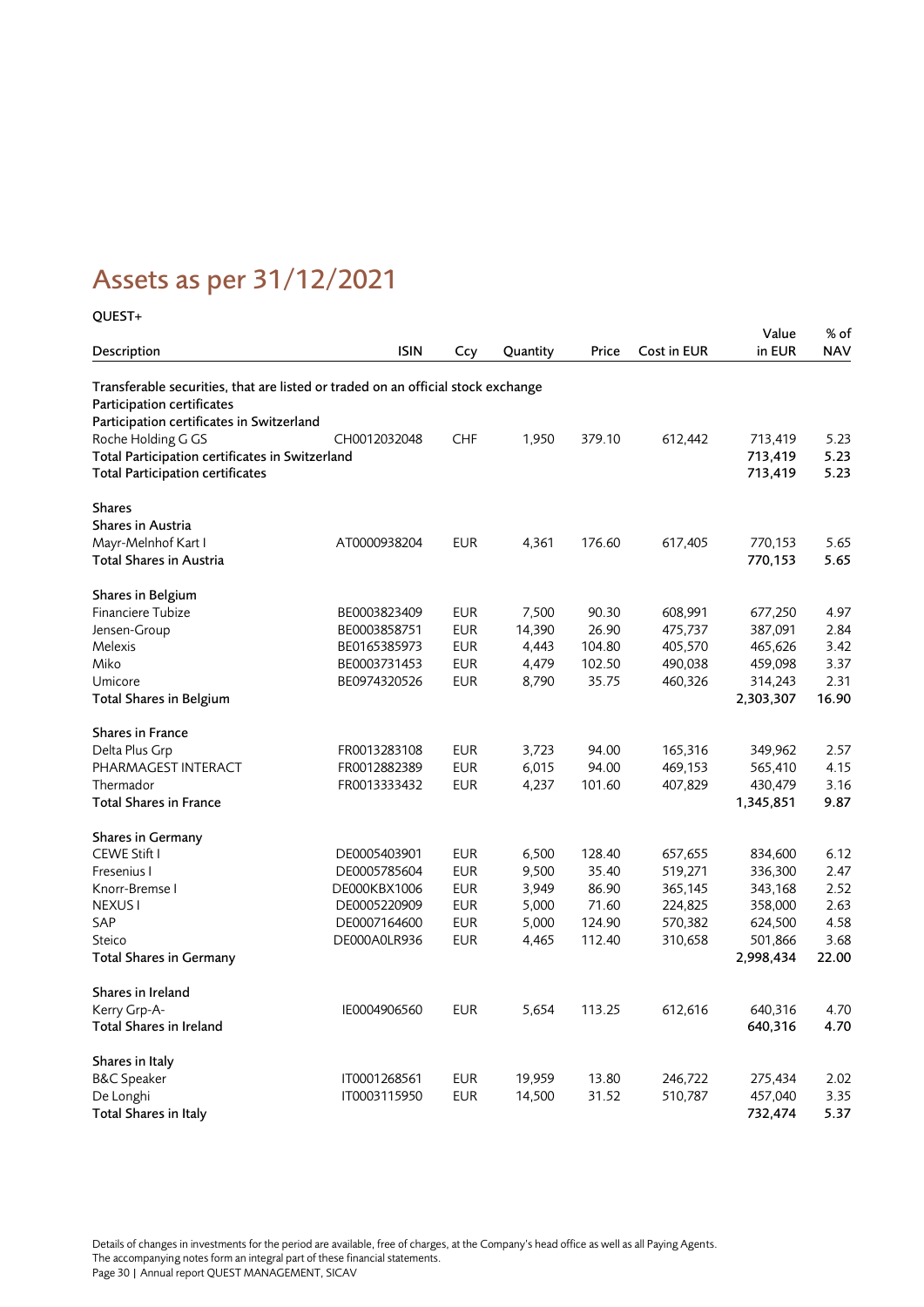|                                                                                        |              |            |          |        |             | Value      | % of       |
|----------------------------------------------------------------------------------------|--------------|------------|----------|--------|-------------|------------|------------|
| Description                                                                            | <b>ISIN</b>  | Ccy        | Quantity | Price  | Cost in EUR | in EUR     | <b>NAV</b> |
| Shares in Netherlands                                                                  |              |            |          |        |             |            |            |
| Accell Group Br                                                                        | NL0009767532 | <b>EUR</b> | 12,876   | 48.00  | 420,620     | 618,048    | 4.53       |
| <b>NEDAP</b> Br                                                                        | NL0000371243 | <b>EUR</b> | 7,500    | 62.60  | 380,019     | 469,500    | 3.44       |
| <b>TKH Group</b>                                                                       | NL0000852523 | <b>EUR</b> | 12,000   | 55.50  | 551,585     | 666,000    | 4.89       |
| Wolters Kluw Br R                                                                      | NL0000395903 | <b>EUR</b> | 6,800    | 103.60 | 502,991     | 704,480    | 5.17       |
| Total Shares in Netherlands                                                            |              |            |          |        |             | 2,458,028  | 18.04      |
| Shares in Norway                                                                       |              |            |          |        |             |            |            |
| SalMar                                                                                 | NO0010310956 | <b>NOK</b> | 10,500   | 608.00 | 522,976     | 636,675    | 4.67       |
| <b>Total Shares in Norway</b>                                                          |              |            |          |        |             | 636,675    | 4.67       |
| <b>Shares in United States</b>                                                         |              |            |          |        |             |            |            |
| Waste Management                                                                       | US94106L1098 | <b>USD</b> | 2,592    | 166.90 | 353,290     | 380,418    | 2.79       |
| <b>Total Shares in United States</b>                                                   |              |            |          |        |             | 380,418    | 2.79       |
| <b>Total Shares</b>                                                                    |              |            |          |        |             | 12,265,656 | 90.00      |
| Total Transferable securities, that are listed or traded on an official stock exchange |              |            |          |        |             | 12,979,075 | 95.23      |
| <b>Total Transferable securities</b>                                                   |              |            |          |        |             | 12,979,075 | 95.23      |
|                                                                                        |              |            |          |        |             |            |            |
| <b>Bank deposits</b>                                                                   |              |            |          |        |             | 663,401    | 4.87       |
| <b>Total assets</b>                                                                    |              |            |          |        |             | 13,642,477 | 100.10     |
| Liabilities                                                                            |              |            |          |        |             | $-13,555$  | $-0.10$    |
| Net assets                                                                             |              |            |          |        |             | 13,628,922 | 100.00     |
|                                                                                        |              |            |          |        |             |            |            |

### <span id="page-30-0"></span>Derivative instruments

As per 31/12/2021 no derivative instruments in portfolio.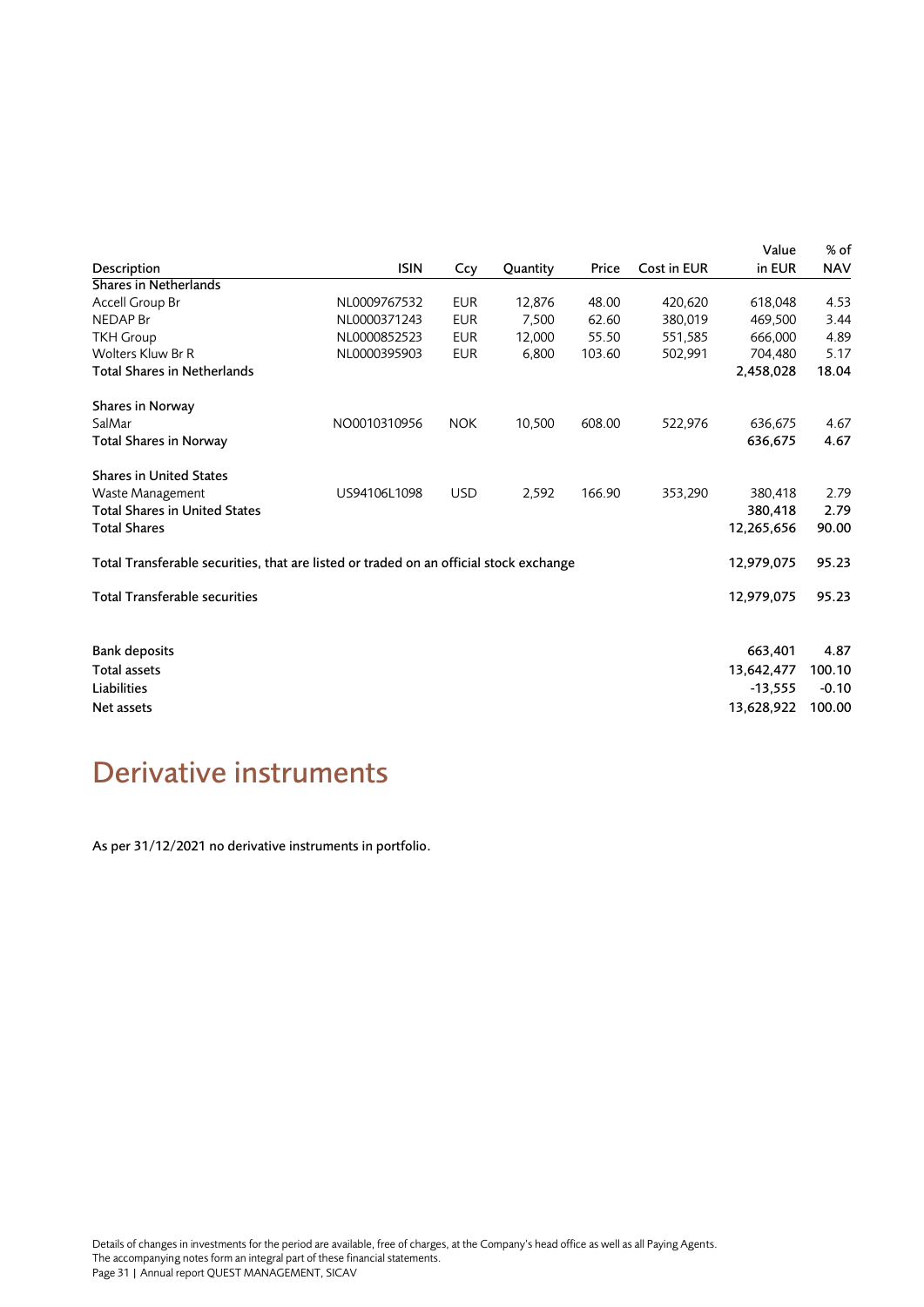### <span id="page-31-0"></span>Notes to the financial statement

### 1. General Information

QUEST MANAGEMENT, SICAV (the "Fund") was incorporated in the Grand Duchy of Luxembourg on June 16, 2000 as a "Société Anonyme" qualifying as a "Société d'Investissement à Capital Variable" with multiple subfunds and is governed by Part I of the amended Luxembourg law of December 17, 2010 on undertakings for collective investment (the "2010 Law"). It is established for an undetermined duration from the date of incorporation.

The Board of Directors of the Company is responsible for the management and control of the Sub-Funds, including the determination of investment policy and has appointed VP Fund Solutions (Luxembourg) SA as the Company's management company pursuant to a Management Company Services Agreement dated April 1, 2013, as it may be amended from time to time. This agreement has been replaced and superseded by the Management Company Service Agreement dated December 15, 2017.

VP Fund Solutions (Luxembourg) SA is a public limited company ("société anonyme"). It was incorporated in Luxembourg under the denomination "De Maertelaere Luxembourg S.A." on January 28, 1993. Its articles of incorporation have last been amended on 18 May 2016. It has been incorporated for an unlimited period of time. Its registered office is at 2, rue Edward Steichen, L-2540 Luxembourg in the Grand Duchy of Luxembourg. Its share capital amounted to CHF 5,000,000 as at December 31, 2021.

The Fund presently contains two sub-funds (the "Sub-Fund"):

QUEST CLEANTECH FUND (denominated in EUR) QUEST+ (denominated in EUR)

### Combined figures

The combined financial statements of the Fund are expressed in EUR and are presented for information purposes only. The figures show the combined numbers of all Sub-Funds. They are equal to the sum of the corresponding items in the financial statements of each Sub-Fund.

The business year of the Fund begins on January 1 and ends on December 31.

These financial statements are prepared in accordance with the Luxembourg Generally Accepted Accounting Principles on a going concern basis under the supervision of the Board of Directors of the Fund.

### 2. Basis of accounting and valuation of assets

The Net Asset Value of each class or sub-class of shares of each Sub-Fund shall be expressed in the Sub-Fund's Base Currency as a per share figure and shall be determined on any Valuation Date, by the Management Company by dividing the value of the net assets of that Sub-Fund to be allocated to such class or sub-class of shares, being the value of the assets of that class or sub-class of shares of that Sub-Fund less its liabilities, on the Valuation Date, by the number of shares of that class or sub-class of the relevant Sub-Fund then outstanding.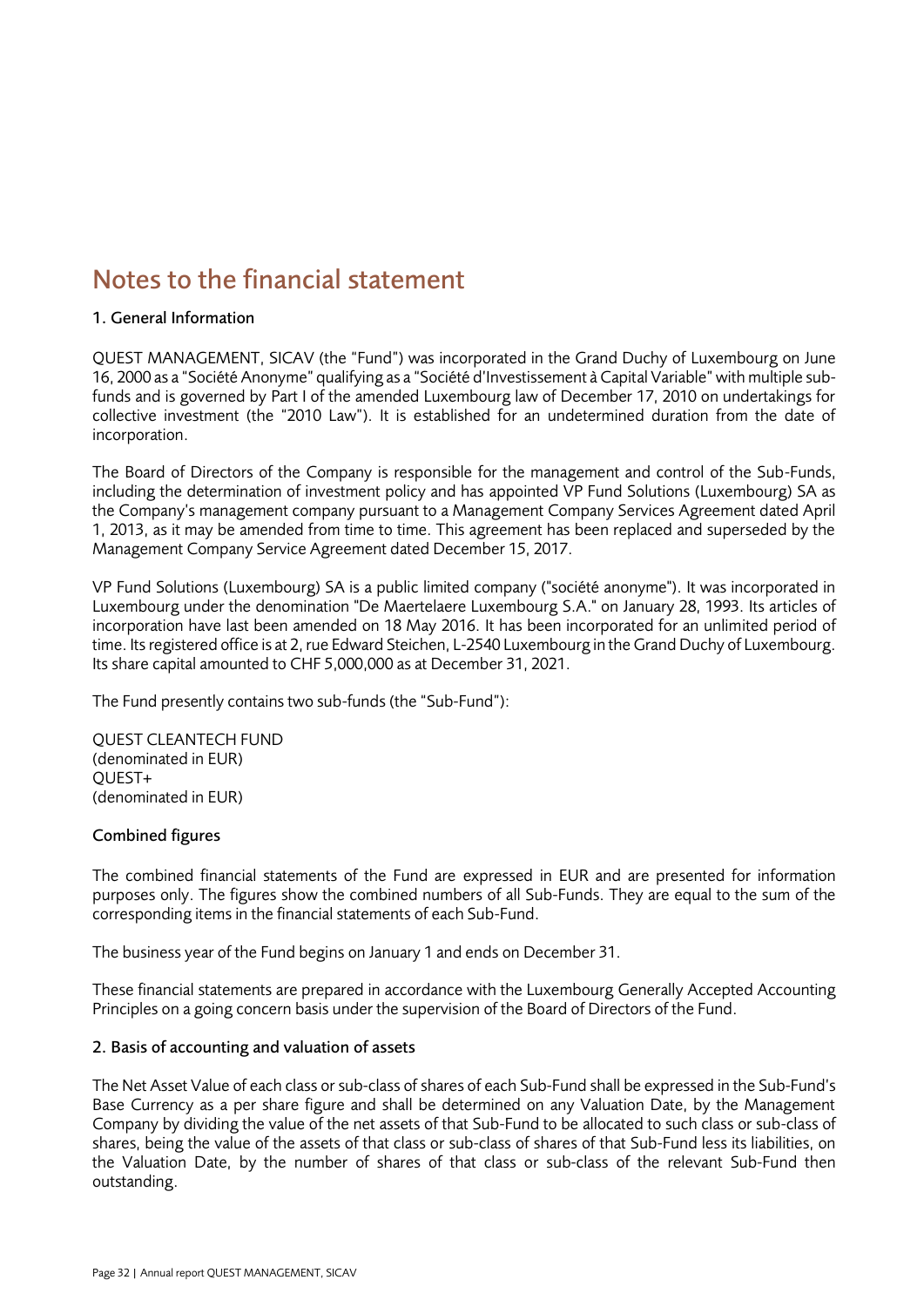The Net Asset Valuation takes place on each Luxembourg bank business day (the "Valuation Date"), i.e. on which banks are open all day in Luxembourg. The 24 December in each year will not be considered as a business day.

The valuation shall be effected in the following manner:

A) The assets of the Company shall include:

- a) all cash in hand or in bank including the outstanding interest;
- b) all instruments and promissory notes due on demand and all accounts receivable,(including proceeds from the sale of securities for which the price has not yet been received);
- c) all securities, units, shares, bonds, options, subscription warrants and share rights and other investments and transferable securities which are owned by the Company;
- d) all dividends and distributions to be received by the Company in cash or in securities (the Company may, however, make adjustments based on fluctuations of the market value of the transferable securities arising from practices such as ex dividend or ex right transactions);
- e) all outstanding interest earned on securities owned by the Company unless, however, such interest is included in the principal amount of said securities;
- f) the preliminary expenses of the Company if such were not amortized, and
- g) all other assets of any kind whatsoever including any expenses paid in advance.

The value of the assets of each class or sub-class of shares of each Sub-Fund is determined as follows:

- 1) Securities or money market instruments admitted to official listing on a stock exchange or which are traded on another regulated market which operates regularly and is recognized and open to the public in Europe (including the EU countries) or North or South America, Asia, Australia, New Zealand or Africa are valued on the base of the last known price. If the same security or instrument is quoted on different markets, the quotation of the main market for this security or instrument will be used. If there is no relevant quotation or if the quotations are not representative of the fair value, the evaluation will be done in good faith by the Board of Directors or its delegate with a view to establishing the probable sales price for such securities or instruments;
- 2) Non-listed securities or money market instruments are valued on the base of their probable sales price as determined in good faith by the Board of Directors or its delegate;
- 3) Liquid assets are valued at their nominal value plus accrued interest;
- 4) Units of UCIs are valued on the basis of their last known net asset value;
- 5) Futures and options are valued by reference to the previous day's closing price on the relevant market. The market prices used are the futures exchanges settlement prices;
- 6) Swaps are valued at their fair market value on the basis of the last known closing price of the underlying asset.

For the assets which are not denominated in the currency in which a Sub-Fund is denominated, the conversion shall be done on the basis of the exchange rate for such currency ruling on the relevant bank business day in Luxembourg.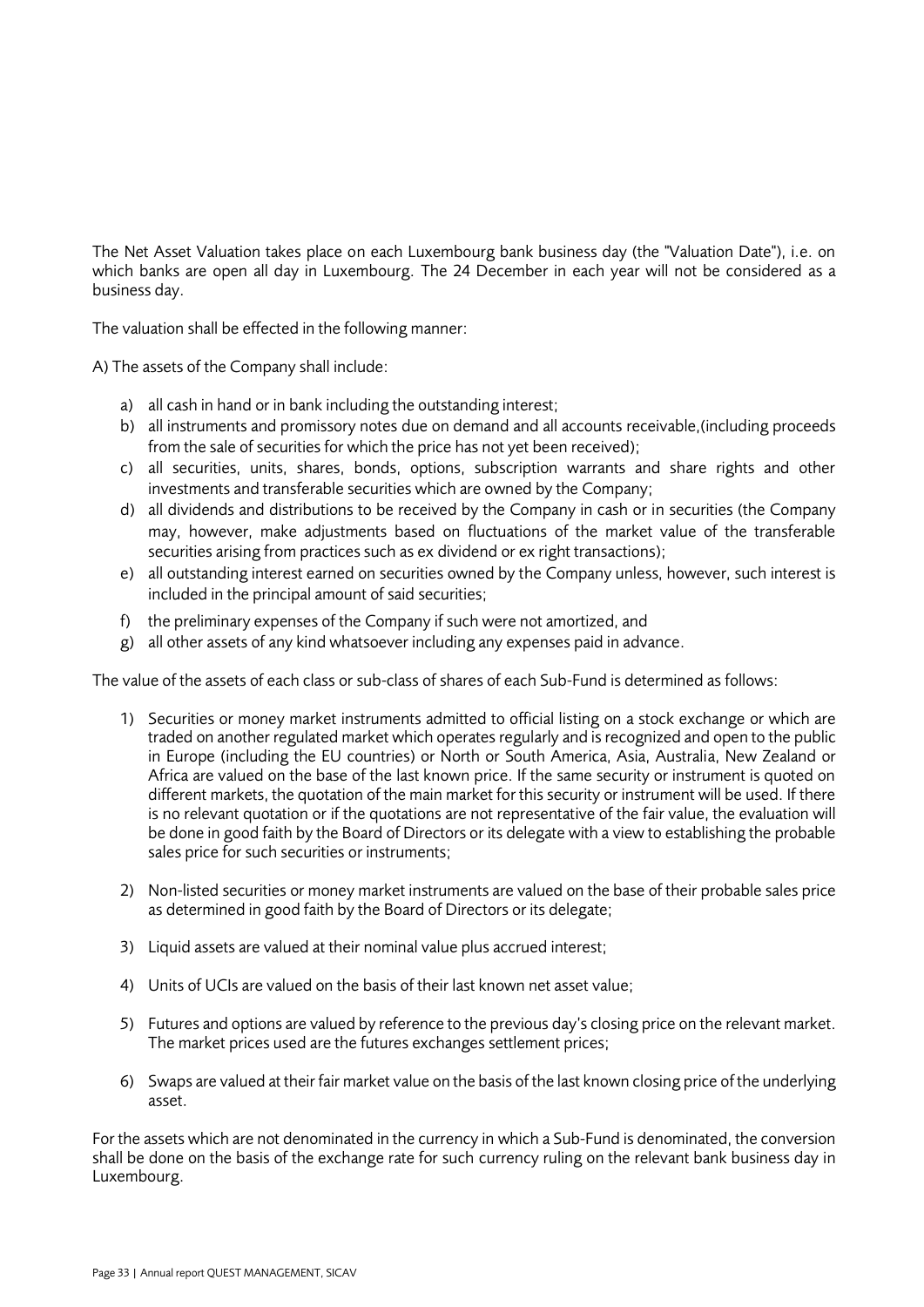In addition, appropriate provisions will be made to account for the charges and fees levied on the Sub-Funds.

In the event it is impossible or incorrect to carry out a valuation in accordance with the above rules owing to particular circumstances, the Board of Directors or its designee is entitled to use other generally recognized valuation principles, which can be examined by an the approved statutory auditor of the Company, in order to reach a proper valuation of each Sub-Fund's total assets.

B) The liabilities of the Company shall be deemed to include:

- a) all loans, due bills and accounts payable;
- b) all administrative expenses, whether fallen due or an outstanding balance (including the remuneration of the Management Company, investment managers, depositaries and other representatives and agents of the Company);
- c) all known commitments, whether or not due, including all contractual commitments fallen due where such commitments involve a payment either in cash or in goods, including the amount of dividends declared but not paid by the Company if the Valuation Date coincides with the date at which the persons who are or will be entitled to such dividends are determined;
- d) an adequate reserve for any tax on the Net Asset Value, accrued up to the Valuation Date and fixed by the Board of Directors and any other reserves authorized or approved by the Board of Directors;
- e) all other commitments of the Company of any kind whatsoever other than commitments represented by the shares of the Company. For the purpose of estimating the amount of such commitments the Company shall take into account all of its payable expenses, such as described under the Chapter "Expenses" herein. For the purpose of estimating the amount of such liabilities, the Company may factor in any regular or recurrent administrative and other expenses on the basis of an estimate for the year or any other period by dividing the amount in proportion to the fractions of such period.

C) The Board of Directors shall establish a portfolio of assets for each Sub-Fund, and for one or more classes of shares if such classes were issued in accordance with Article 5 of the Articles, in the manner prescribed hereafter.

If one or more sub-classes of shares are created within the classes of shares, in accordance with the terms set forth in Article 5 of the Articles, the rules of allotment determined hereafter shall apply mutatis mutandis to each sub class of shares.

- a) the proceeds from the issue of the Shares of each Sub-Fund shall be attributed, in the books of the Company, to the portfolio of assets established for such Sub-Fund, it being understood that if a portfolio of assets is established for one or more classes of shares as indicated above, the following rules shall apply mutatis mutandis to such classes of shares, and the assets, liabilities, income and expenses relating to such Sub-Fund or such classes of shares shall be attributed to this portfolio of assets in accordance with the provisions of this Chapter;
- b) if an asset derives from another asset, such derived asset shall be attributed, in the books of the Company, to the same portfolio to which the asset generating it belongs and at each revaluation of an asset, the increase or reduction in value shall be attributed to the portfolio to which such asset belongs;
- c) when the Company pays any liability which relates to an asset of a given portfolio or relates to an operation carried out in connection with an asset of a given portfolio, this liability shall be attributed to the portfolio in question;
- d) if an asset or liability of the Company may not be attributed to a given portfolio, such asset or liability shall be attributed to all the portfolios in proportion to the net values of the various Sub-funds;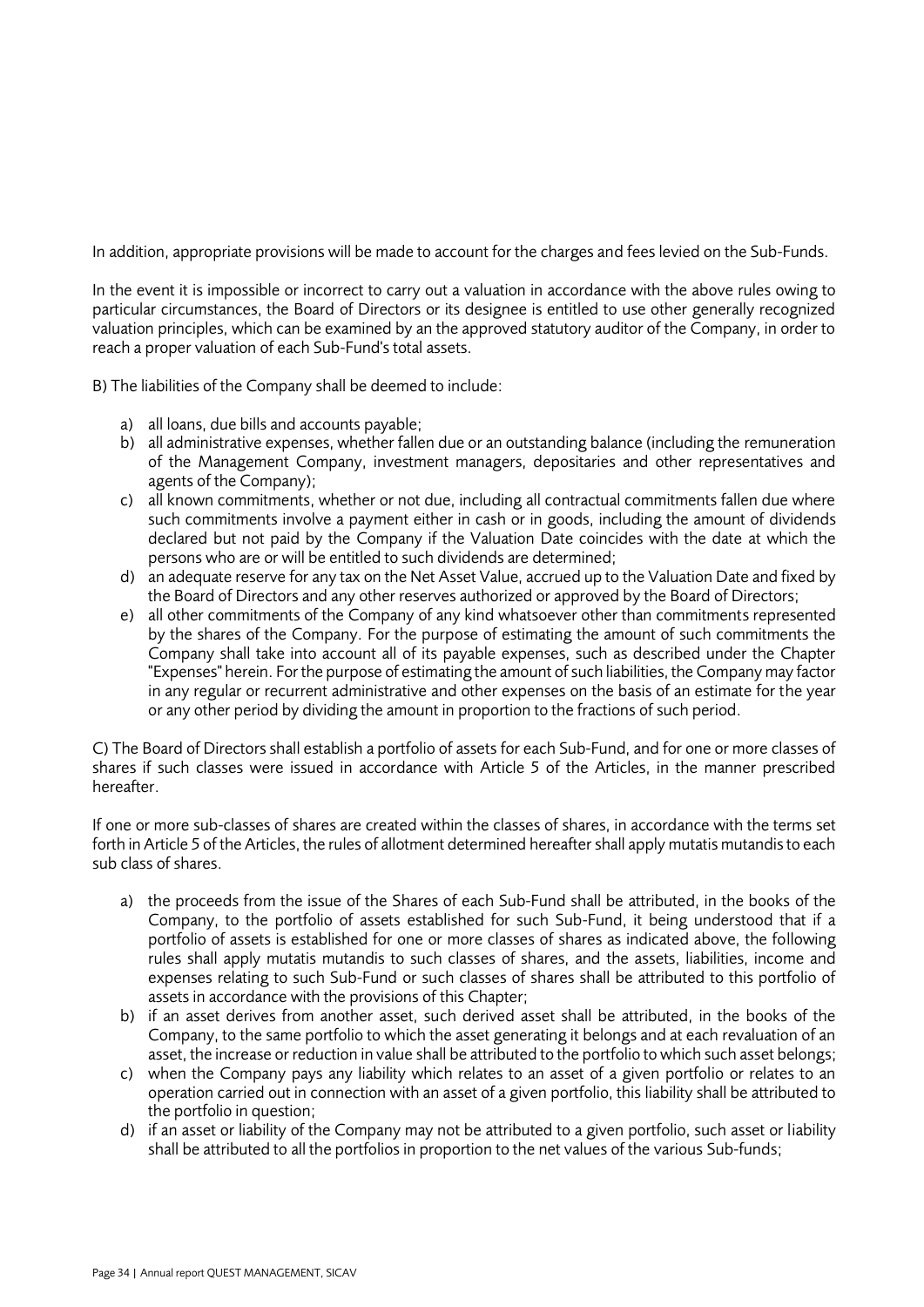it being understood that:

- 1) all unsubstantial amounts may be apportioned between all the portfolios and
- 2) the Board of Directors may allocate expenses, after having consulted the Company's approved statutory auditor, in an equitable and reasonable manner while taking into account all the circumstances; and

the Board of Directors may reattribute an asset or liability previously attributed if they deem that such is required by the circumstances; and

the Board of Directors may attribute an asset from one portfolio to another in the Company's books if (including the situation where a creditor takes action against specific assets of the Company) a liability has not been attributed in accordance with the methods determined by the Board of Directors under the terms of this Chapter.

### 3. Investment management fee

The Fund pays to the Investment Manager a fixed management fee, payable monthly in arrears and determined in the Investment Management Agreement dated December 15, 2017, as follows:

QUEST CLEANTECH FUND:

- Class A Shares none (Performance fee only); closed since October 15, 2021;
- Class B Shares 1.25 % p.a. of the respective Sub-Fund's class of share's average net asset value during the relevant month;
- Class C Shares 0.75 % p.a. of the respective Sub-Fund's class of share's average net asset value during the relevant month;
- Class R Shares 1.25 % p.a. of the respective Sub-Fund's class of share's average net asset value during the relevant month;
- Class I Shares 0.75 % p.a. of the respective Sub-Fund's class of share's average net asset value during the relevant month.

### QUEST+:

• Class C Shares 0.75 % p.a. of the respective Sub-Fund's class of share's average net asset value during the relevant month.

### 4. Depositary Bank and Management Company fees

The Fund will pay a Depositary Bank Fee to VP Bank (Luxembourg) SA for the depositary and paying agent functions, depositary, supervision services, follow-up on corporate actions and reimbursement on bonds, dividend and interest credit, in accordance with the following scale of fees, calculated as a percentage per year of the total net assets of the Fund (any taxes and external costs being excluded):

|           | • up to EUR $100,000,000$             | $0.09\%$ * |
|-----------|---------------------------------------|------------|
|           | • from EUR 100,000,000 to 200,000,000 | $0.05 \%$  |
| $\bullet$ | above EUR 200,000,000                 | $0.04\%$ * |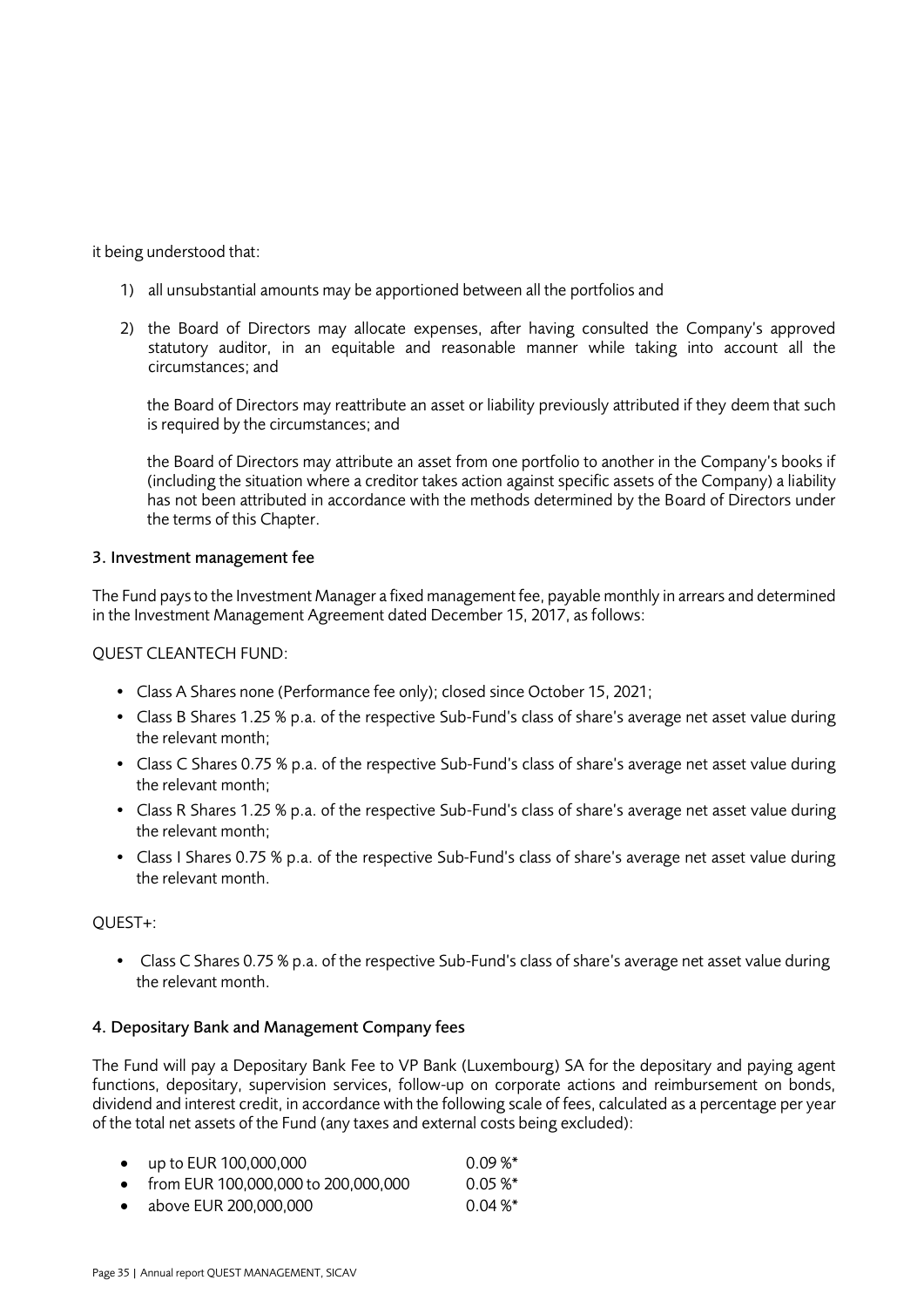\*rate applied to the part of the total net assets of the Fund falling within that range, subject to a minimum fee of EUR 1,000.00 per month (equal to EUR 12,000.00 p.a.).

QUEST MANAGEMENT SICAV will pay a Management Company Fee to VP Fund Solutions (Luxembourg) SA, that includes Management Company Fees, Central Administration Fee and Transfer and Registrar Agent Fee, in accordance with the following scale of fees, calculated as a percentage per year of the total net assets of the Fund (any taxes being excluded):

| • $up to EUR 100,000,000$             | $0.17\%$ *   |
|---------------------------------------|--------------|
| • from EUR 100,000,000 to 200,000,000 | $0.10 \%$    |
| • above EUR 200,000,000               | $0.08\,\%^*$ |

\*rate applied to the part of the total net assets of the Fund falling within that range, subject to a minimum fee of EUR 2,000 per month (equal to EUR 24,000 p.a.). These costs are including the preparation of the KIIDs but excluding the KIID related translation costs, if needed.

The fee is calculated on the daily average Net Asset Value of each month and is debited at the end of each month for the past month.

Furthermore, the Management Company is entitled to receive, for the service rendered as transfer and registrar agent of the Fund, the following fees:

- EUR 1,500 p.a. per new active share class, and
- EUR 75 p.a. for any new investor account, above 100 investors' accounts, the first 100 accounts being free of charge.

### Performance fee

In consideration for its services, the Investment Manager is entitled to receive from the Fund, when appropriate, a performance fee payable quarterly in arrears. The performance fee is accrued daily in the calculation of the net asset value per share, according to the performance fee structure set forth below.

For the QUEST CLEANTECH FUND (A), the Fund pays the Investment Manager a performance fee consisting of:

- 20 % of the net realized and unrealized appreciation, if any, in the net asset value of the Sub-Fund's shares which is in excess of the benchmark short interest rate, since beginning of current quarter, applied to the fully existing shares since the beginning of the quarter;

- 20 % of the net realized and unrealized appreciation, if any, in the net asset value of the Sub-Fund's newly subscribed shares during the quarter which is in excess of the benchmark short interest rate since related subscription dates;

- the realized performance fee related to redemptions accrued before a quarter end will remain in the Sub-Fund.

The short interest rate is defined as EURIBOR 3 months (EUR003M).

For the Class A Shares of the Sub-Fund, the Fund does not pay the Investment Manager a quarterly fee unless the Fund's return is higher than the benchmark interest rate for that particular quarter. A quarterly performance fee is only calculated when the performance of the net asset value per share calculated on the basis of a rolling year is positive. Furthermore, the quarterly performance fee calculated per share may not exceed the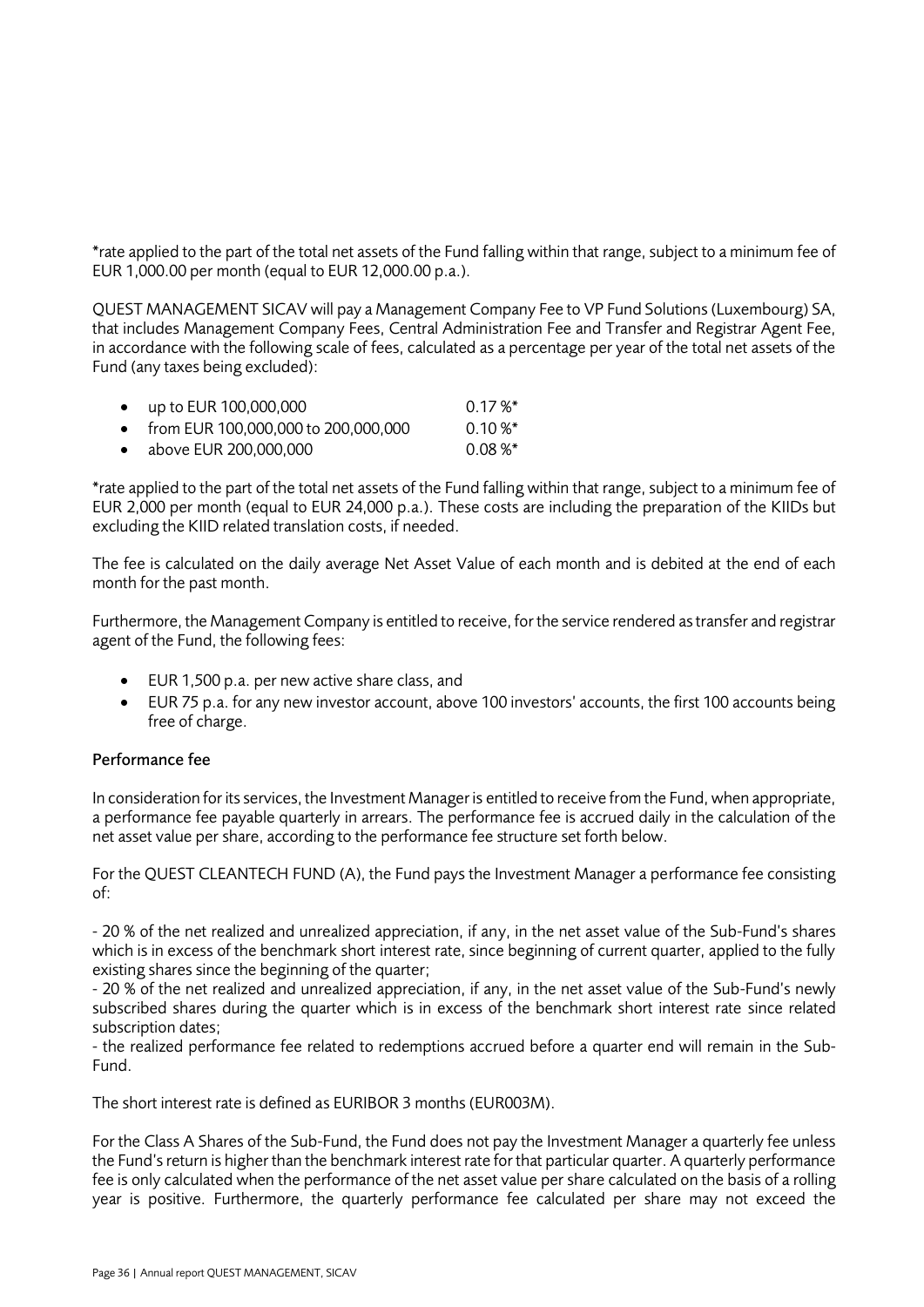performance of the net asset value per share calculated on the basis of a rolling year.

The performance fee is charged to the Fund on a quarterly basis and paid out of the assets of the Company. The transfer will be executed by the Management Company.

In the case of the Class A Shares of the Sub-Fund, the Investment Manager may choose to waive all of its fee or any portion thereof at its absolute discretion for an indefinite period, in order to reduce the impact such fee may have on the performance of the Sub-Fund in instances where the Sub-Fund's net assets are of insufficient size.

In the case of all other share classes of the Sub-Fund QUEST CLEANTECH FUND and the Sub-Fund QUEST+, there shall be no performance fee.

The performance fees related to QUEST CLEANTECH FUND Class A Shares until September 30, 2021 (calculation on quarterly basis) amounted to EUR 220,160.87 (3.71 % of the NAV).

Due to the merger on October 15, 2021 and the waiver of the performance fee by Capricorn Partners for the quarter during which the QUEST CLEANTECH FUND Class A Shares were merged, no performance fee was charged for the last quarter of the year.

### 5. Taxes

The Company is not subject to taxation in Luxembourg on its income, profits or gains. The Company is not subject to net wealth tax in Luxembourg. No stamp duty, capital duty or other tax will be payable in Luxembourg upon the issue of Shares of the Company.

The Sub-Funds are however subject, in principle, to a subscription tax (taxe d'abonnement) levied at the rate of 0.05 % per annum based on their net asset value at the end of the relevant quarter, calculated and paid quarterly.

A reduced subscription tax rate of 0.01 % per annum is however applicable to any Sub-Fund whose exclusive object is the collective investment in money market instruments, the placing of deposits with credit institutions, or both. A reduced subscription tax rate of 0.01 % per annum is also applicable to any Sub-Fund or Share Class provided that their shares are only held by one or more institutional investors within the meaning of article 174 of the Law (an "Institutional Investor").

### Withholding tax

Interest and dividend income received by the Company may be subject to non-recoverable withholding tax in the source countries. The Company may further be subject to tax on the realised or unrealised capital appreciation of its assets in the countries of origin. The Company may benefit from double tax treaties entered into by Luxembourg, which may provide for exemption from withholding tax or reduction of withholding tax rate.

Distributions made by the Company as well as liquidation proceeds and capital gains derived there from are not subject to withholding tax in Luxembourg.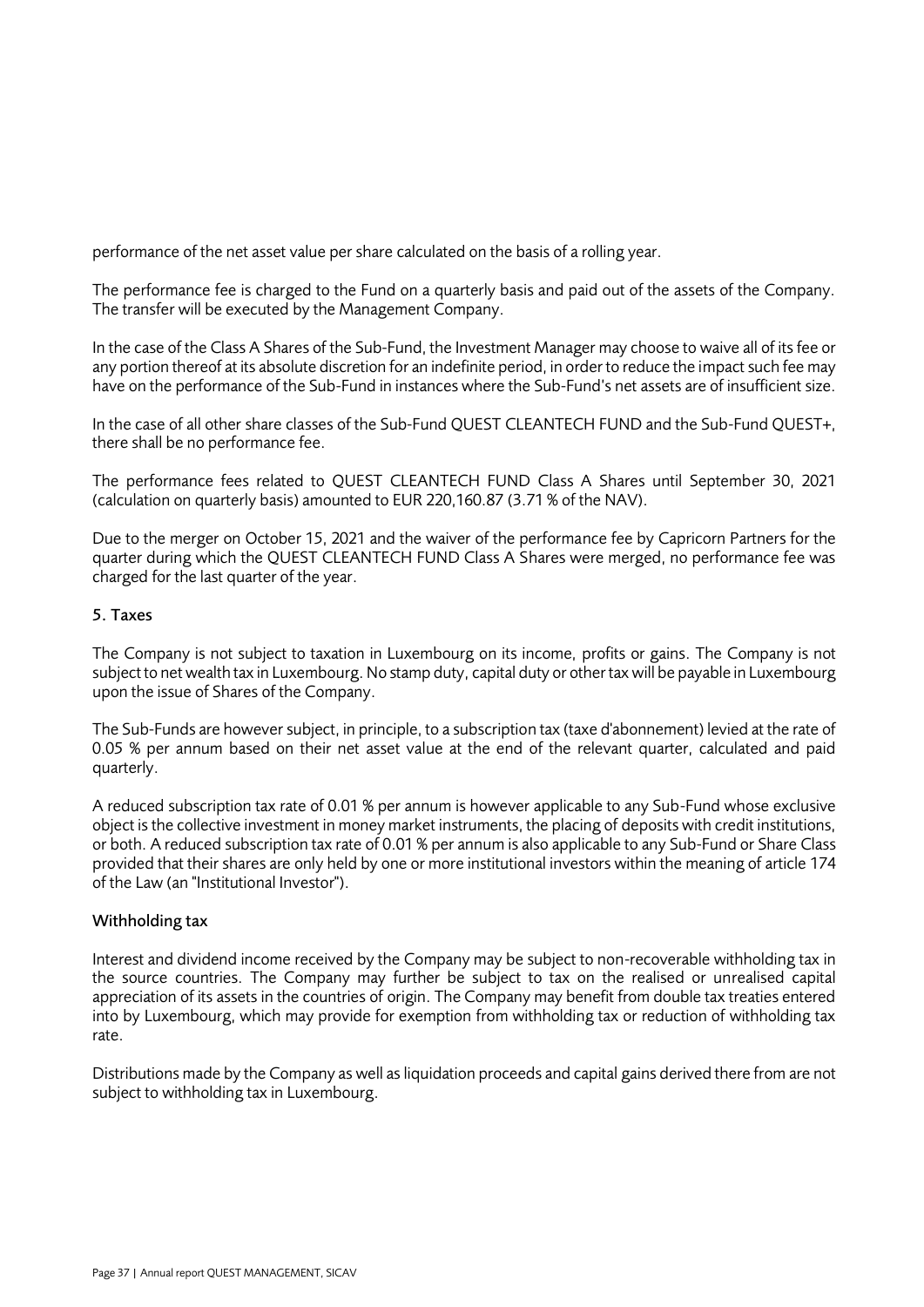### 6. Transaction cost

The transaction costs represent broker transaction fees in relation to the purchases and sales of securities and financial derivative instruments during the business year. For the year ended December 31, 2021 the transaction costs amounted to:

EUR 175,740.37 for QUEST CLEANTECH FUND EUR 12,358.30 for QUEST+

### 7. Liabilities

The item "Liabilities" includes unpaid expenses during the current financial period. This includes inter alia the "Taxe d'abonnement", the Investment management fees, the Management Company fee, the Depositary bank fees and the Audit fees.

### 8. Foreign Exchange rates

Currency spot rates used as at 31/12/2021:

EUR  $1 -$  is equal to CHF 1.036200

EUR  $1 -$  is equal to GBP 0.839504

EUR 1 — is equal to NOK 10.027095

EUR 1 — is equal to SEK 10.296310

EUR  $1 -$  is equal to USD 1.137182

### 9. Related party transactions

All transactions with related parties were entered into the ordinary course of business and under normal market conditions. The related parties to the Fund are the Management Company, the Investment Manager and Marketing Agent. The fees for the related parties are described in Notes 3 and 4.

### 10. Other charges

The item "Other charges" includes inter alia the publication fees, the license fee, the distributor fee, fees for the information agent and administrative fees.

### 11. Events during the financial year

### Redemption in kind on 31 August 2021:

Following a redemption in kind request of one shareholder of the sub-fund QUEST MANAGEMENT SICAV - QUEST CLEANTECH FUND, the Board of Directors resolved to accept the redemption order and to process a pro rata transfer of all the lines of the portfolio and the cash held by the sub-fund QUEST MANAGEMENT SICAV- QUEST CLEANTECH FUND as of valuation date based on a circular resolution dated August 31, 2021. It has also been decided that the remaining shareholders of QUEST MANAGEMENT SICAV - QUEST CLEANTECH FUND will not bear the cost of the operation.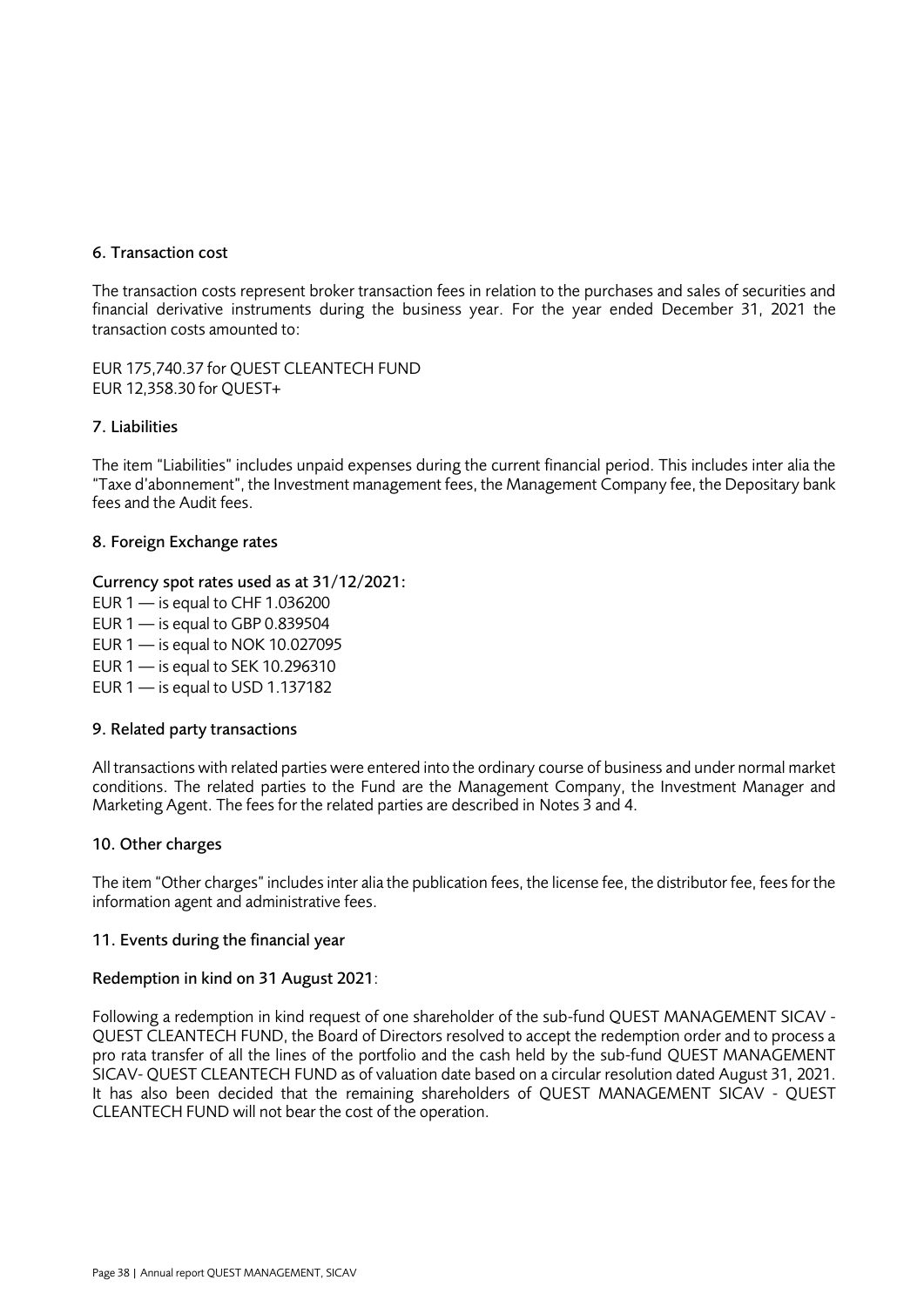Merger on 15 October 2021, which has been resolved by the Board of Directors on 6 September 2021:

| Merging |                               | Absorbing |                                 | Exchange |
|---------|-------------------------------|-----------|---------------------------------|----------|
| Class   | Sub-fund of the Merging Class | Class     | Sub-fund of the Absorbing Class | Ratio    |
|         | QUEST MANAGEMENT SICAV -      |           | <b>QUEST MANAGEMENT SICAV -</b> |          |
|         | <b>QUEST CLEANTECH FUND</b>   | ╰         | OUEST +                         | 2.484979 |

### Covid-19

A coronavirus strain was caused in China in late 2019 and the virus has spread worldwide. A significant outbreak of the Covid-19 virus in human population led to a widespread health crisis, which affected the economies and financial markets worldwide. This could affect the future performance of the fund. The management company has not yet noticed any significant increase in redemptions for the fund so far. Currently, there are no plans to close sub-funds due to the corona crisis.

### 12. Actions taken by VP Fund Solutions (Luxembourg) SA as part of the Covid-19-pandemic

Regardless of the current COVID-19-pandemic and its impact on the markets, on March 16, 2020, VP Fund Solutions (Luxembourg) SA successfully activated the business continuity measures, such as home office work, in order to provide services to customers and investors. In doing so, VP Fund Solutions (Luxembourg) SA adheres to the recommendations and requirements of the Luxembourg supervisory authority and the Ministry of Health, so that operational business activities are fully guaranteed, taking into account the regulatory requirements, and the health of the employees. We monitor the evolving situation closely and are also in constant contact with the portfolio managers and investment advisors in order to constantly monitor their operational business activities.

### 13. Subsequent events

### Ukraine War

VP Bank has, of course, taken immediate measures to implement the sanctions consistently throughout the Group in accordance with international and location-specific requirements.

A task force was immediately set up within VP Bank Group to monitor developments on a daily basis and coordinate appropriate measures on a Group-wide and cross-location basis. The portfolios as well as investors in the funds are reviewed daily on the basis of the adjusted control framework.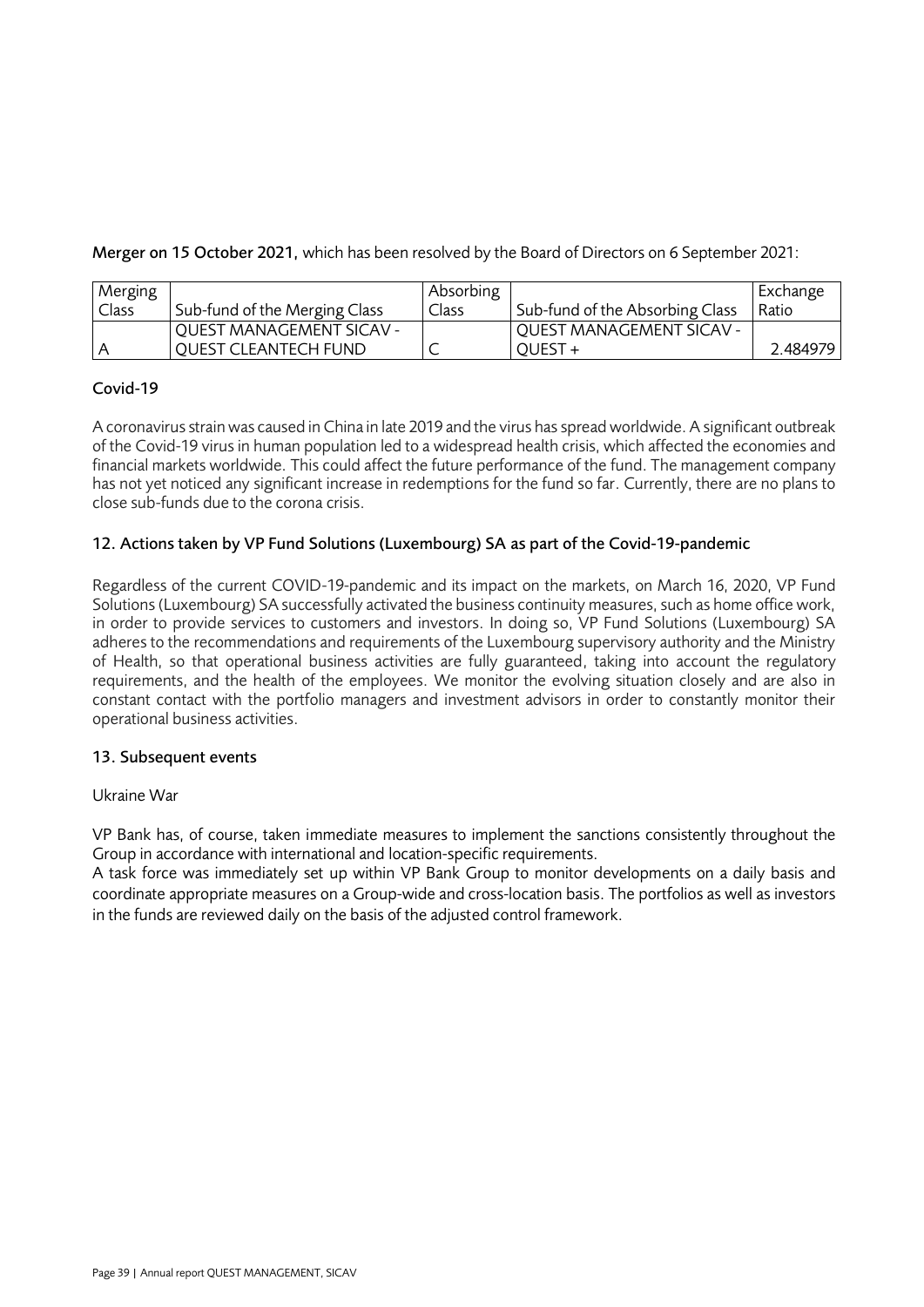

**KPMG Luxembourg, Société anonyme**  39, Avenue John F. Kennedy L-1855 Luxembourg

Tel.: +352 22 51 51 1 Fax: +352 22 51 71 E-mail: info@kpmg.lu Internet: www.kpmg.lu

<span id="page-39-0"></span>To the Shareholders of QUEST MANAGEMENT, SICAV 2, Rue Edward Steichen L-2540 Luxembourg

### **REPORT OF THE REVISEUR D'ENTREPRISES AGREE**

#### *Report on the audit of the financial statements*

#### *Opinion*

We have audited the financial statements of QUEST MANAGEMENT, SICAV and each of its sub-funds ("the Fund"), which comprise the statement of net assets and the statement of assets as at 31 December 2021, and the statement of profit and loss accounts and the statement of changes in net assets for the year then ended, and notes to the financial statements, including a summary of significant accounting policies.

In our opinion, the accompanying financial statements give a true and fair view of the financial position of Quest Management, SICAV and each of its sub-funds as at 31 December 2021, and of the results of its operations and changes in its net assets for the year then ended in accordance with Luxembourg legal and regulatory requirements relating to the preparation and presentation of the financial statements.

#### *Basis for opinion*

We conducted our audit in accordance with the Law of 23 July 2016 on the audit profession ("Law of 23 July 2016") and with International Standards on Auditing ("ISAs") as adopted for Luxembourg by the Commission de Surveillance du Secteur Financier ("CSSF"). Our responsibilities under the Law of 23 July 2016 and ISAs as adopted for Luxembourg by the CSSF are further described in the « Responsibilities of "réviseur d'entreprises agréé" for the Audit of the Financial Statements » section of our report. We are also independent of the Fund in accordance with the International Code of Ethics for Professional Accountants, including International Independence Standards, issued by the International Ethics Standards Board for Accountants ("IESBA Code") as adopted for Luxembourg by the CSSF together with the ethical requirements that are relevant to our audit of the financial statements, and have fulfilled our other ethical responsibilities under those ethical requirements. We believe that the audit evidence we have obtained is sufficient and appropriate to provide a basis for our opinion.

#### *Other information*

The Board of Directors of the Fund is responsible for the other information. The other information comprises the information stated in the annual report but does not include the financial statements and our report of the "réviseur d'entreprises agréé" thereon.

Our opinion on the financial statements does not cover the other information and we do not express any form of assurance conclusion thereon.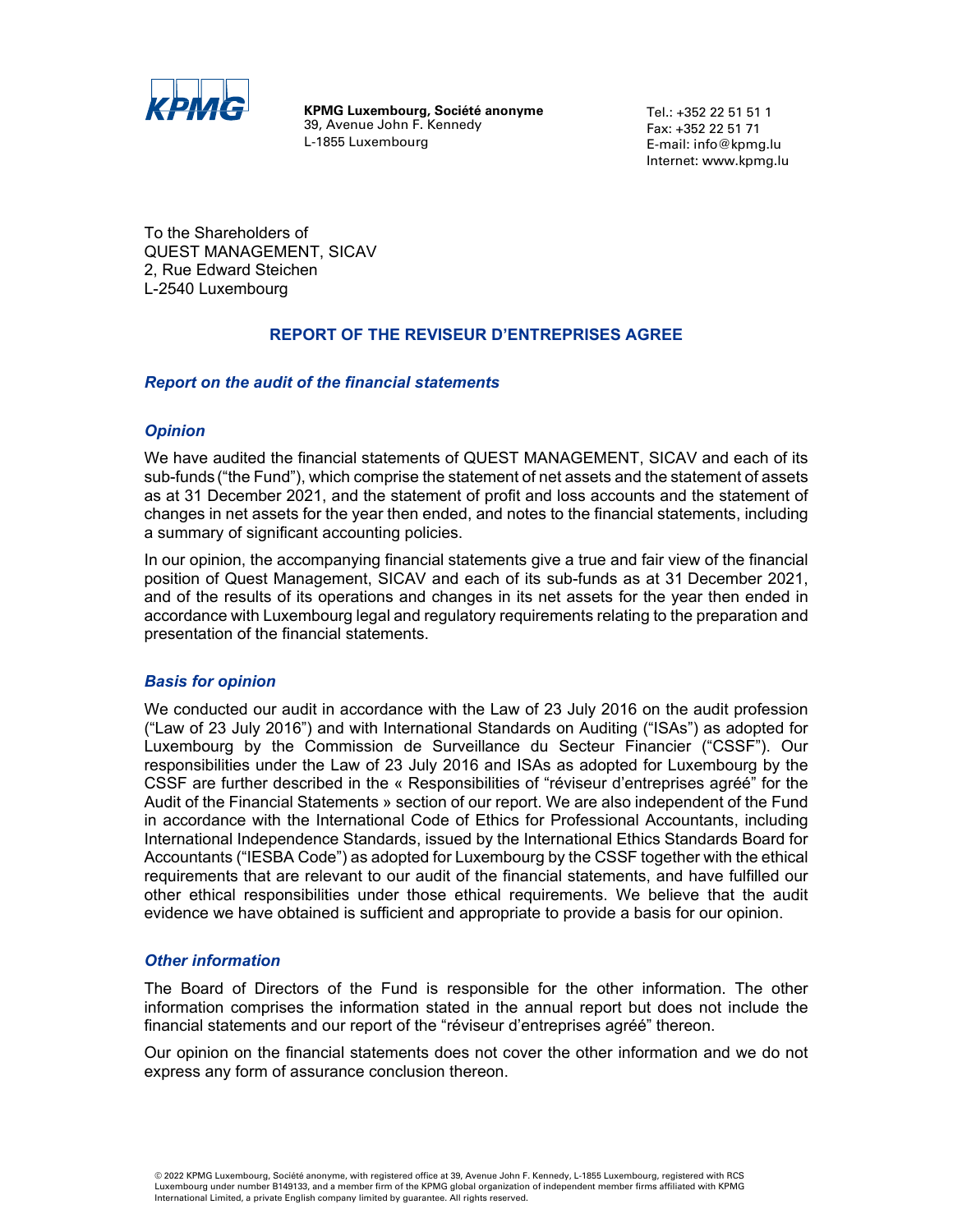

In connection with our audit of the financial statements, our responsibility is to read the other information and, in doing so, consider whether the other information is materially inconsistent with the financial statements or our knowledge obtained in the audit or otherwise appears to be materially misstated. If, based on the work we have performed, we conclude that there is a material misstatement of this other information, we are required to report this fact. We have nothing to report in this regard.

#### *Responsibilities of the Board of Directors of the Fund and Those Charged with Governance for the financial statements*

The Board of Directors of the Fund is responsible for the preparation and fair presentation of these financial statements in accordance with Luxembourg legal and regulatory requirements relating to the preparation and presentation of the financial statements, and for such internal control as the Board of Directors of the Fund determines is necessary to enable the preparation of financial statements that are free from material misstatement, whether due to fraud or error.

In preparing the financial statements, the Board of Directors of the Fund is responsible for assessing the Fund's and each of its sub-funds' ability to continue as a going concern, disclosing, as applicable, matters related to going concern and using the going concern basis of accounting unless the Board of Directors of the Fund either intends to liquidate the Fund or any of its sub-funds or to cease operations, or has no realistic alternative but to do so.

Those charged with governance are responsible for overseeing the Fund's financial reporting process.

#### *Responsibilities of the "réviseur d'entreprises agréé" for the audit of the financial statements*

The objectives of our audit are to obtain reasonable assurance about whether the financial statements as a whole are free from material misstatement, whether due to fraud or error, and to issue a report of the "réviseur d'entreprises agréé" that includes our opinion. Reasonable assurance is a high level of assurance, but is not a guarantee that an audit conducted in accordance with the Law of 23 July 2016 and with ISAs as adopted for Luxembourg by the CSSF will always detect a material misstatement when it exists. Misstatements can arise from fraud or error and are considered material if, individually or in the aggregate, they could reasonably be expected to influence the economic decisions of users taken on the basis of these financial statements.

As part of an audit in accordance with the Law of 23 July 2016 and with ISAs as adopted for Luxembourg by the CSSF, we exercise professional judgment and maintain professional skepticism throughout the audit. We also:

- Identify and assess the risks of material misstatement of the financial statements, whether due to fraud or error, design and perform audit procedures responsive to those risks, and obtain audit evidence that is sufficient and appropriate to provide a basis for our opinion. The risk of not detecting a material misstatement resulting from fraud is higher than for one resulting from error, as fraud may involve collusion, forgery, intentional omissions, misrepresentations, or the override of internal control.
- Obtain an understanding of internal control relevant to the audit in order to design audit procedures that are appropriate in the circumstances, but not for the purpose of expressing an opinion on the effectiveness of the Fund's internal control.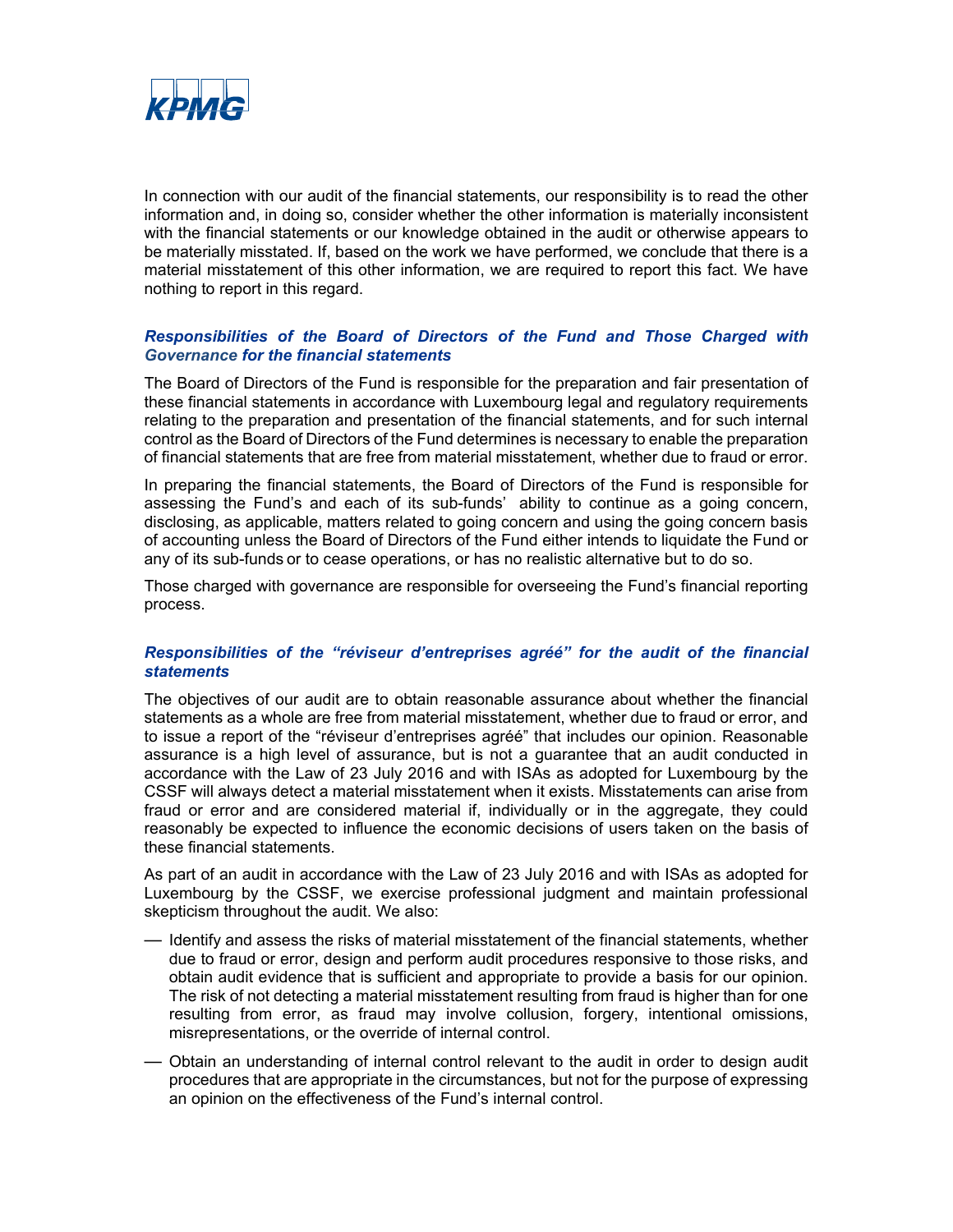

- Evaluate the appropriateness of accounting policies used and the reasonableness of accounting estimates and related disclosures made by the Board of Directors of the Fund*.*
- Conclude on the appropriateness of the Board of Directors of the Fund's use of the going concern basis of accounting and, based on the audit evidence obtained, whether a material uncertainty exists related to events or conditions that may cast significant doubt on the Fund's or any of its sub-funds' ability to continue as a going concern. If we conclude that a material uncertainty exists, we are required to draw attention in our report of the "réviseur d'entreprises agréé" to the related disclosures in the financial statements or, if such disclosures are inadequate, to modify our opinion. Our conclusions are based on the audit evidence obtained up to the date of our report of the "réviseur d'entreprises agréé". However, future events or conditions may cause the Fund or any of its sub-funds to cease to continue as a going concern.
- Evaluate the overall presentation, structure and content of the financial statements, including the disclosures, and whether the financial statements represent the underlying transactions and events in a manner that achieves fair presentation.

We communicate with those charged with governance regarding, among other matters, the planned scope and timing of the audit and significant audit findings, including any significant deficiencies in internal control that we identify during our audit.

Luxembourg, 15 March 2022 KPMG Luxembourg, Société anonyme Cabinet de révision agréé

M. Wirtz-Bach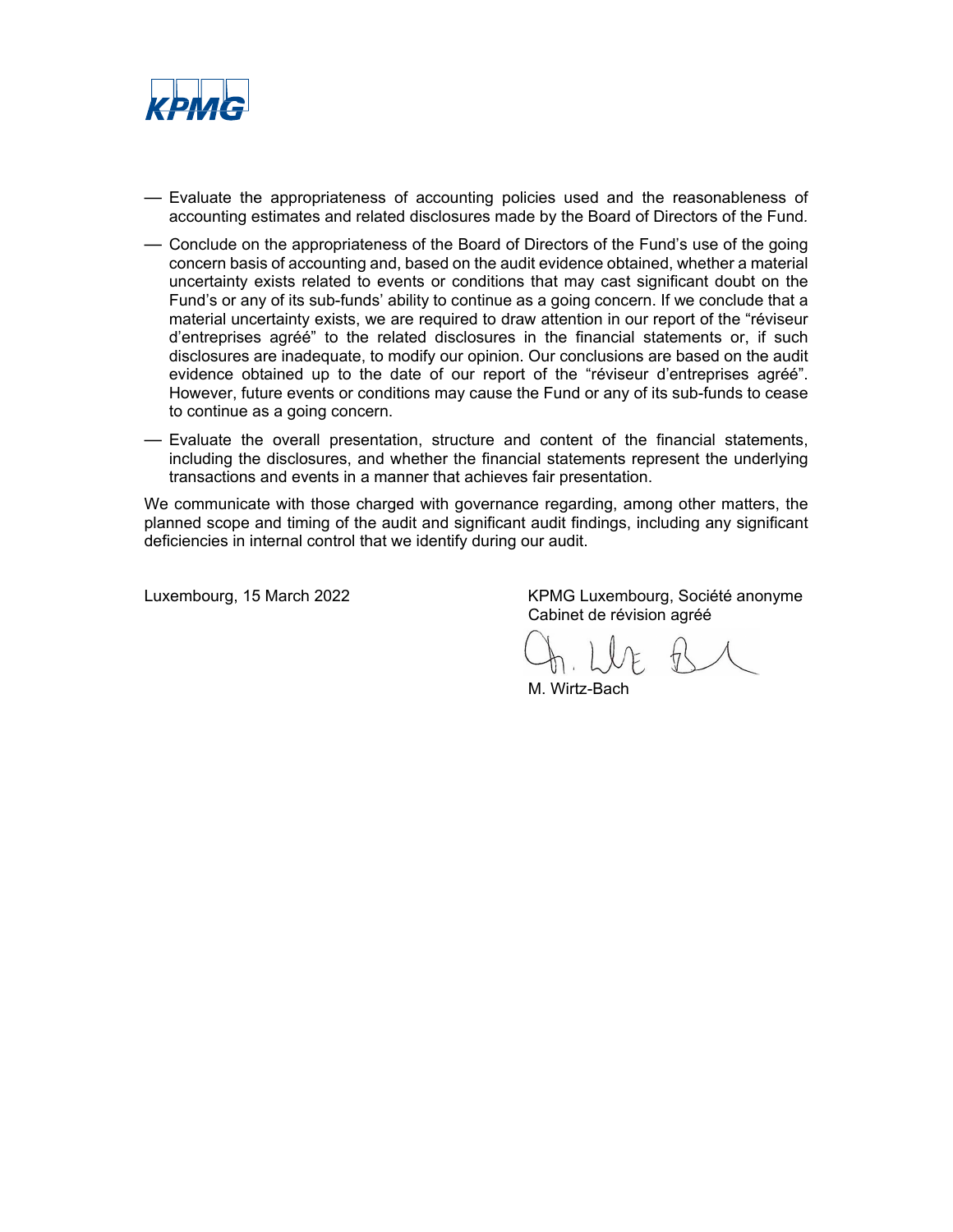### <span id="page-42-0"></span>Supplementary information (unaudited)

### 1. Transparency of Securities Financing Transactions and their Reuse

During the financial year of the fund no securities financing transactions and total return swaps in the sense of Regulation (EU) 2015/2365 of the European Parliament and the Council of November 25, 2015 on transparency of securities financing transactions and of reuse and amending Regulation 648/2012 have taken place. As a consequence, no information according to article 13 of the afore mentioned Regulation need to be disclosed to the fund's investors.

### 2. Risk management

The Management Company has implemented a risk management procedure in accordance with the provisions of the Law of December 2010 and other applicable rules, in particular Circular 11/512 of the Commission de Surveillance du Secteur Financier ("CSSF"), which enables it to monitor and assess at all times the level of risk, including market risk, liquidity risk and counterparty risk, associated with the fund's investment holdings, as well as all other relevant risks including operational risk.

The Management Company shall use appropriate methods to ensure, through the risk management process, that the total risk of the managed funds associated with derivatives does not exceed the total net value of their portfolio. For this purpose it uses the following methods:

### Commitment-Approach:

Using the commitment approach, the positions from derivative financial instruments are translated into their corresponding underlying equivalents. Netting and hedging effects between derivative financial instruments and their underlying assets are taken into account. The total of these underlying equivalents may not exceed the total net value of the fund portfolio.

### VaR Approach:

The value-at-risk (VaR) measure is a mathematical-statistical concept that indicates the possible loss of a portfolio during a certain period (holding period), which may - with a certain probability (confidence level) - not be exceeded.

### • Relative VaR Approach:

Under the relative VaR approach, the VaR of the Fund may not exceed the VaR of a reference portfolio by a factor that depends on the level of the risk profile of the fund. The maximum permissible regulatory factor is 200 %. The reference portfolio is basically a correct reflection of the investment policy of the fund.

### • Absolute VaR Approach:

In the case of the absolute VaR approach, the VaR of the fund, taking into account a confidence level of 99 % and a holding period of 20 days, may not exceed a proportion of the fund's assets which depends on the level of the risk profile of the fund. The maximum permissible regulatory limit is 20 % of the fund's assets.

For funds which measure their total risk exposure using a value-at-risk approach, the Management Company discloses their expected level of leverage. The level of leverage is calculated in accordance with CESR guidelines 10/788 as the sum of the notionals of the derivatives used by the respective fund.

Depending on the respective market situation, the degree of leverage may be higher or lower than the expected level. Investors should note that this information does not indicate the risk level of the fund. In addition, the disclosed expected level of leverage is not explicitly an investment limit.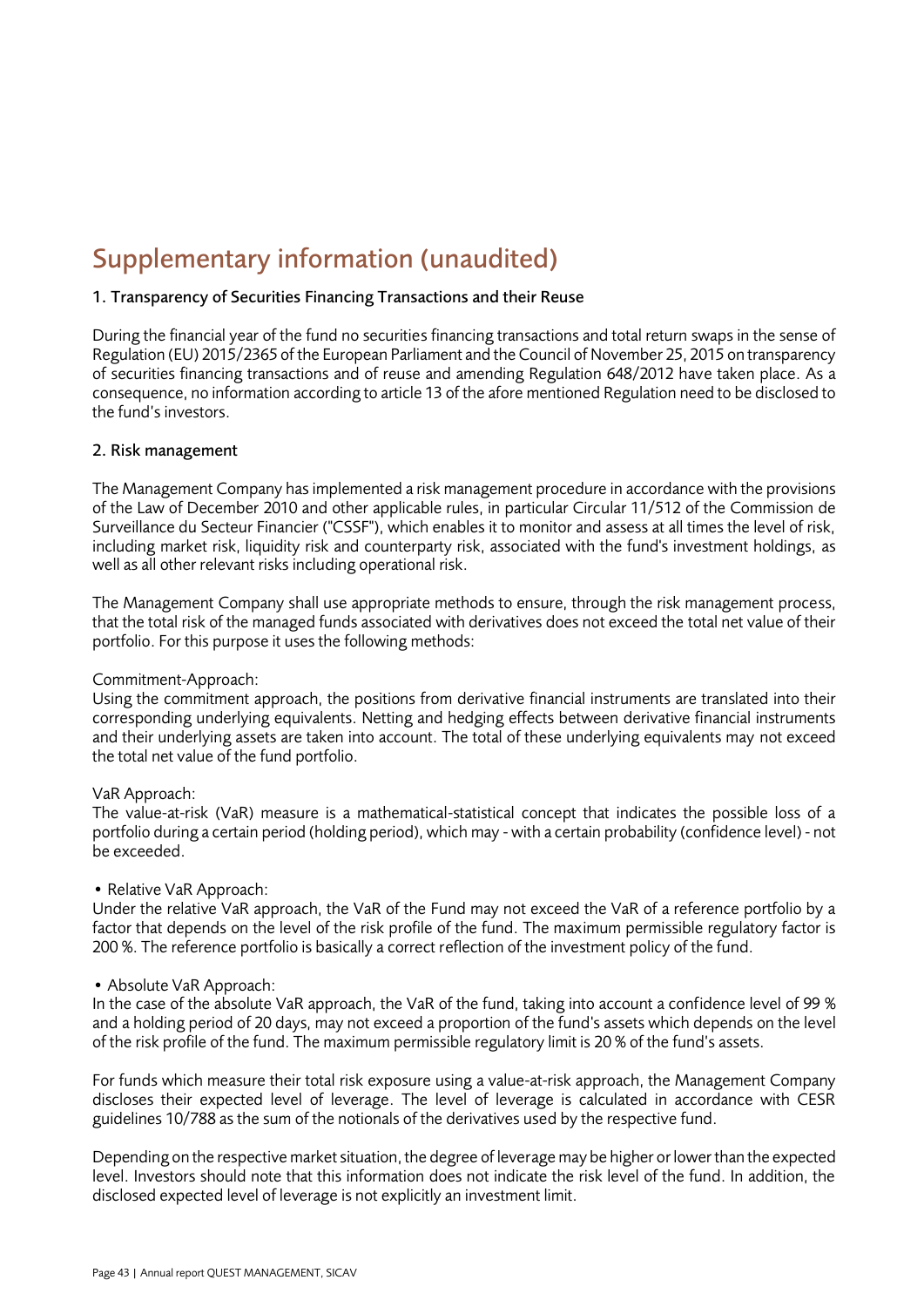For the calculation of the overall risk for the Sub-Fund, the Management Company pursues the relative commitment approach.

### 3. Corporate Governance Statement

The Board of Directors of the Fund confirms its adherence with the principles contained in the ALFI (Association Luxembourgeoise des Fonds d'Investissements) Code of Conduct for Luxembourg Investment Funds.

### 4. Remuneration Policy

### Content, Purpose and Scope

VP Fund Solutions (Luxembourg) SA (hereinafter referred to as "VPFLU") has established, implemented and maintains a Remuneration Policy. The purpose of this policy is to set out the position and principles of VPFLU in respect of the remuneration of its Staff Members. The Policy reflects VPFLU's objectives for good corporate governance as well as sustained and long-term value creation. It ensures that VPFLU is able to attract, develop and retain high-performing and motivated employees in a competitive labor market by acting in the best interests of the funds' investors.

### Remuneration components

The amounts of fixed and variable compensation reflect both the complexity and size of our management company. To determine the amount of the variable compensation pool, VPFLU is guided by a sustainable and risk-adjusted approach. VPFLU is committed to address the conservative risk culture in the payment system and offers its employees an attractive but relatively moderate variable compensation. In view of the overall package VPFLU pays a fixed income and fringe benefits in line with Luxembourg market practices. It is a declared goal to define the remuneration packages of VPFLU's Staff Members in such a way that the fixed component is sufficient to allow them a decent life even without variable remuneration.

The Board of the management company will monitor compliance with the remuneration policy on an annual basis. This will include alignment with the business strategy, objectives, values and interest of VPFLU and the Funds it manages as well as measures to avoid conflicts of interest. There was no determination, which required any adjustments.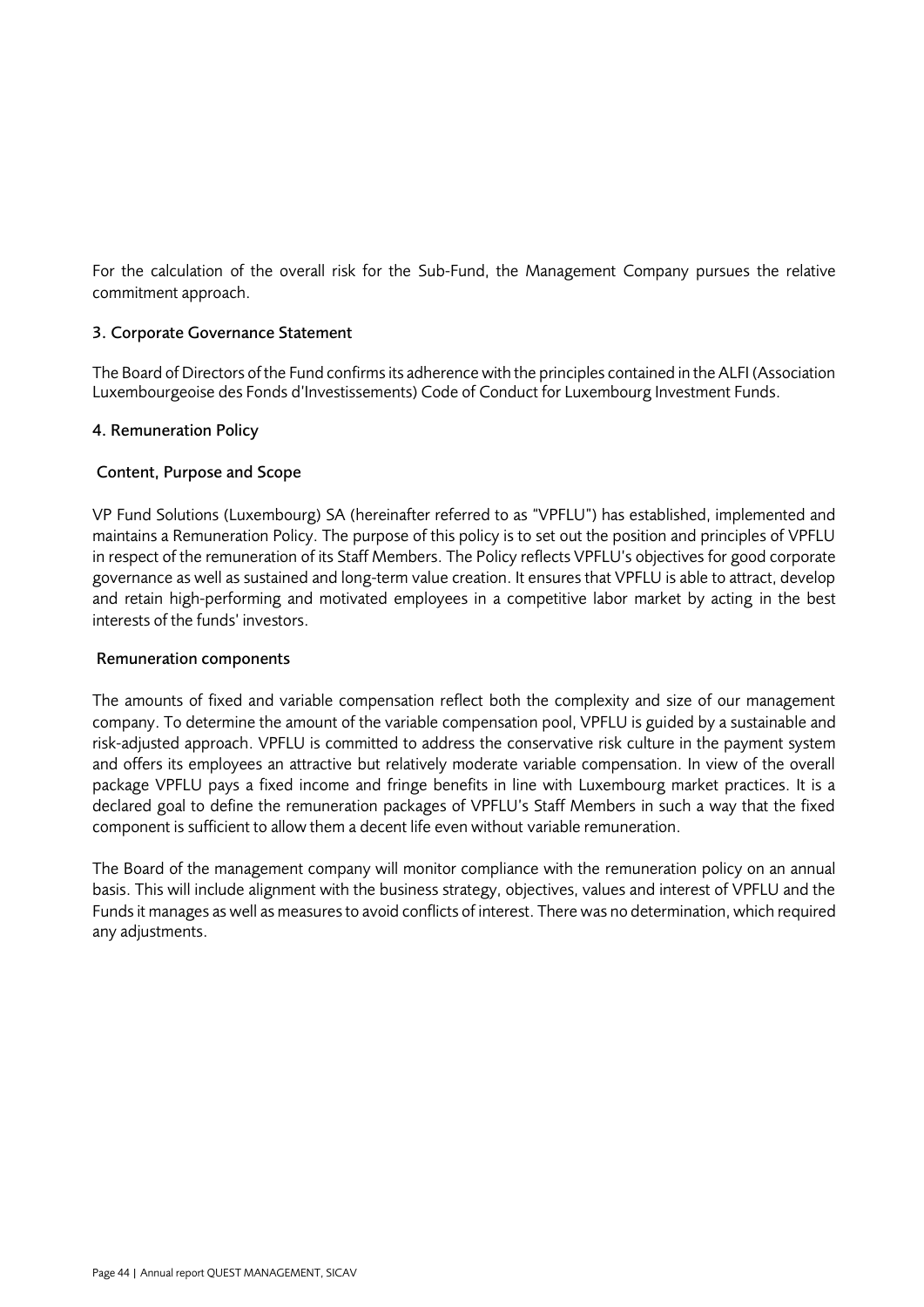### Indication of the remuneration

Remuneration of the Management Company during the financial year from January 1, 2021 until December 31, 2021:

| Total remuneration paid by the Management Company            | 3.81 million CHF |
|--------------------------------------------------------------|------------------|
| Thereof fixed remuneration                                   | 3.55 million CHF |
| Thereof variable remuneration                                | 0.26 million CHF |
| Number of Beneficiaries                                      | 33.5             |
| Thereof Senior management and risk takers                    | 12               |
| Carried interest paid by the Management Company              | n/a              |
| Total remuneration paid to Senior management and risk takers | 1.80 million CHF |

### Declaration of essential modifications of the defined remuneration policy

There were no essential modifications of the defined remuneration policy during the financial year.

### Remuneration of the delegates (Portfolio Manager)

| Total remuneration paid by the Delegates                     | 4.81 million EUR |
|--------------------------------------------------------------|------------------|
| Thereof fixed remuneration                                   | 4.51 million EUR |
| Thereof variable remuneration                                | 0.30 million EUR |
| Number of Beneficiaries                                      | 25               |
| Thereof Senior management and risk takers                    | 13               |
| Carried interest paid by the Delegates                       | n/a              |
| Total remuneration paid to Senior management and risk takers | 3.06 million EUR |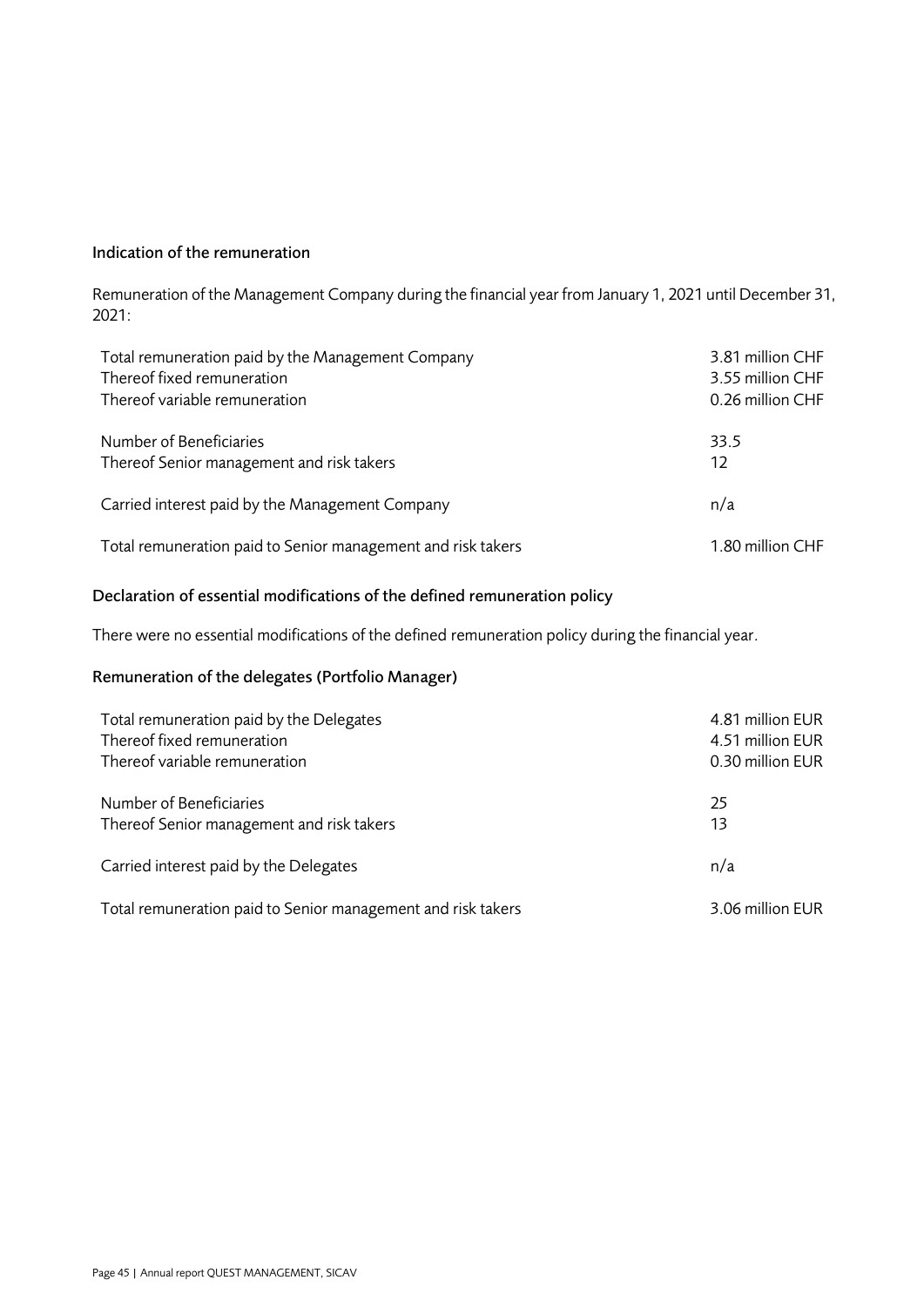### <span id="page-45-0"></span>ESG Information

### Sustainability-Related Disclosure for QUEST MANAGEMENT, SICAV

Pursuant to EU Regulation (EU) 2019/2088 on sustainability-related disclosures in the financial services sector, QUEST MANAGEMENT, SICAV discloses the way Sustainability Risks and Factors (as defined below) are integrated into the investment decision and the results of the assessment of the likely impacts of Sustainability Risks on the returns of its two sub-funds QUEST CLEANTECH FUND and QUEST+. "Sustainability Risk" means an environmental, social or governance event or condition that, if it occurs, could cause an actual or a potential material negative impact on the value of the investments made by the Sub-Funds for Growth. As "Sustainable Factors" is understood environmental, social and employee matters, respect for human rights, anti‐corruption and anti‐bribery matters.

Both sub-funds promote Sustainability Factors (article 8 of the EU Regulation 2019/2088): they are in first instance integrated in the investment strategy through the thematic approach:

- QUEST CLEANTECH FUND is exclusively investing in stocks of cleantech companies, mainly stocks listed in developed markets. Cleantech can be defined as products and services that provide cleaner or more efficient use of the earth's natural resources, such as energy, water, air and raw materials. The sub-fund focuses on cleantech companies in areas such as renewable energy, energy efficiency, water treatment, waste management, pollution control and advanced materials. On an ancillary basis, the subfund may invest in stocks of cleantech companies listed in emerging markets as well as in convertible bonds issued by cleantech companies.
- QUEST+ is investing in stocks of growth companies, mainly listed in Europe and focuses on investments in future oriented themes with a positive contribution to people and planet. Investment areas include healthcare, healthy living, well-being, human development, smart industries, digitalisation, clean energy and resource efficiency. On an ancillary basis, the sub-fund may invest in stocks of companies listed outside Europe as well as in convertible bonds.

In addition, next to financial criteria such as growth, financial strength and valuation, non-financial and Sustainability Factors and Risks are analysed during the stock selection process, such as:

- Development of sustainable and/or ecological products and services;
- Efforts to reduce environmental impact, energy and water usage and CO2 emissions;
- Innovation and investment in development of its workforce;
- Fair compensation of management and employees and no gender discrimination;
- Internal promotion possibilities, management stability and succession;
- Management and employee stock ownership;
- Gender diversity;
- Ouality and skills of management;
- Corporate governance;
- Tax Compliance and
- Transparency and quality of communication

Exclusion factors are applied and include:

- Production of weapons / controversial weapons;
- Coal or coal-based energy production;
- Nuclear energy production;
- Non-conventional oil & gas production;